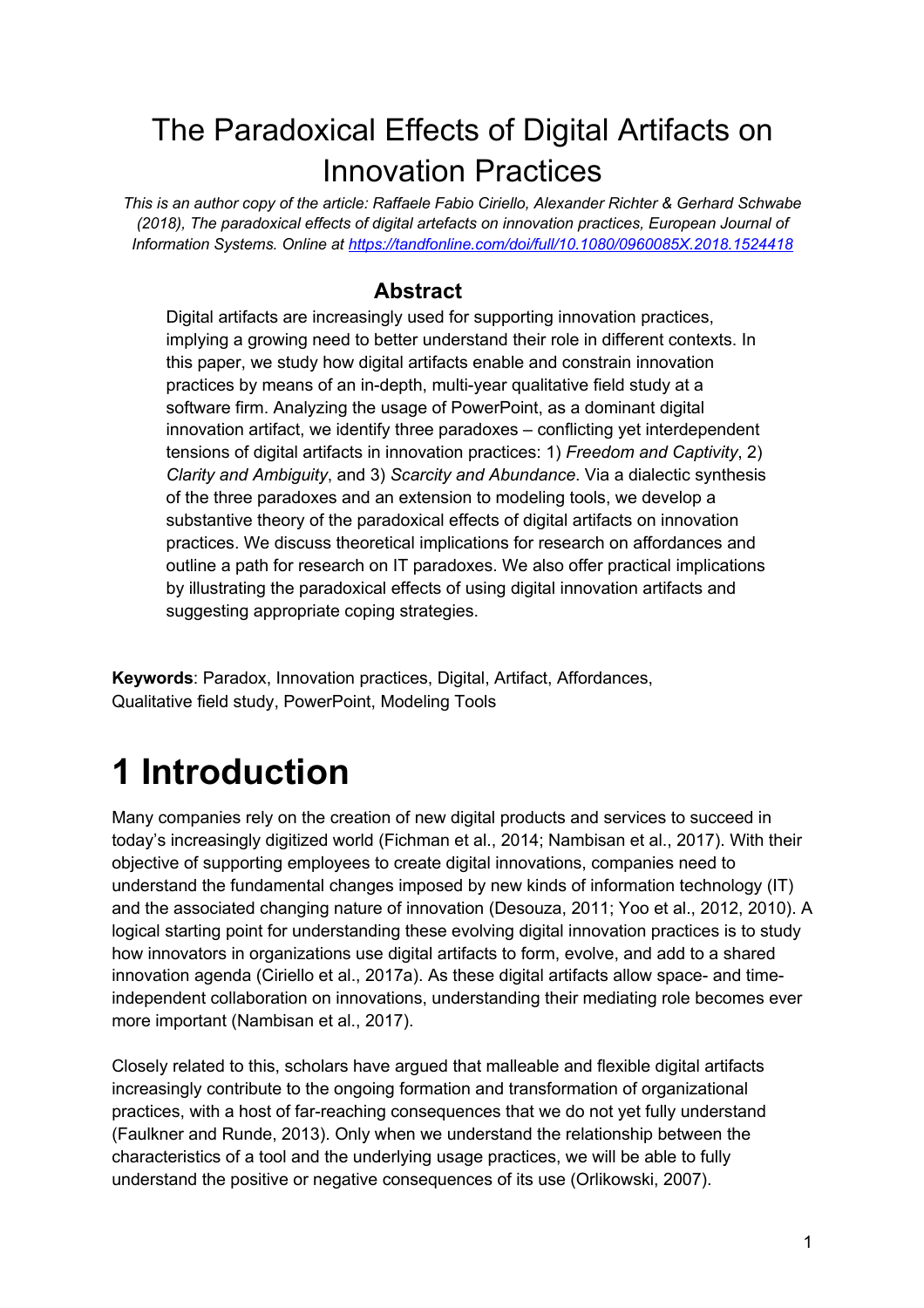It is in line with these calls for action that we suggest studying digital innovation artifacts with certain characteristics that seem to have ambivalent effects on innovation practices. Through dialectic synthesis, based on related literature and a set of qualitative data collected at an innovating software firm, we provide a rich understanding of the tension that comes into play when using digital artifacts in innovation practices. By examining in parallel how digital artifacts enable and constrain innovation practices, we show that their beneficial and detrimental effects cannot be regarded separately. This is the analytical focus of this paper, in which we raise and address the guiding research question:

**RQ:** How do digital artifacts enable and constrain innovation practices?

The contribution of this paper is a substantive theory of the paradoxical effects of digital artifacts on innovation practices. Substantive theory refers to theory that is moderately abstract, is developed based on analysis of observations for a specific area of inquiry, and is particularly important for practice disciplines (Gregor, 2006). Our substantive theory provides rich insight into the role of digital artifacts in innovation practices. Through dialectic synthesis, we critically reflect on the paradoxical effects of PowerPoint - as an example for an arguably dominant digital innovation artifact - on innovation practices. This allows us to illustrate the contradictory ambivalences, i.e. paradoxes, that innovators experience when using digital innovation artifacts, and to show how innovators cope with these paradoxes. We demonstrate the transferability of our substantive theory by means of a comparative analysis with modeling tools. From this, we hypothesize that any digital artifact with similar affordances like PowerPoint may give rise to similar paradoxical tensions between Freedom and Captivity, Clarity and Ambiguity, and Scarcity and Abundance. We discuss theoretical implications for the study of digital artifacts and set the stage for further research on their paradoxical effects. A practical contribution is that innovators and innovation managers can use these paradoxes as a guideline to understand how using digital artifacts with similar kinds of affordances can enable and constrain innovation practices.

In the remainder of this paper, we summarize prior work on digital artifacts and describe PowerPoint and its affordances with regards to innovation practices in Section 2. We introduce the paradox lens we adopt to theorize the ambivalent role of digital artifacts in Section 3. We then give detailed insights into our research approach in Section 4, providing context on the qualitative data set we gathered in our extensive field study, consisting of 64 interviews, 116 slide decks, and 196 days of participant observation, illustrating how its analysis helped us to theorize paradoxes of digital innovation artifacts. Section 5 sets out our results – three paradoxes and ways of coping with them. Section 6 contains a theoretical integration and discussion of the implications of our study. In Section 7, we conclude by summarizing the key takeaways and pointing to areas of future work.

## **2. A Paradox Perspective on Digital Artifacts**

We adopt a paradox perspective to study the ambivalent effects of digital artifacts on innovation practices. Schad et al. (2016, p. 10) define paradox as "persistent contradiction between interdependent elements*"*. This definition emphasizes two properties of a paradox: 1) contradiction between two underlying propositions (A and B) that seem plausible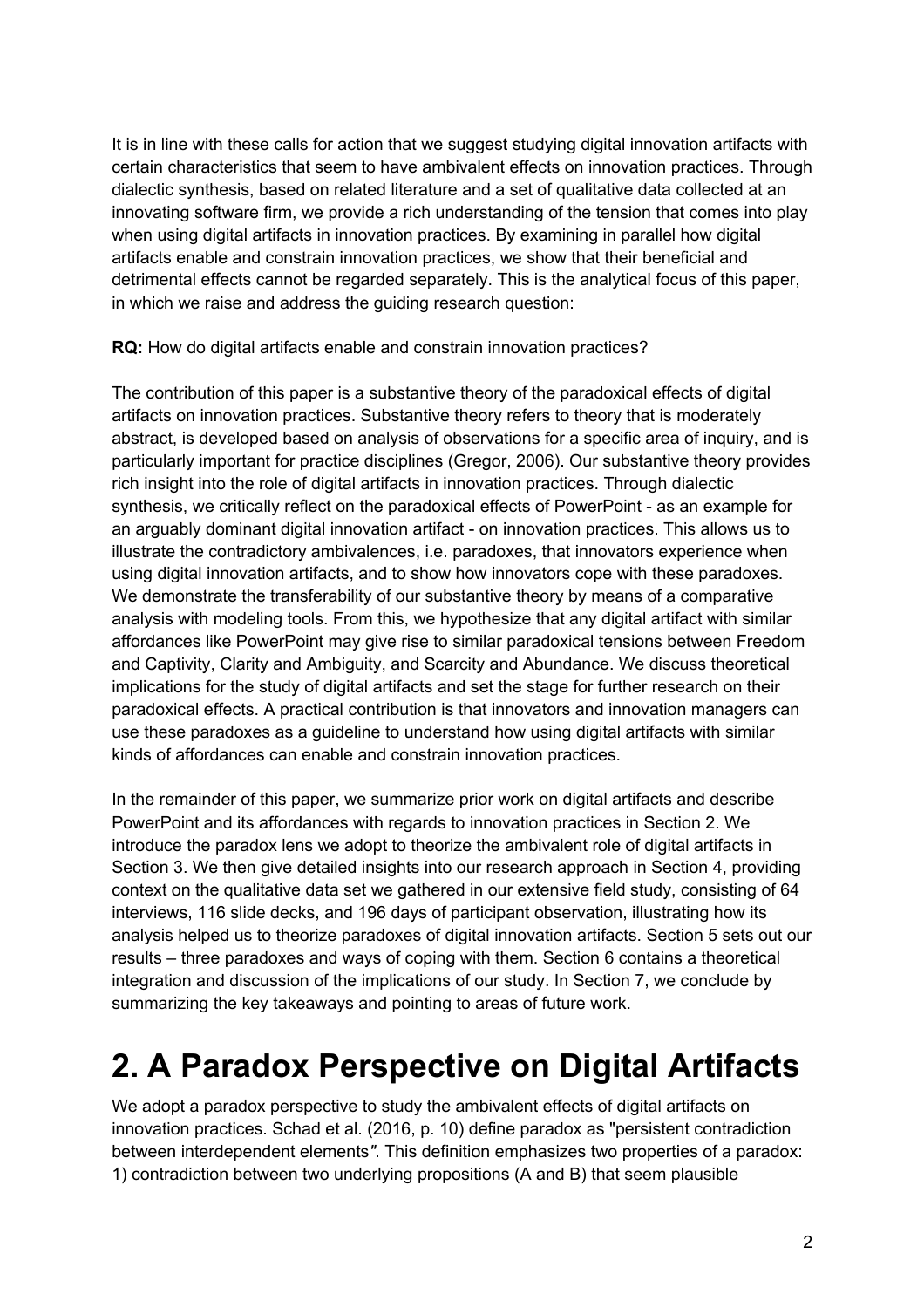individually but impossible when juxtaposed, and 2) the necessity of responding with coping strategies that embrace the tension simultaneously (Smith and Lewis, 2011).

Poole and Van de Ven (1989, p. 565) advocate four such coping strategies:

1) acceptance – keeping A and B separate and their contrasts appreciated,

2) spatial separation – situating A and B at two different levels of analysis,

3) temporal separation – switching between A and B in the same location at different points in time,

4) synthesis – finding a new perspective that eliminates the opposition between A and B (cf. Smith and Lewis, 2011, p. 385).

In recent years, paradoxes of our increasingly complex social world attract considerable attention in management studies and organization studies (Smith et al., 2017). For instance, scholars have identified paradoxical tensions in organizational processes of exploration and exploitation (Andriopoulos and Lewis, 2009; Raisch and Zimmermann, 2017; Smith, 2014; Tushman and O'Reilly III, 1996), in knowledge workers' conflicting demands of personal autonomy and professional commitment (Mazmanian et al., 2013), and in contradictory technology affordances that interact to balance, rebalance, and provide feedback in online knowledge production (Faraj et al., 2011).

Despite this growing interest, paradoxes remain a nascent field of study, in which much work is interpretive and exploratory (Smith et al., 2017). Unlike logical paradoxes, which have deep historical roots in Eastern and Western philosophical traditions, socially constructed paradoxes oppose elements that are often somewhat vague, where contradictory elements are embedded in material artifacts, practices, and arrangements (Hargrave and Van de Ven, 2017), and tension between incompatible propositions in the social world must be considered, rather than dealing with logical contradictions (Poole and Van de Ven, 1989). Instead of striving for harmony and consistency, looking for theoretical tension and using it in a creative way creates an opportunity to develop more encompassing theories that capitalize on the duality and generative force of paradoxical tension (Eisenhardt, 2000; Hargrave and Van de Ven, 2017; Poole and Van de Ven, 1989).

Coping with such paradoxical tensions requires people to develop special cognitive abilities, which have been described as *paradoxical cognition* (Lewis, 2000), *both/and* thinking (Quinn et al., 2006), and *either/and* thinking (Jing and Van de Ven, 2014; Li, 2012), indicating that the paradoxes to be dealt with consist of tensions between distinct yet unified opposed elements that people can often only cope with rather than resolve (Hargrave and Van de Ven, 2017). Smith and Lewis (2011) describe a dynamic equilibrium model in which managers engage in a process of synergy to purposefully iterate between contradictory elements in order to avoid "paralyzing and often vicious cycles" and instead initiate "virtuous cycles" (p. 761).

In information systems (IS) research, paradoxes have been used as rhetorical devices to create appealing tension that exposes novel insights of the irony and dilemma that digital artifacts embody. For instance, IS scholars have identified paradoxical tensions in the growing and stagnating productivity of IT (Brynjolfsson, 1993), in the promoting and impeding role of IT in organizational change (Robey and Boudreau, 1999), in the strategic value and low status of IT management (Avison et al., 1999), in the intended and unintended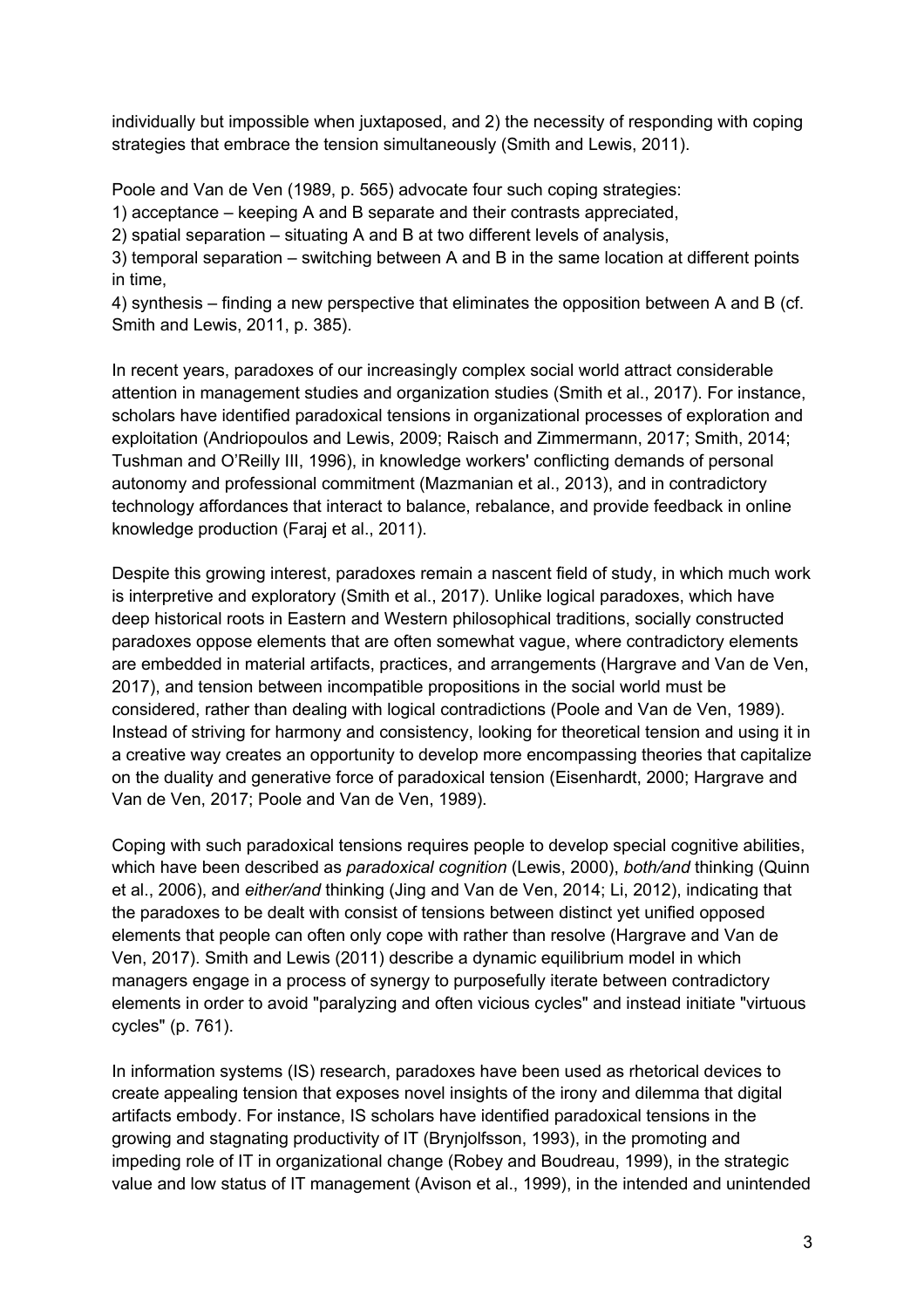consequences of mobile technology usage (Jarvenpaa and Lang, 2005), in the conflicting demands of personalization and privacy in online consumer profiling (Awad and Krishnan, 2006), in the physical organization of virtual team work (Dubé and Robey, 2009), and in the ambidextrous management of IT transformation programs (Gregory et al., 2015). For the context of digital infrastructure, Tilson et al. (2010) discuss the paradoxical nature of change and control. Referring to Ford and Backoff (1988), who argue that digital infrastructure appears stable only when opposite tendencies are brought into recognizable proximity through reflection or interaction, Tilson et al. (2010) advocate a duality view on paradoxes. This implies a need for both stability and flexibility, alongside control and autonomy. We therefore suggest adopting a paradox perspective to illustrate and make sense of the ambivalent practices enabled by digital artifacts. Our dialectic examination of three paradoxes, which ends in a synthesis, can be seen as such a duality view, as it later "enables us to dissolve and transcend" the paradoxical effects of digital artifact usage (Farjoun, 2010, p. 202).

# **3 Literature Background**

We start this section by introducing our research domain – innovation practices – and discussing the important role of digital artifacts in such practices. Next, we focus on PowerPoint as a dominant digital innovation artifact, and especially its affordances in the context of innovation practices.

## **3.1 Digital Innovation Artifacts**

The development of new products and services, enabled by software or resulting in new software, has become essential for companies to compete and lead in today's digitized world (Fichman et al., 2014; Nambisan et al., 2017; Yoo et al., 2012). This leads to a growing interest in understanding innovation practices in the software industry. In software firms, innovation is an iterative, interactive, and feedback-intensive process that requires exchanging ideas between different kinds of stakeholders who engage in challenging innovation practices that require creativity (Neyer et al., 2009).

Many of these innovation practices, such as ideating, sketching, modeling, or prototyping software systems to collaborate and persuade decision-makers, build strongly on using digital artifacts. Such usage is widely considered to be a fundamental aspect of any practice (Carlile et al., 2013). When defining practices as "embodied, materially mediated arrays of human activity centrally organized around shared practical understandings," Schatzki (2001, p. 2) directs special attention to the mediating 'material,' referring to the role of artifacts in practice. In line with this view, practice-based studies in the information systems discipline have gone hand in hand with a parallel emphasis on the social and material nature of practices, where the relationship between human activity and technology is one of mutual mediation (Leonardi, 2011; Orlikowski and Barley, 2001). As Orlikowski (2007) states, a practice perspective unveils that "materiality is integral to organizing, positing that the social and the material are *constitutive*ly entangled in everyday life" (p. 1437, italics in original).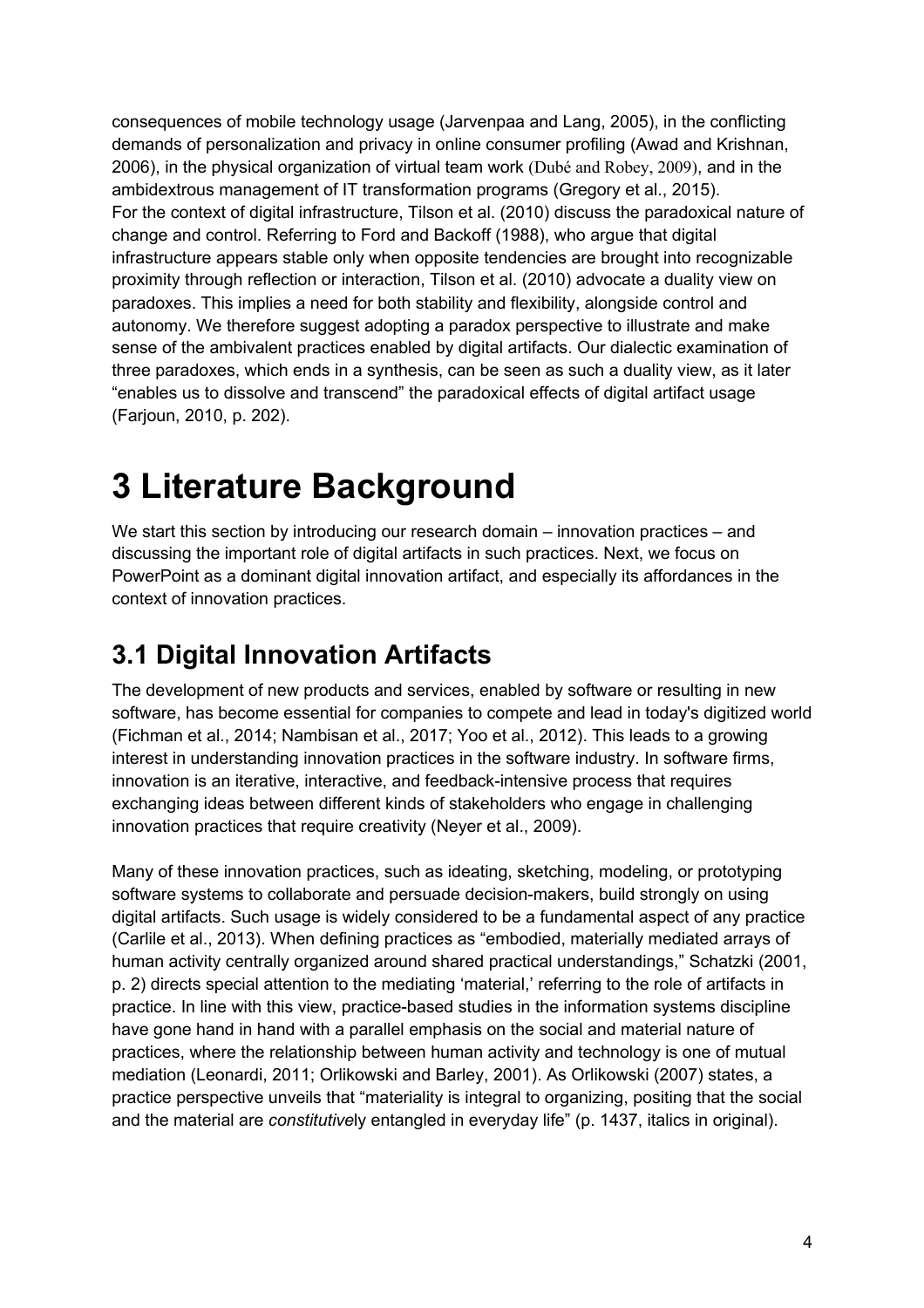In this paper, the term *digital innovation artifact* refers to any underspecified representation of an envisaged new software product (Ciriello et al., 2017a). A fundamental characteristic of any digital innovation artifact (going forward just *artifact*) is that it is always practice-oriented. The artifact can be the means and/or the end of a practice, but the underlying practice determines its role (Kaptelinin and Nardi, 2009). Analyzing artifact usage yields an opportunity to better understand the underlying practices (Riemer and Johnston, 2014). In innovation practices, artifacts can manifest as abstract ideas or concepts and are therefore often emergent, unfinished, and partial (Ciriello et al., 2014). They may represent an envisaged solution, embody multiple viewpoints, and enable a shared understanding (Star and Griesemer, 1989). An artifact can mediate both individual work and collaboration (Nicolini et al., 2012). It can be used in a private space, confronting the innovator with a first prospect of a new idea, advancing thinking and inspiring further development (Rheinberger, 1997). An artifact can also be used to collect feedback and build a social coalition for further developing the innovation. As such, the artifact can be an important tool to facilitate communication and decision-making (Ciriello et al., 2017b).

## **3.2 PowerPoint: A Dominant Digital Innovation Artifact**

In the class of the abovementioned digital innovation artifacts, PowerPoint has played a dominant role in many companies over the last decades. With more than one billion installations, millions of slides produced every day, and several hundred presentations every second, PowerPoint has become an indispensable tool for knowledge workers around the globe (Parks, 2012). Over the last decades, PowerPoint usage has continuously expanded to settings that stretch far from its originally intended purpose, and scholars argue that this expansion will continue in the future (Kernbach et al., 2015; Schoeneborn, 2013).

Studies have shown that people often use PowerPoint not only for the original purpose of facilitating presentations, but also for other purposes, such as brainstorming, documentation, modeling, or even prototyping (Schoeneborn, 2013; Yates and Orlikowski, 2007). When using PowerPoint in settings beyond the classic presentation, users experience a variety of intended and unintended consequences that are not yet well-understood. For instance, scholars have argued that the enforced bullet point logic suggests inaccurate levels of simplicity and prevents critical thinking (Gabriel, 2008; Tufte, 2003); that PowerPoint slides, which often serve the dual purpose of documentation and presentation, fail to satisfy the information requirements of either (Schoeneborn, 2013; Yates and Orlikowski, 2007); and that the frontal presentation style reduces active discussion in favor of passive consumption (Kernbach et al., 2015).

In many of the abovementioned innovation practices, such as ideating, sketching, modeling, or prototyping, IT professionals tend to prefer using general-purpose tools, which provide them with greater freedom of expression, over single-purpose tools that enforce uniformity (Cherubini et al., 2007). PowerPoint is therefore often used for software modeling, even in technical domains, as it supports unconstrained sketching and does not enforce any predefined modeling notation except for the available basic shapes, such as boxes and arrows (Ossher et al., 2010). Especially in the creative process of generating, developing and communicating ideas through sketches, which is essential throughout software design, modeling tools are only effective if they do not distract from the core sketching experience and let users stay in their natural creative flow, rather than interrupting it (Bellamy et al.,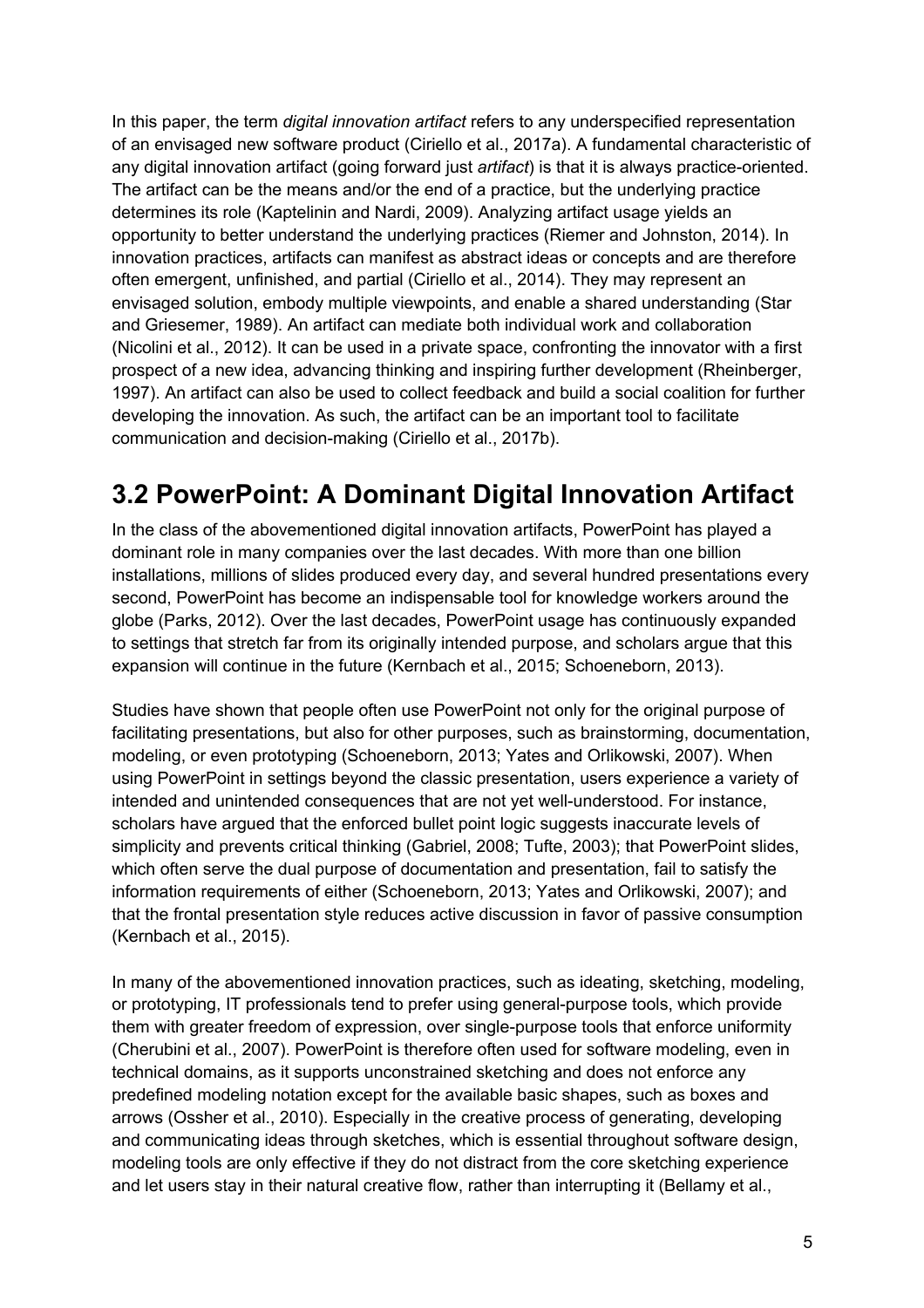2011). Dedicated modeling tools usually require much effort to learn the notation and cause premature commitment by imposing inappropriate levels of detail and order. In turn, PowerPoint is free of constraints imposed by metamodels, has broader applicability, is easier to learn, and allows the user to choose the order of development, enabling meaning to evolve as content is created (Ossher et al., 2010).

The downside of software modeling with applications like PowerPoint is that the lack of semantic representability also implies lack of semantic support. For instance, boxes and arrows have no semantic representation as entity relationships, but only as graphic objects (Ossher et al., 2010). As a result, there is no easy way to update the presentations and diagrams (Ossher et al., 2010)*,* with the result that sketches are disconnected artifacts that cannot be stored, shared, or versioned easily, nor can they be linked to other artifacts conveniently (Bellamy et al., 2011). In applications like PowerPoint, consistency management is a manual and cumbersome task, as a single consistent change in style or terminology of an element may require many actions throughout many documents (Ossher et al., 2010).

Nevertheless, the usage of PowerPoint and similar digital innovation artifacts still increases, as they can be very persuasive. The aesthetics of an illustrative slide play a crucial role in persuading relevant stakeholders with different roles and educational backgrounds, especially if the creator manages to illustrate a clear benefit in a feasible way (Carlile, 2002). For instance, studies have shown that PowerPoint can persuasively display things that do not yet exist in reality (Kaplan, 2011; Stark and Paravel, 2008). While this may be useful for communicating envisaged solutions, PowerPoint presentations also tend to signal a preparedness that overshadows the content's degree of maturity (Tufte, 2003). Problems may arise when PowerPoint presentations do not provide sufficient information on the idea's actual state per se, especially when the author is not present. Misinterpretations may also result from dissonant genre expectations (Yates and Orlikowski, 2007). For instance, PowerPoint documents that are used for the dual purpose of presentations and project reports tend to leave the information requirements of both purposes unsatisfied (Schoeneborn, 2013).

Scholars have argued that PowerPoint contributes to the ongoing democratization of innovation by giving people at all hierarchy levels a voice through their creation and dissemination of PowerPoint slides (Kaplan, 2011). As PowerPoint approaches the status of a universal business language (Gabriel, 2008; Schoeneborn, 2013), the widespread use of PowerPoint allows innovators to start presenting or discussing their ideas without the necessity to establish a common understanding of the discussion format. PowerPoint is preinstalled on most office computers, implying that everyone can easily access and use it. The digital presentations can also be shared with others without many intermediate steps, and through a variety of online channels, such as chat, email, or wiki.

Others have argued that the routinized use of PowerPoint may constrain creative practices such as freehand drawing or simply talking to each other (Gabriel, 2008). This can be particularly detrimental when using PowerPoint in early innovation phases. Studies have shown that the forced linearity of a PowerPoint presentation leads to a tendency to defer questions to the end, thereby reducing the speaker's responsiveness to the audience (Yates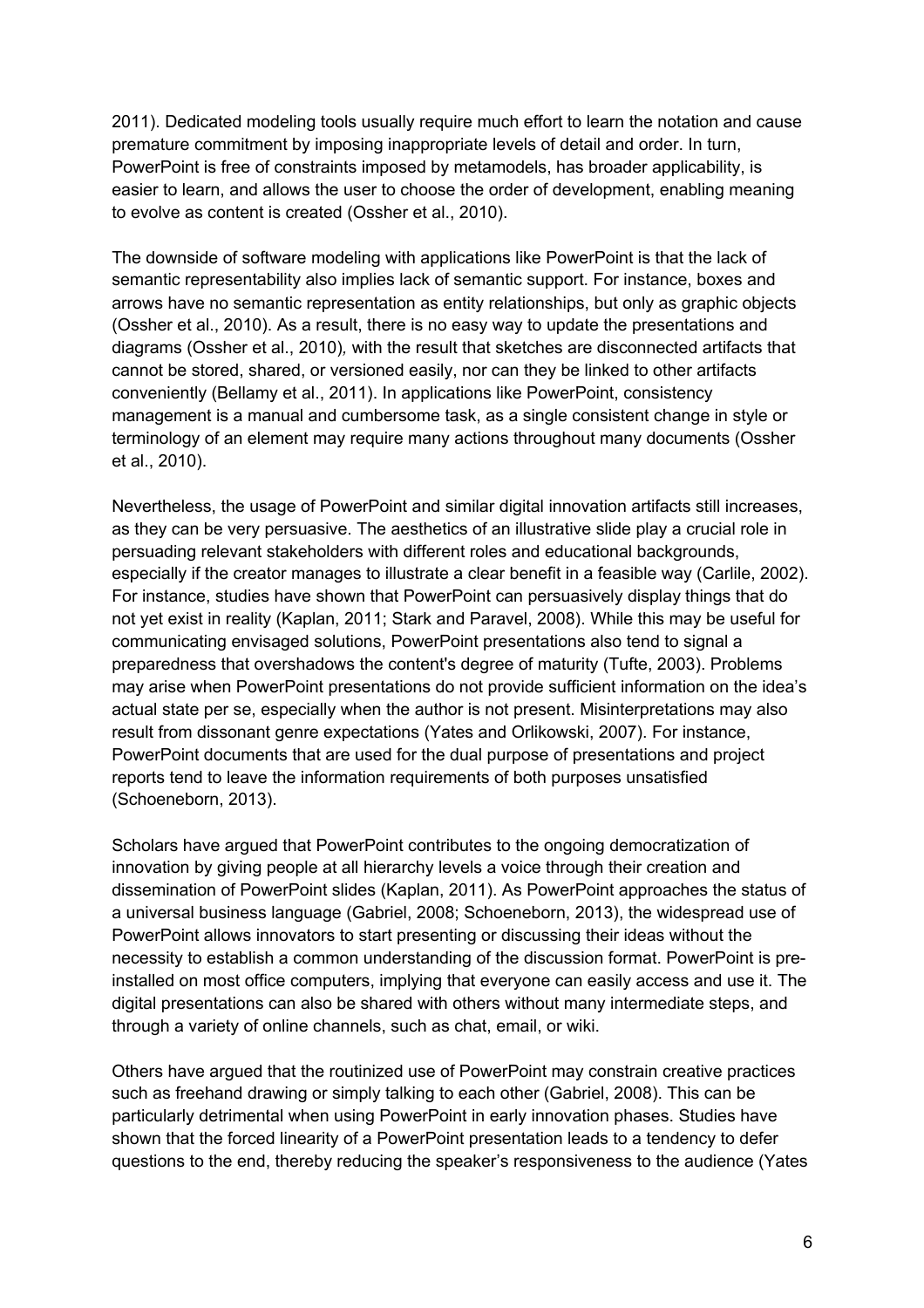and Orlikowski, 2007), and constraining fruitful discussions, improvisations, and inventiveness (Gabriel, 2008).

In a nutshell, the phenomenon of PowerPoint usage is widespread in many organizations, has persisted for decades, and will likely expand in the future (Schoeneborn, 2013) despite the negative consequences that are well-documented in the abovementioned literature. Scholars have argued that PowerPoint's beneficial and detrimental effects need to be studied in parallel to provide an accurate appraisal (Kaplan, 2011). Studying PowerPoint usage can yield a rich understanding of the underlying practice in which it is used (Fichman et al., 2014; Leonardi, 2011; Orlikowski, 2007; Riemer and Johnston, 2014). It is in line with these calls for action that we dialectically examine PowerPoint usage in innovation practices, as we can expect such a study to yield insights about the general nature of digital innovation artifacts.

### **3.3 Affordances of PowerPoint**

If we want to clarify the role of digital artifacts in innovation practices, it is first necessary to identify their characteristics in this context. An affordance perspective is appropriate for this purpose, as it allows examining the characteristics of a technological tool in relation to a specific practice. Gibson (1977) introduced the notion of affordances to study action possibilities for animals (including humans) in relation to the properties of a given environment. In information systems (IS) research, the affordance perspective has been used to study the effects of digital artifacts in the context of practices. Markus and Silver (2008) define functional affordances as "possibilities for goal-oriented action afforded to specified user groups by technical objects" (p. 622).

One insight offered by the affordance perspective is that material properties that exist in technical objects are contingent on, but not constitutive of, users' perception, interpretation, and appropriation in a specific practice (Orlikowski, 2007; Orlikowski and Scott, 2008; Zheng and Yu, 2014). While technical objects exist independently of users' perceptions, their affordances are "not reducible to their material constitution but are inextricably bound up with specific, historically situated modes of engagement and ways of life" (Bloomfield et al., 2010, p. 415). This implies that affordances arise from "actions in the world*"* in which they are enacted, requiring us to understand "how the specific action unfolds in that unique moment and situation, whom and what it enrolls, and how it affects the world" (Faraj and Azad, 2012, p. 255). It has further been argued that the enabling and constraining effects of digital artifacts cannot be considered as alternatives (a dualism), but rather as two sides of the same coin (a duality) (Yates and Orlikowski, 2007). As people pursue their goals with the digital artifacts they use to perform a task, they actively construct perceptual affordances with enabling and constraining effects (Leonardi, 2011). To make sense of a digital innovation artifact, it is necessary to dialectically examine in parallel its enabling and constraining effects in relation to a specific practice. We therefore focus our analysis of on the duality of PowerPoint's enabling and constraining effects on innovation practices.

From reviewing prior empirical studies and literature reviews, we identified the following PowerPoint affordances that can help us to better understand its role in an innovation context: *1) presentability, 2) animatability, 3) sequentiality, 4) modularity, 5) malleability, 6) digitality, and 7) integrability.*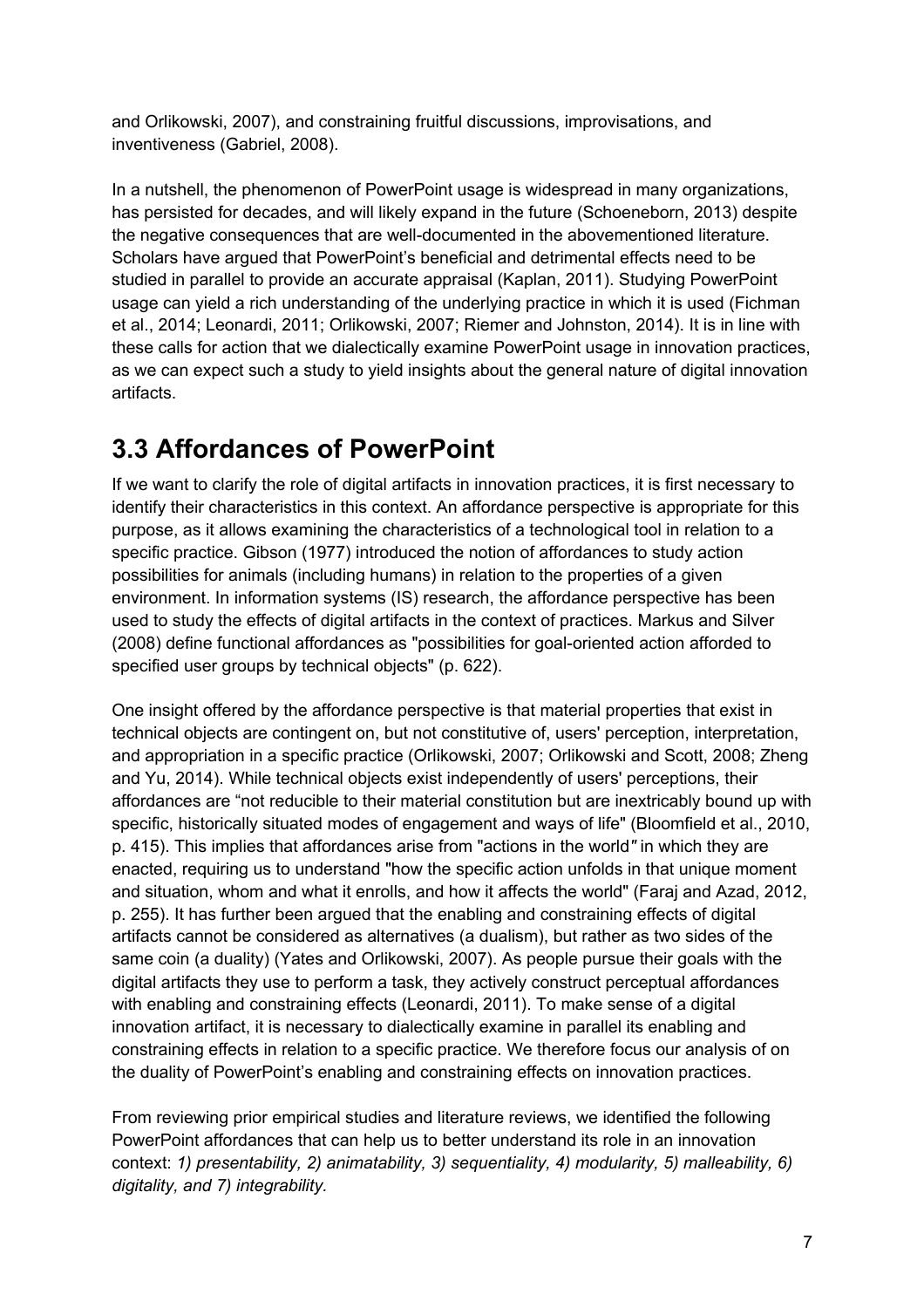*Presentability:* PowerPoint slides can be projected onto a wall. Many modern meeting rooms or lecture halls are equipped with a projector specifically for this purpose. A (semi-)dark environment is usually necessary to visibly display the slides (Kernbach et al., 2015). Only the presenter can control the slideshow, by using a keyboard or a remote control. The slides cannot be edited in presentation mode, although PowerPoint allows a presenter view that displays editable presentation notes on a screen separate from the presenting computer.

*Animatability:* Various animation effects can augment transitions in the slideshow in presentation mode. These include slide transition effects, such as sliding or fading slides in and out, as well as object animation, such as flying objects in and out, rotating objects, and path animation of objects (Kernbach et al., 2015).

*Sequentiality:* The PowerPoint slide deck is an ordered, potentially unlimited, serial sequence of slides. In standard editing mode, the miniature sidebar may allow jumping to the n-th slide with relative ease. But in presentation mode, people usually only move back or forward one slide after another (Tufte, 2003), as jumping to the n-th slide would require memorizing the respective slide number and type it in, followed by enter – a feature that many PowerPoint users are not aware of.

*Modularity:* As a digital artifact, PowerPoint allows the combination and recombination of loosely coupled components (Yoo et al., 2012) in a slide deck. Objects in PowerPoint, as well as slides containing them, can be transferred easily to another PowerPoint slide deck, to another place in the same slide set, or to a variety of other Microsoft Office platforms (e.g. Word, Excel, or OneNote). This requires a simple copy-paste operation, as long as the supported software is used.

*Malleability:* Although originally intended broadly as a software program for editing and presenting slides, PowerPoint does not prescribe narrowly defined use practices and can therefore be characterized as malleable end-user software (Richter and Riemer, 2013). The standard editing mode is generally flexible, and a PowerPoint slide may contain a variety of objects, including free text, lists, comments, presentation notes, formulas, links, graphics, images, shapes, tables, diagrams, audio, and video. The user is only constrained by the available space per slide and the limited set of predefined shapes to choose from.

*Digitality:* While a PowerPoint slide deck relies on a certain physical infrastructure for its execution (such as keyboard, mouse, computer, screen, projector, wall, or remote control), PowerPoint itself is a purely digital artifact with some of the distinctive characteristics of digital artifacts. For instance, one may produce an unlimited number of perfect copies of PowerPoint slide decks and slides; easily share them via digital media channels, such as email, file systems, web applications, or social media, and store them for an unlimited period of time without expiration (Yoo, 2010; Yoo et al., 2010). In addition, search algorithms can index and find the content of PowerPoint files, enabling storage and retrieval of embedded information.

*Integrability:* PowerPoint is highly embedded in the digital infrastructure of modern everyday work practices (Schoeneborn, 2013). The software is integrated in the widespread Microsoft Office suite; it runs on multiple operating systems, such as Microsoft Windows and Mac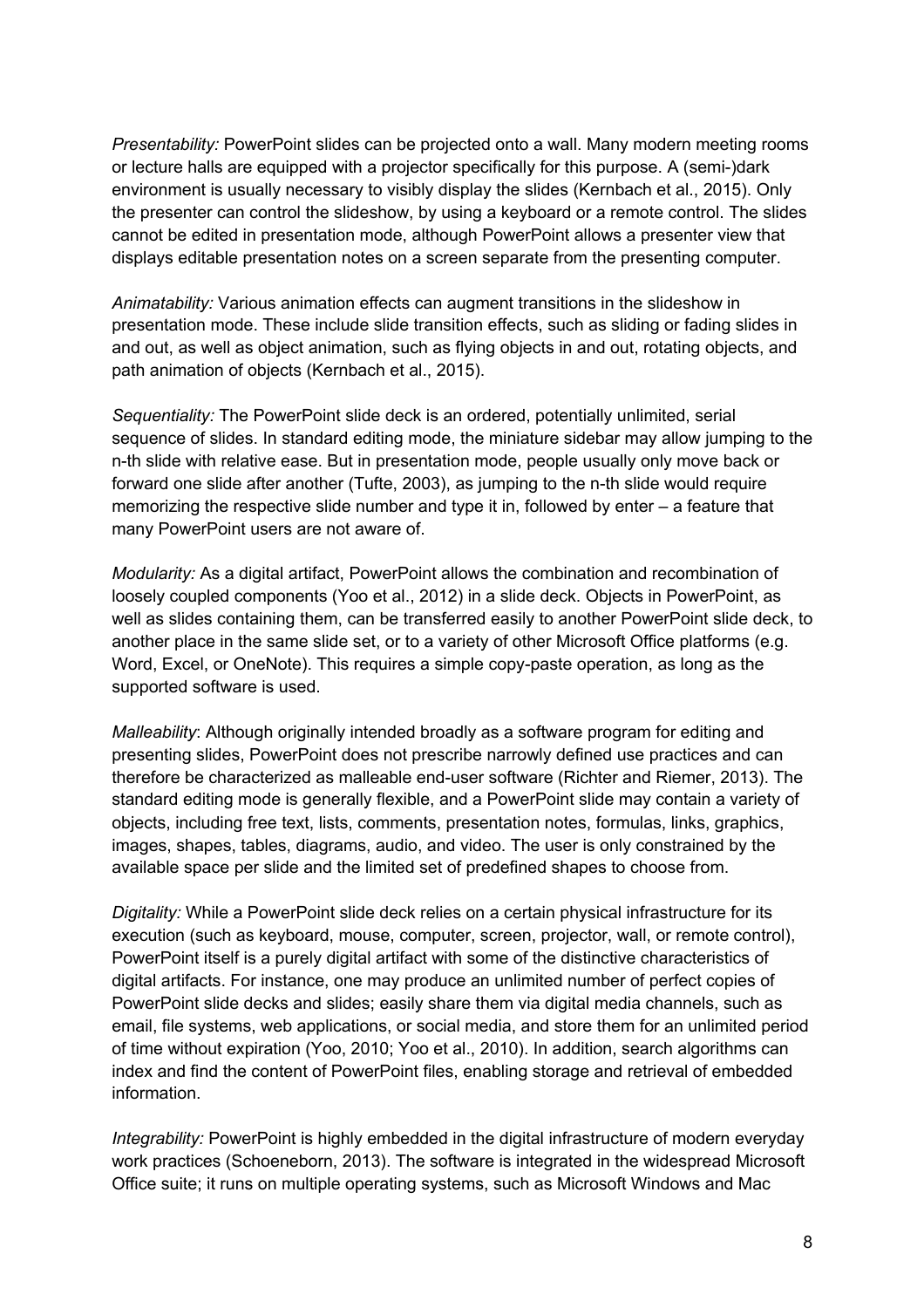OSX; and a variety of third party tools are able to open and edit PowerPoint files, such as Apple Keynote, LibreOffice, or Google Docs. In addition, various web applications can display PowerPoint slide decks, such as Slideshare.net, Atlassian Confluence, or Microsoft SharePoint.

# **4 Research Method**

As we expected to gain novel insights from analyzing the use of digital artifacts in innovation practices, we conducted an exploratory field study at a European software firm to obtain a rich understanding of the phenomenon from a participant's perspective. We took an iterative approach to data collection and analysis until a coherent picture emerged, moving back and forth between theories and the different interpretations of the field study material we obtained from social constructions, such as language, shared meaning, documents, tools, and other artifacts (Klein and Myers, 1999). Following principles of interpretive field research (Walsham, 2006, 1995), we iteratively refined emerging concepts through systematic data generation and conceptualization. This paper's specific research question emerged according to our deepening understanding and data conceptualization.

## **4.1 Relationship with the Research Site**

We were initially concerned with understanding and improving employee-driven innovation in the software industry. We therefore studied innovation practices at a large European banking software provider and entered the research site with only a preliminary understanding of digital artifacts in innovation practices. Because the firm wishes to remain anonymous, we'll call it Banking and IT Solutions (BITS). For more than two decades, its business model has been the development, distribution, and operation of its proprietary core banking system. After the executive board became increasingly concerned that the life cycle of this product might peak at some point, BITS took steps to develop various new products and services in the areas of mobile banking, outsourcing, financial services, and consulting. We found work to be largely structured around generating novel solutions to novel problems. Software is at the heart of the products as well as the product development processes of BITS, which qualifies the firm as an appropriate subject for our study.

Our style of involvement with BITS was that of a closely involved researcher having in-depth access to data, issues, and people, who viewed the researcher as one of them, trying to make a valid contribution to the field site (Walsham, 2006). Through this close relationship we had the unique opportunity to study innovation practices closely.

## **4.2 Data Collection**

In collecting our data, we iteratively selected, collected, and analyzed data slices according to what was necessary to construct the emerging theory (Walsham, 2006, 1995). This included obtaining access to different views from selected participants through interviews, collecting and analyzing PowerPoint slide decks, as well as participant observations. The first author of this paper was responsible for collecting all data from BITS to ensure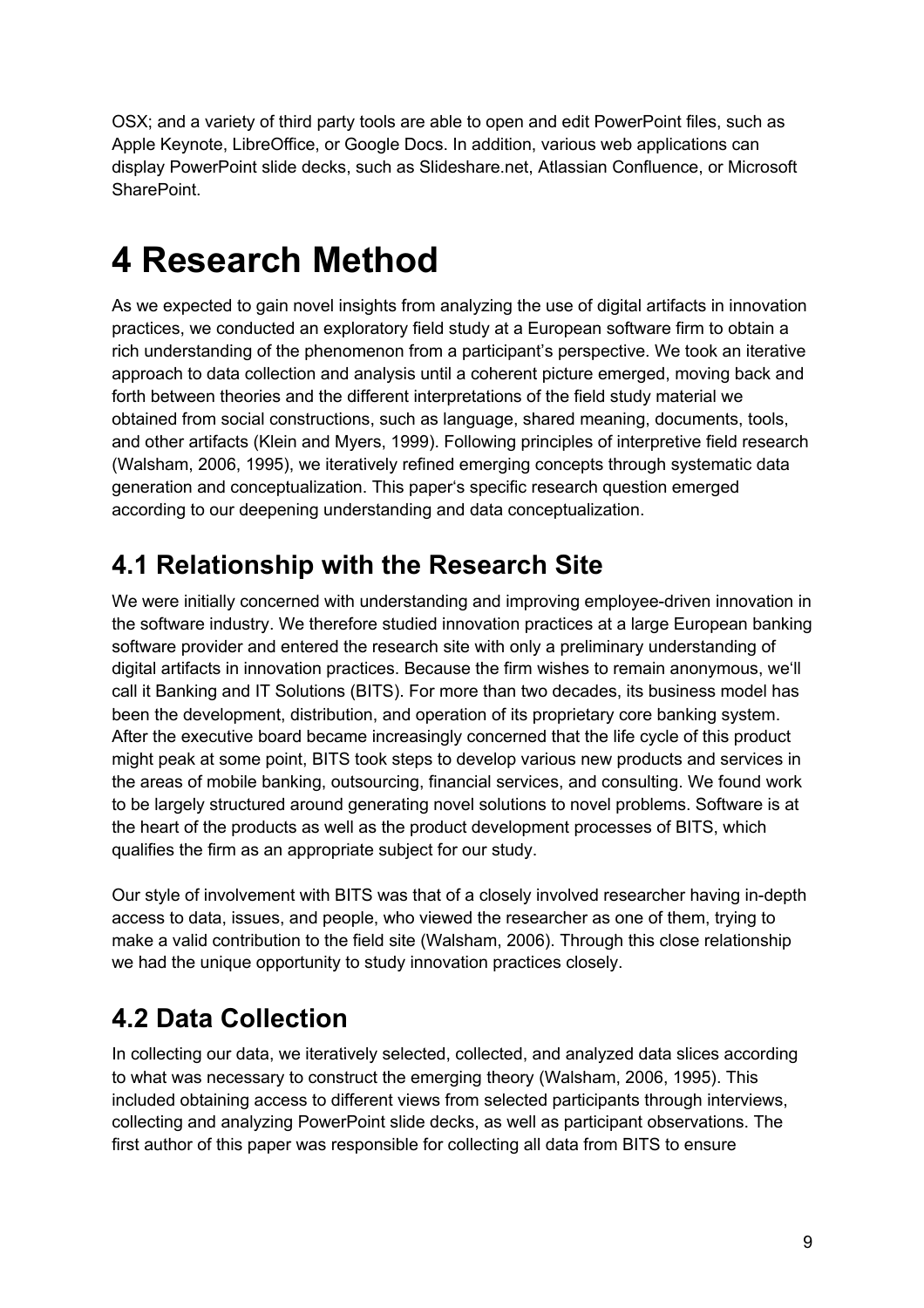consistency in the data collection process. Table 1 contains an overview of our applied data collection and analysis techniques, and the following sections provide further explanations.

| Table 1 – Overview of data collection and data analysis |                                                                                                                                                                                                       |                                                                                               |                                                                                                                                                                                              |  |  |
|---------------------------------------------------------|-------------------------------------------------------------------------------------------------------------------------------------------------------------------------------------------------------|-----------------------------------------------------------------------------------------------|----------------------------------------------------------------------------------------------------------------------------------------------------------------------------------------------|--|--|
| Data<br>collection<br>technique                         | <b>Appreciative</b><br>interviewing                                                                                                                                                                   | <b>Artifact analysis</b>                                                                      | <b>Participant</b><br>observation                                                                                                                                                            |  |  |
| Total<br>collected<br>data                              | 64 interviews, out of<br>which 62 were<br>transcribed and<br>coded<br>Length<br>total<br>$= 3,700$ minutes<br>average<br>$= 57.81$ minutes<br>minimum<br>$=$ 19 minutes<br>maximum<br>$= 100$ minutes | 418 digital<br>innovation<br>artifacts, out of<br>which 116 were<br>PowerPoint slide<br>decks | 196 days<br>$= 1,666$ hours<br>Passive:<br>workplace<br>observations,<br>meeting<br>attendance,<br>informal contacts<br>Active: talks,<br>workshops,<br>steering meetings,<br>collaborations |  |  |
| <b>Data</b><br>analysis<br>technique                    | Data-driven and<br>theory-driven coding<br>(DeCuir-Gunby et al.,<br>2011)                                                                                                                             | Genre analysis<br>(Yates and<br>Orlikowski, 2007)                                             | Focus groups<br>(Weber, 1990)                                                                                                                                                                |  |  |

We conducted 64 appreciative interviews, ranging from 19 to 100 minutes, with experts involved in innovation projects at BITS. In appreciative interviewing, questions are framed to evoke reflections on personal experiences, setting the stage for imagining pathways to desirable futures (Schultze and Avital, 2011). The sessions started with a retrospective discovery of the participant's past experiences with using digital innovation artifacts. The interview gradually developed into a prospective discussion of how the use of digital innovation artifacts could be improved to better support innovation practices. By interviewing a wide range of participants with different roles and from different units, we could seek out and document multiple interpretations of the actions under study (Klein and Myers, 1999). We used a semi-structured interview guide to ensure topical focus and consistency, while allowing respondents to freely express their own views (Walsham, 2006). We recorded and transcribed all but two interviews to capture a full description of what was said and facilitate later in-depth analysis, which allowed us to step back and assess the interpretations of the fellow participants in more detail (Walsham, 1995). We wrote detailed interview notes within a day.

Following the idea of triangulation (Silverman, 2006, p. 291), we relied on multiple sources of evidence to integrate multiple interpretations, obtained from interviews, observations, field notes, and documentary material, into a coherent picture (Klein and Myers, 1999). For instance, we collected and analyzed 418 digital innovation artifacts, out of which 116 were PowerPoint slide decks. In addition, we conducted a series of participant observations at formal and informal gatherings, such as meetings, workshops, presentations, fairs, lunches,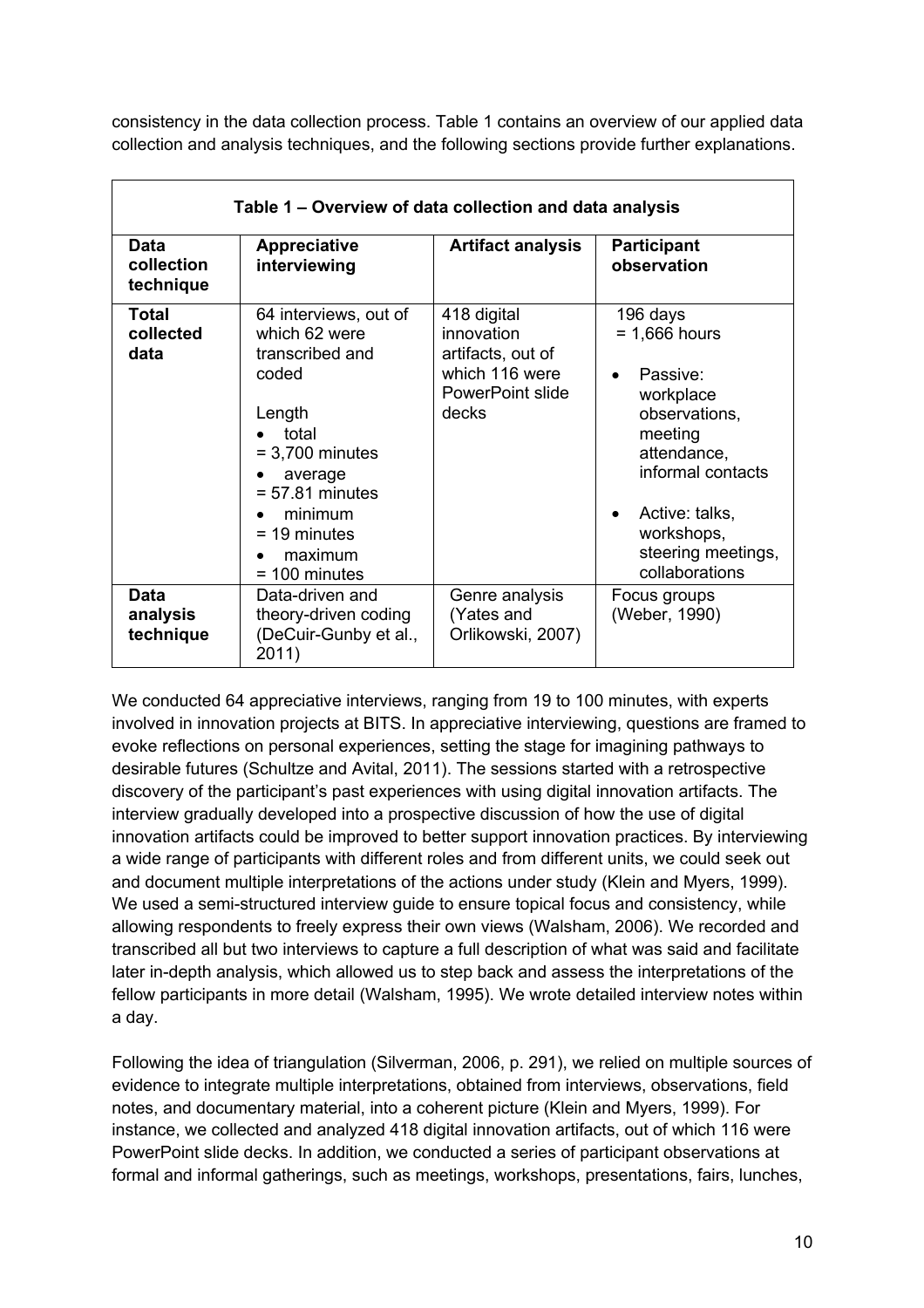and spontaneous meetings, in the context of the innovation projects, spending 196 full days at the research site between 2013 and 2015. Where possible, photographs and field reports complemented the observations.

### **4.3 Data Analysis and Interpretation**

We analyzed the collected data via qualitative data analysis techniques (DeCuir-Gunby et al., 2011; Yates and Orlikowski, 2007). Following the principles of induction, interaction, and multiple iterations, we generated shared meaning through multiple interactions between the authors, and multiple interactions between the authors and the informants from practice (Walsham, 1995). For instance, the authors met weekly in focus groups to analyze data collected by participant observation, moving back and forth between data and theories, interrogating field material to check whether the data supported emerging claims and, conversely, whether theories helped us to make sense of the empirical data (Walsham, 2006). Thereby, we could maintain a critical distance between being involved researchers and the views of people on the research site.

We transcribed the interviews by following a denaturalized approach, focusing on meaning rather than interviewees' accents (Weston et al., 2001). We cross-checked the transcriptions among the research team and imported them into the qualitative data analysis software MAXQDA to initiate an iterative and intertwined process of data-driven coding and theorydriven coding (DeCuir-Gunby et al., 2011). Our data-driven coding process started with generating more than 200 tentative data-driven codes which we grouped into more aggregated themes, such as *classes of digital innovation artifacts, technical characteristics of digital innovation artifacts, human practices*, and *innovation process stages*. This was done via a genre analysis (Yates and Orlikowski, 2007) in which we classified the collected PowerPoint slide decks with respect to their *purpose (why?), content (what?), participants (who/m?), form (how?), time (when?),* and *space (where?)*.

In the next phase, we moved back and forth between data-driven and theory-driven coding by making connections between the emerging themes and related literature to construct a more comprehensive scheme (DeCuir-Gunby et al., 2011). We focused the subsequent analysis on reviewing and revising codes in the context of data and theory (ibid). This led us to relate the theory-driven and data-driven codes to one another, through which we identified the paradoxical effects of PowerPoint as the core of our substantive theory. We then integrated the codes into a codebook shown in Table 2.

We gave BITS employees continuous feedback and opportunities to reflect on their own practice (Walsham, 2006). Having key informants from the company review interim study reports enabled them to reflect on our findings and report any discrepancies with their interpretations (ibid). This involved discussing the emerging findings of the study in workshops and presenting them at internal company talks to help practitioners reflect on and improve their own practices. In writing this paper, we oriented ourselves toward the criteria for writing convincing ethnographic texts advocated by Golden-Biddle and Locke (1993) – authenticity, plausibility, and criticality.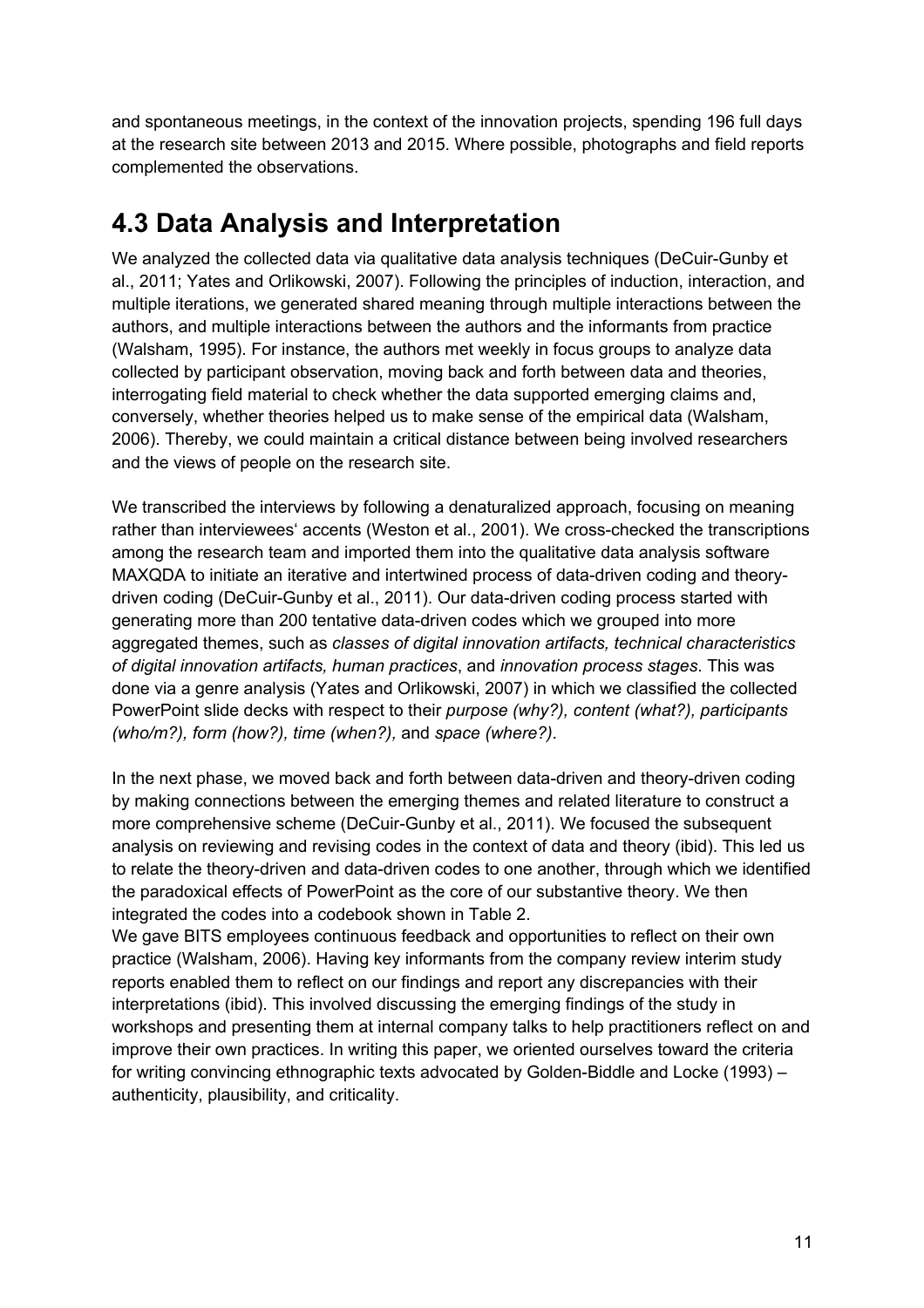| Table 2 – Final version of the codebook |                                                                                                                                              |                                                                                                                                                                                                                                                                          |                                                                                                                      |  |  |
|-----------------------------------------|----------------------------------------------------------------------------------------------------------------------------------------------|--------------------------------------------------------------------------------------------------------------------------------------------------------------------------------------------------------------------------------------------------------------------------|----------------------------------------------------------------------------------------------------------------------|--|--|
| Code<br>category                        | <b>PowerPoint</b><br><b>Affordances</b><br>(Theory-driven<br>codes)                                                                          | <b>PowerPoint usage</b><br>practices<br>(Data-driven codes)                                                                                                                                                                                                              | <b>Paradoxical Effects</b><br>of PowerPoint<br>(Core category)                                                       |  |  |
| Code<br>attributes                      | Malleability<br>$\bullet$<br>Sequentiality<br>Modularity<br>$\bullet$<br>Presentability<br>٠<br>Animatability<br>Digitality<br>Integrability | <b>Personal practice</b><br>Simplification<br>$\circ$<br>Overloading<br>$\circ$<br>Freely expressing<br>$\circ$<br>oneself<br>Interpersonal practice<br><b>Embracing flexible</b><br>$\circ$<br>interpretations<br><b>Bargaining</b><br>$\circ$<br>Distancing<br>$\circ$ | <b>Freedom and</b><br>Captivity<br><b>Clarity and</b><br><b>Ambiguity</b><br><b>Scarcity and</b><br><b>Abundance</b> |  |  |
| <b>Sources</b>                          | <b>Related literature</b><br>(cf. Section 2.3)                                                                                               | Collected empirical data<br>(cf. Table 1)                                                                                                                                                                                                                                | Previous codes                                                                                                       |  |  |

# **5 Results: How PowerPoint Enables and Constrains Innovation Practices**

We have argued from previous literature that PowerPoint is a digital innovation artifact with distinct characteristics that are worth examining in an innovation context. We introduced our in-depth field study of PowerPoint usage in innovation practices at BITS. In this section, we develop three paradoxes from the insights obtained in our field study: 1) *Freedom and Captivity,* 2) *Clarity and Ambiguity,* and 3) *Scarcity and Abundance*. We frame each paradox with a short summary before we dialectically examine it, supporting both its thesis and antithesis with empirically observed practices at BITS. We then synthesize the three paradoxes in the discussion (Section 6).

## **5.1 Paradox P1 – Freedom and Captivity**

From studying innovation practices at BITS, we learned that PowerPoint provides Freedom and Captivity. In this context, freedom is understood as letting people develop and freely express original ideas, while captivity is understood as holding people captive and constraining creative interaction. As a malleable, ready-to-hand, easy-to-use slide editing software program with low entry barriers, innovators use PowerPoint flexibly to adapt to various weakly structured innovation practices, which can enable creative cognition. As a widespread, proprietary, and inhibiting slide presentation software program with high exit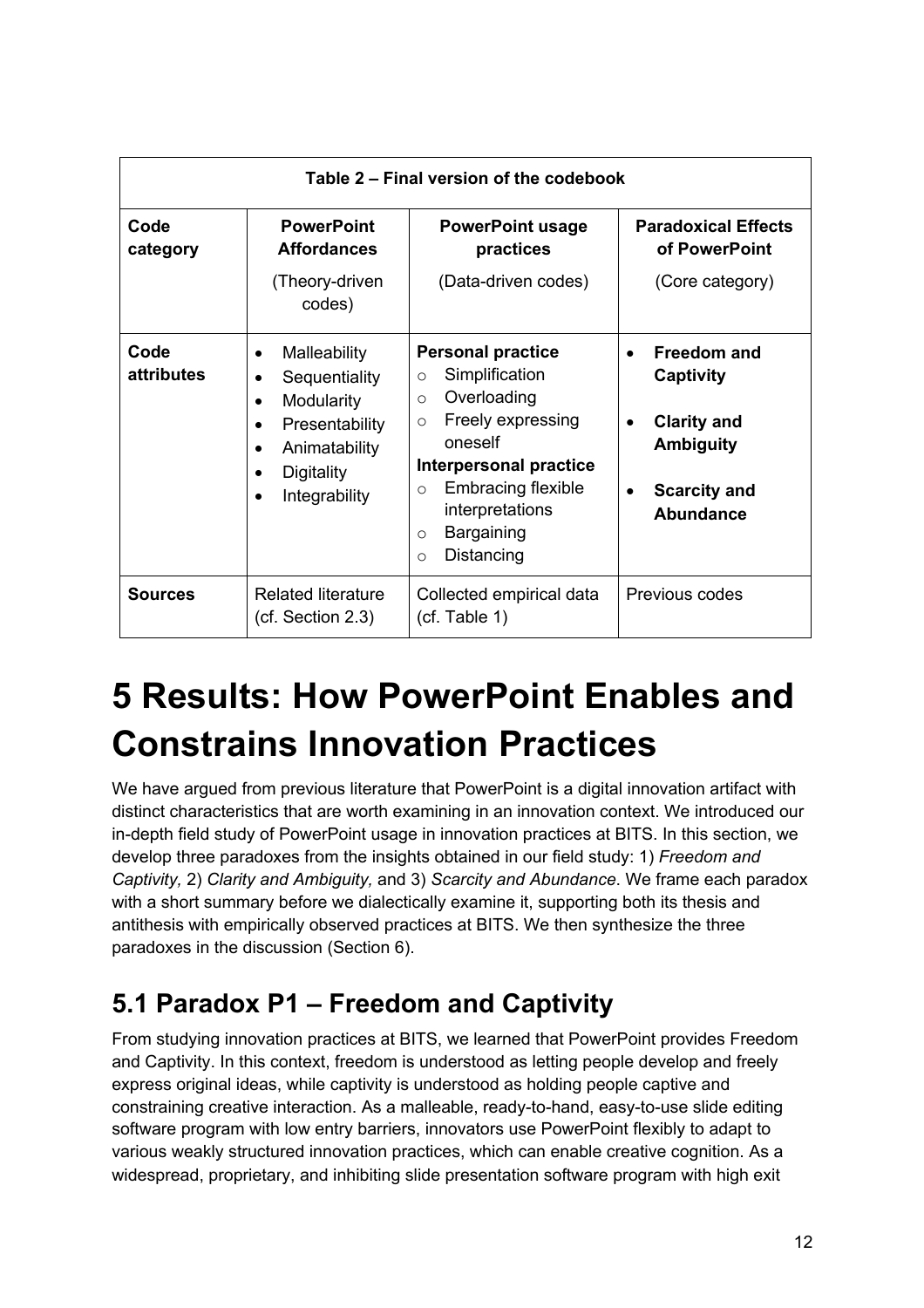barriers, PowerPoint is deeply entangled in organizational infrastructures, practices, and expectations, which can constrain creative interaction.

#### **Thesis T1 (Freedom): PowerPoint's malleability enables developing and expressing creative ideas freely**

PowerPoint's malleability lets people develop visual representations of creative ideas freely without having to conform to narrowly defined visual semantics. Editing slides can be done quickly and easily, and without much prior knowledge of PowerPoint. Through their digitality, PowerPoint slides allow unifying, combining, and merging various kinds of content in one document. Our data shows that this malleability and the possibility of blending different types of content allow a degree of free creative expression that other digital innovation artifacts do not permit. Its widespread use and readiness-to-hand lead people to use PowerPoint in a large variety of innovation practices.

For instance, we observed that innovators freely express themselves using PowerPoint for brainstorming and idea generation. From the beginning of an innovation process, where a creative spark springs to mind, PowerPoint accompanies people in freely expressing ideas: *"Every now and then, I open PowerPoint and simply draw. I illustrate my creative process, and when I get the impression that something interesting comes out, I present it and discuss it further. That can for example be an architectural model or a process model when I want to improve a process; it can also be a mockup when it's about usability."*  [Quote from interview participant 16, further i16, product manager, BITS]

Although PowerPoint is not the only brainstorming tool used at BITS, we could not find a single innovation project of which PowerPoint was not part from an early phase. Even when the first ideas had been generated outside of PowerPoint, there was at least one intermediate step at some point in which PowerPoint was involved to encapsulate the innovative vision:

"*I often work with mind maps, or in workshops with lists on whiteboards, to brainstorm. I then try to capture the ideas in PowerPoint.*" [i7, software architect, BITS]

Such observations were consistent throughout all organizational roles, teams, departments, and projects. The phenomenon of PowerPoint usage in innovation practices was so striking that we felt compelled to better understand and explain why and how all kinds of innovators would use PowerPoint so extensively in such different contexts, although we assumed that there are also other, more sophisticated tools.

Many participants describe PowerPoint as a digital white canvas where they feel relatively unrestricted regarding the type of content they create and how to create it, because it allows content to be created relatively easily. As opposed to purpose-specific tools, which often prescribe more narrow semantics, PowerPoint allows ideas to be expressed more freely, which seems to better fit the vague character of innovation practices. For many participants, PowerPoint is indispensable in practices such as conceptualizing, bargaining, and exchanging ideas:

"*PowerPoint is the main medium for various artifacts (...). In my role, I need to interact extensively, and PowerPoint is simply good for interaction."*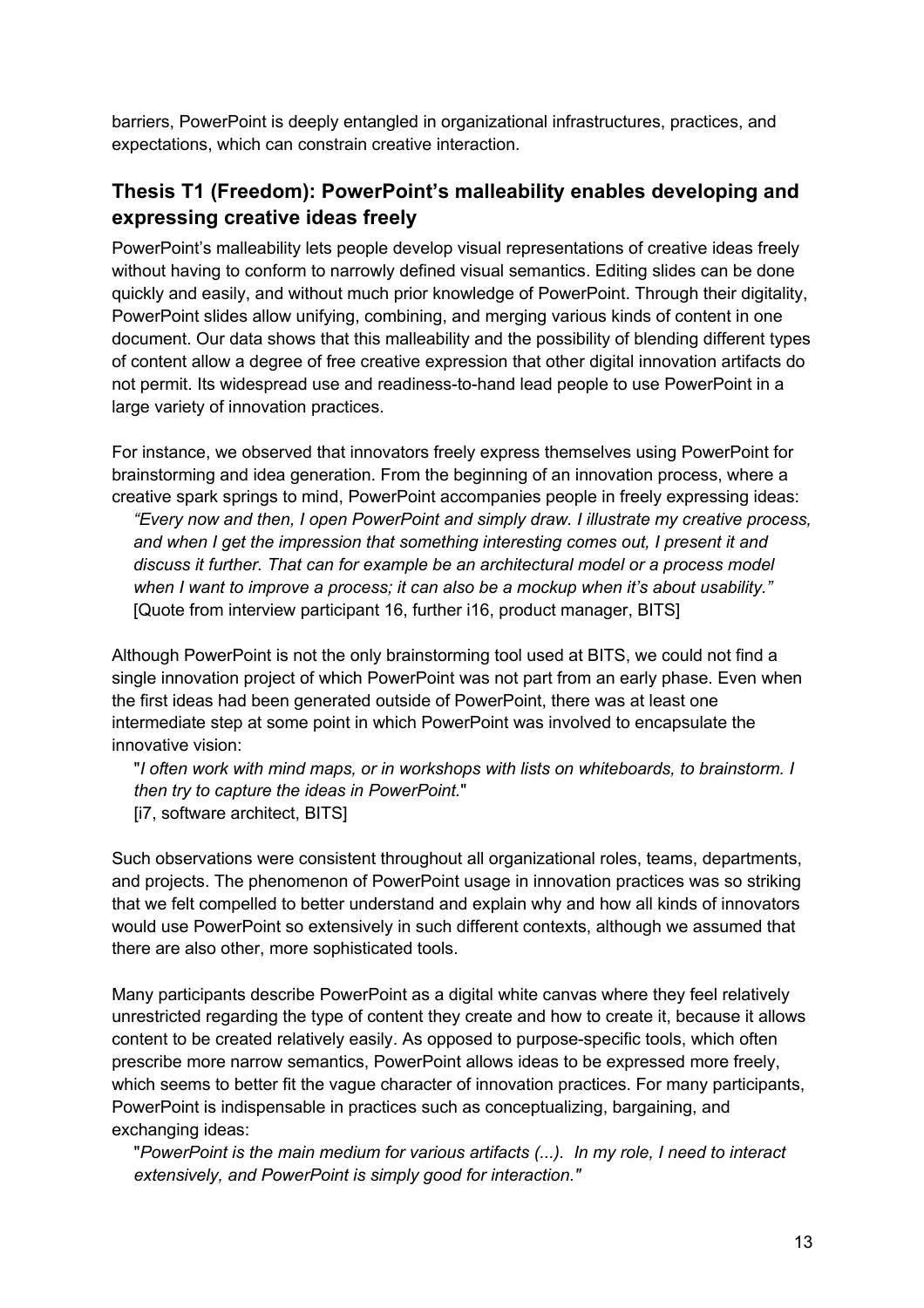[i33, program manager, BITS].

This malleability is not confined to using PowerPoint as only a presentation tool. To our surprise, innovators at BITS use PowerPoint in ways that go far beyond its originally intended purpose of editing and presenting slides, such as software modeling and prototyping. Given that we and colleagues at our university institution put considerable effort into teaching our computer science students the goals and benefits of creating semantically clear software diagrams and prototypes with adequate tools, we were eager to find out why many of our graduates seemingly refuse to apply that knowledge in practice.

One participant explains the advantages of modeling in PowerPoint, as opposed to using UML-based tools such as Agilian by Visual Paradigm and Visio by Microsoft:

"*It is the learning curve of using it. In PowerPoint, you just draw your shapes. That is fine and you move on, (...) whereas in Agilian, you have UML. That is one example you have to learn. It is the time you need to invest to do a use case diagram properly. (...) That is why we do not use Agilian. (...) I know Visio is used by other people; not everyone has that. I do not have it. Again, this is used for drawing diagrams that you could probably do (in) PowerPoint."*

[i50, middle manager, BITS].

This use of PowerPoint is not limited to less experienced practitioners who did not learn how to do architectural software diagrams "properly." Modeling in PowerPoint seems institutionally anchored for the following rationale: If it is easier for a larger number of people to model in PowerPoint, and the produced diagrams serve their intended purpose, why bother putting in additional effort (and spending more money) on creating more precise diagrams with specialized, costly, and cumbersome tools? The commercial software products of BITS, for instance, are often documented in numerous PowerPoint slides comprising software diagrams (e.g. use case, activity, sequence, and entity-relationship diagrams) that are essentially all done in PowerPoint. There is even an official internal PowerPoint template that contains more than a hundred predefined shapes for putting together software diagrams (e.g. objects, relations, processes, tables, or messages).

This happens even though BITS selectively recruits university graduates with a strong IT background. Its business model requires BITS to design its software in close collaboration with less technical organizations, such as banks, where formal modeling languages like UML would be of little value, as two senior software architects explain:

"*The UML standard is not adhered to at all, because nobody appreciates it.* (Our drawings) *are simply boxes and arrows, and the discussion around them is important. The drawing is just a reminder of how it was envisaged.*"

[i14, technical lead].

"*At the end of the day, it does not matter whether you model with UML or PowerPoint."*  [i12, technical lead].

In an innovation context, where the outcome is not yet clearly defined, many participants find it easier and faster to create a rough high-level design in PowerPoint, rather than having a complete design in mind and formally specifying it in UML.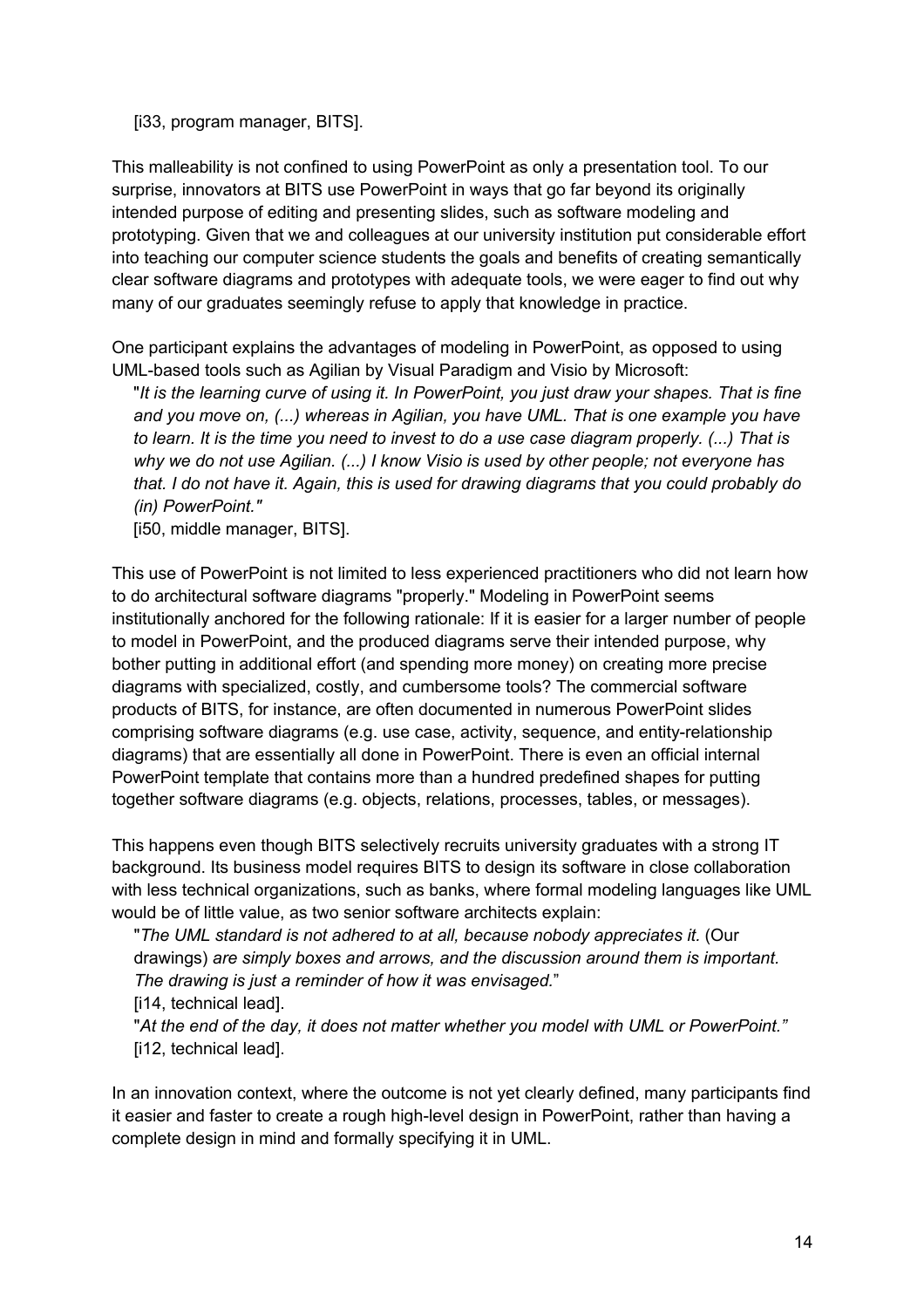In a nutshell, PowerPoint flexibly adapts to many weakly structured innovation practices, giving innovators freedom of creative expression.

#### **Antithesis AT1 (Captivity): The PowerPoint template, its lack of semantic representability, and social pressure around PowerPoint usage constrain creative interaction**

Whereas some participants appreciate that the standard PowerPoint templates allow the quick generation of a relatively professional-looking slideshow, others feel that these templates limit the possibility of designing more creative content according to individual tastes. Innovators in our cases feel constrained by the available space per slide and the limited set of shapes to choose from. PowerPoint also permits abbreviating sentences in a bullet list style:

"*We had a set of PowerPoint templates that we had to use. But being the slightly rebellious technical writer, (...) I wanted to present something in a certain way, and I was restricted because I had to conform to the template."*  [i46, technical writer, BITS]*.*

PowerPoint's malleability comes at the cost of limited semantic representability, which limits the possibility of a structured import or export of content. For instance, the innovators in our field study use PowerPoint to mock software diagrams or prototypes, but not to export these objects in such a way that they could continue working on them in a dedicated software program, since it is not possible to import such data from other tools without losing all semantics. PowerPoint's flexibility backfires when people want to further collaborate:

"*Just try once to draw a sequence diagram in PowerPoint and you give up. At best, you will get an image (...), but one cannot continue working on it."*  [i30, software engineer, BITS].

Without the possibility for further computer-aided development on the objects created in PowerPoint, it is impossible to perform important software engineering tasks such as code generation, linking objects semantically across tools or even within the same tool. The seemingly easily created PowerPoint objects become throwaway artifacts with limited reusability:

"*We always have to start from square one again and create the slides anew. (...) We actually should agree on a tool that everybody uses. (...) One guy prefers Visio, the other prefers Agilian, and what not. If we could only prescribe which tool to use in this company, that would already create value. But everybody has a different opinion about that and if you introduced something, that would already be a change project." [i7, software architect, BITS].*

Social pressure around PowerPoint further constrains creativity. After many years of deep anchorage in organizational communication, PowerPoint is so deeply entangled in today's everyday office work practices and people's consciousness at BITS that a PowerPoint presentation is the expected format in many situations:

"*We are so used to having a title and then five bullet points. (...) There is an accepted slide format that is always expected, and if anything is different from that it is almost as if people think, 'Oh, that is not right. What is this?'"*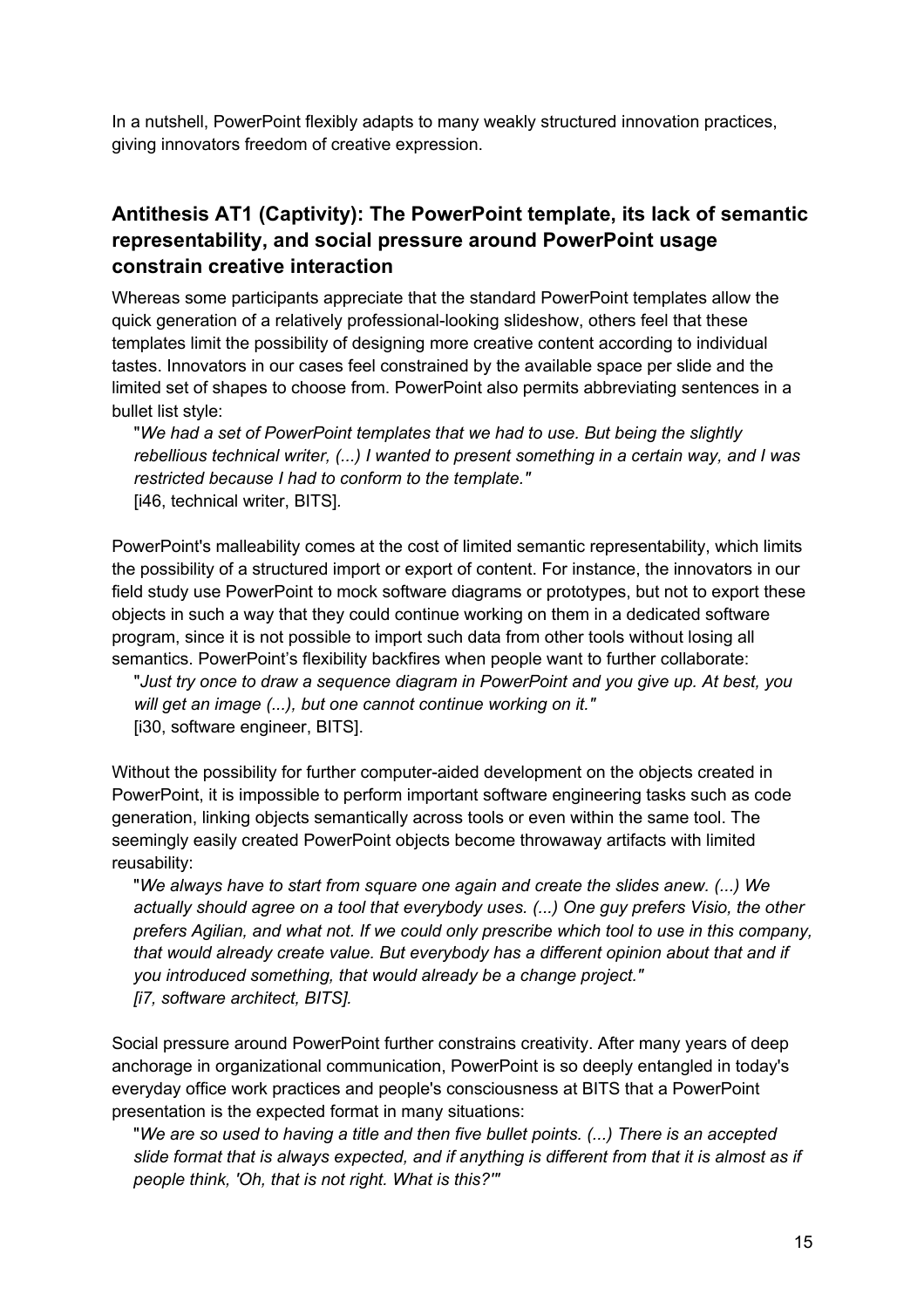[i46, technical writer, BITS].

Social pressure at BITS is not only confined to the expectation *that* PowerPoint should be used in many settings but includes expectations about *how* PowerPoint should be used. In an innovation process, it is often necessary to persuade different audiences of one's intended goals in order to pass through various quality gates. Here, PowerPoint remains a preferred choice to visualize the essence of an idea. Given that innovation practices at BITS require the persuasion of a paying customer or other internal or external idea sponsors at some point, a commonly expected setting for a PowerPoint presentation is the sales pitch.

We observed that presenters of PowerPoint slides often develop a selling attitude coupled with a tendency to commercialize and exaggerate. For instance, the BITS management organizes recurring events where employees can give an elevator pitch of their idea in a couple of minutes to acquire funding or other support. The main medium of these sales pitches is, of course, a PowerPoint presentation:

*"PowerPoint works well if you need money. Then you need condensed slides. I recently learned that you already have to illustrate everything in an abstract on the first slide. Even in PowerPoint you need a management summary, because you often don't even pass the first slide.*

[i6, technical lead, BITS]

At times, this strong expectation to use PowerPoint in a certain way resembles social coercion. Although many innovators at BITS dislike PowerPoint's afforded captivity, most of them would still not dare to enter an important meeting without having prepared a PowerPoint presentation with the utmost care if they expect a certain outcome:

*"I have learned that I am only successful when I adequately illustrate what I want to achieve.* [...] *So when I need a decision, I create a PowerPoint presentation, because that is just how it is done here."* 

[i8, middle manager, BITS]

Many participants would like to see more willingness to informally discuss unfinished ideas among their colleagues, but PowerPoint creates barriers:

"*The hurdle to present something is very high here, because everyone always expects high-class presentations. It rarely happens that somebody says, 'come and tell me what you think in a 15-minute coffee break*'".

[i6, technical lead, BITS]

Only a few participants stated that they outright reject using PowerPoint to discuss ideas. For instance, because of the distance it develops between creator and content, using PowerPoint can lead to less emotional engagement than drawing with a pencil. While whiteboard, paper, and pencil allow free-form creative sketching and simultaneous drawing and discussing among several people, PowerPoint puts the presenter in a dominating position over the audience, because only one person can control the presentation and edit the document at any given moment. Presenters are tempted to develop overly fixed, closed, and previously defined opinions, because the presentation cannot easily be altered in response to the dynamics of the discussion.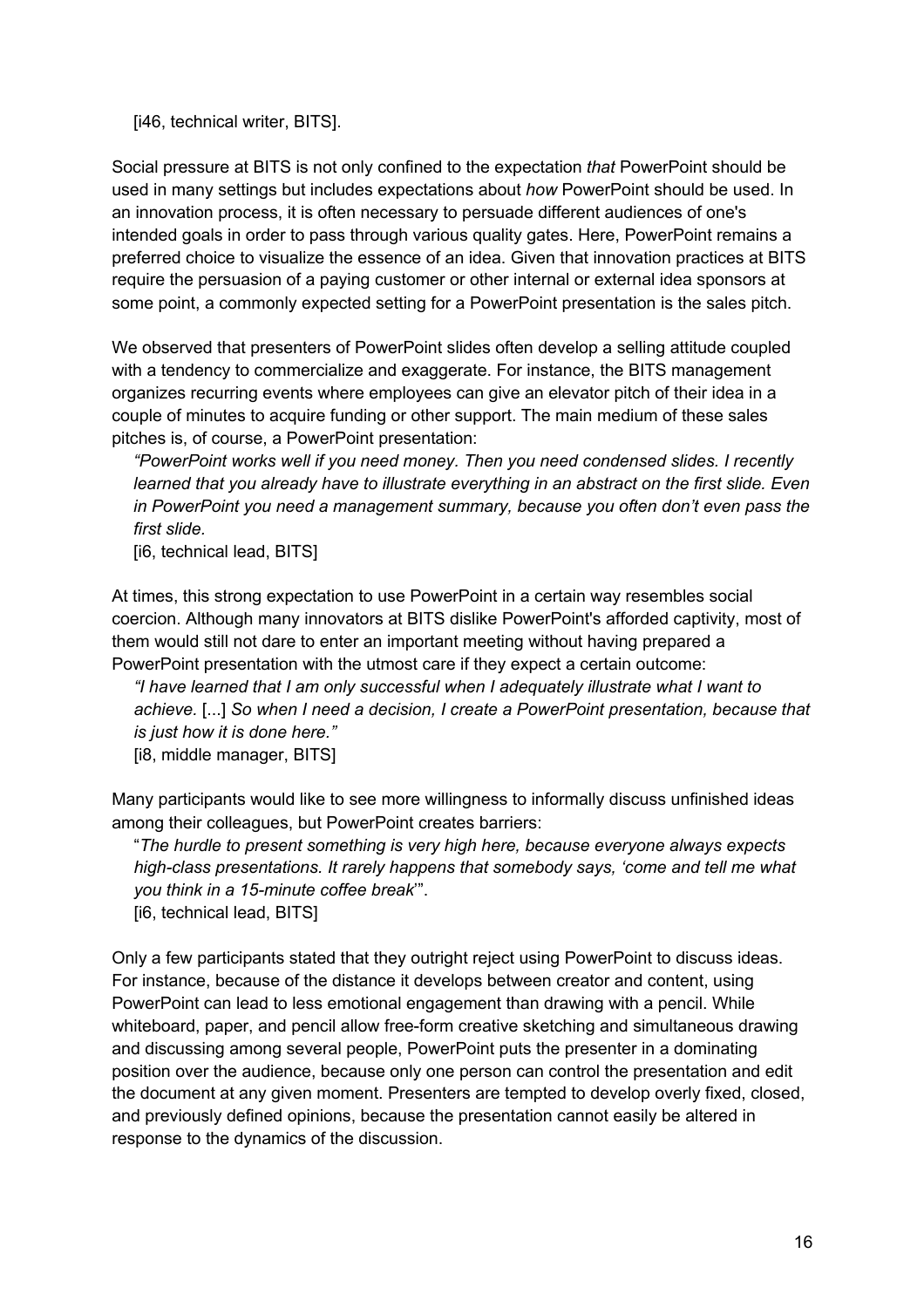*"The PowerPoint, though, that's (…) just the obvious thing in which to show a digest or the bullet point items of an idea. It's more of a one-way mechanism, though, there's no real collaborative element."*  [i46, technical writer, BITS]

In addition, the presenter usually stands close to the projected slides, and at moderate distance from the audience that sits in the necessarily darkened room. This creates a narcotic, distanced atmosphere that can hinder creative interaction and discussion.

### **5.2 Paradox P2 – Clarity and Ambiguity**

It became evident in our field study that PowerPoint plays a paradoxical role in people's decision-making practices at BITS. In some instances, we observed that PowerPoint helps people to clarify ideas when they are required to make a decision on how to proceed. For instance, given the limited space per slide and the strong tendency to abbreviate, people use PowerPoint extensively to structure and simplify ideas, which may lead to well-informed innovation decisions. In other cases, we found that people dilute content when they use PowerPoint, leading to ambiguities that may lead to poor innovation decisions. For instance, given the interpretively flexible nature of semantically ambiguous PowerPoint slides, people were often confronted with misinterpretations. In some instances, people embraced these ambiguities purposefully to stimulate discussion, but often without the desired outcome. We call this the Clarity and Ambiguity Paradox and examine it in the following sections.

#### **Thesis T2 (Clarity): PowerPoint's** *modularity* **and** *sequentiality* **enable users to structure thoughts, simplify complex issues, and break down large topic blocks into smaller ones, thereby allowing for a clarification of ideas.**

In the section on the Freedom and Captivity Paradox, we touched upon the finding that innovation practices at BITS usually involve alternating sequences of individual and interpersonal practices. Recalling this aspect is a starting point to conceptualizing the Clarity and Ambiguity Paradox.

From studying BITS, we learned that two conditions are essential to facilitate innovation. First, the driving force behind any innovation project is usually an ingenious individual, or a small group of ingenious individuals. These individuals need facilitating conditions to continuously elaborate the idea, make sense of it, and draw out its essential core. Second, coalition building is an integral part of the innovation process, requiring continuous persuasion, collaboration, and alignment with relevant stakeholders.

We observed that people use PowerPoint as a guide to simplify complex content, structure thoughts, and break down large topic blocks. These clarifying qualities of PowerPoint are partly supported by its captivating qualities (cf. AT1). For instance, recall that many participants described how PowerPoint's limited template urges them to abbreviate sentences and create high-level visual illustrations that fit on the available space of the sequential slides. While this constrains some innovators at BITS, others exploit these characteristics as an aid to focus on the essential aspects of an idea: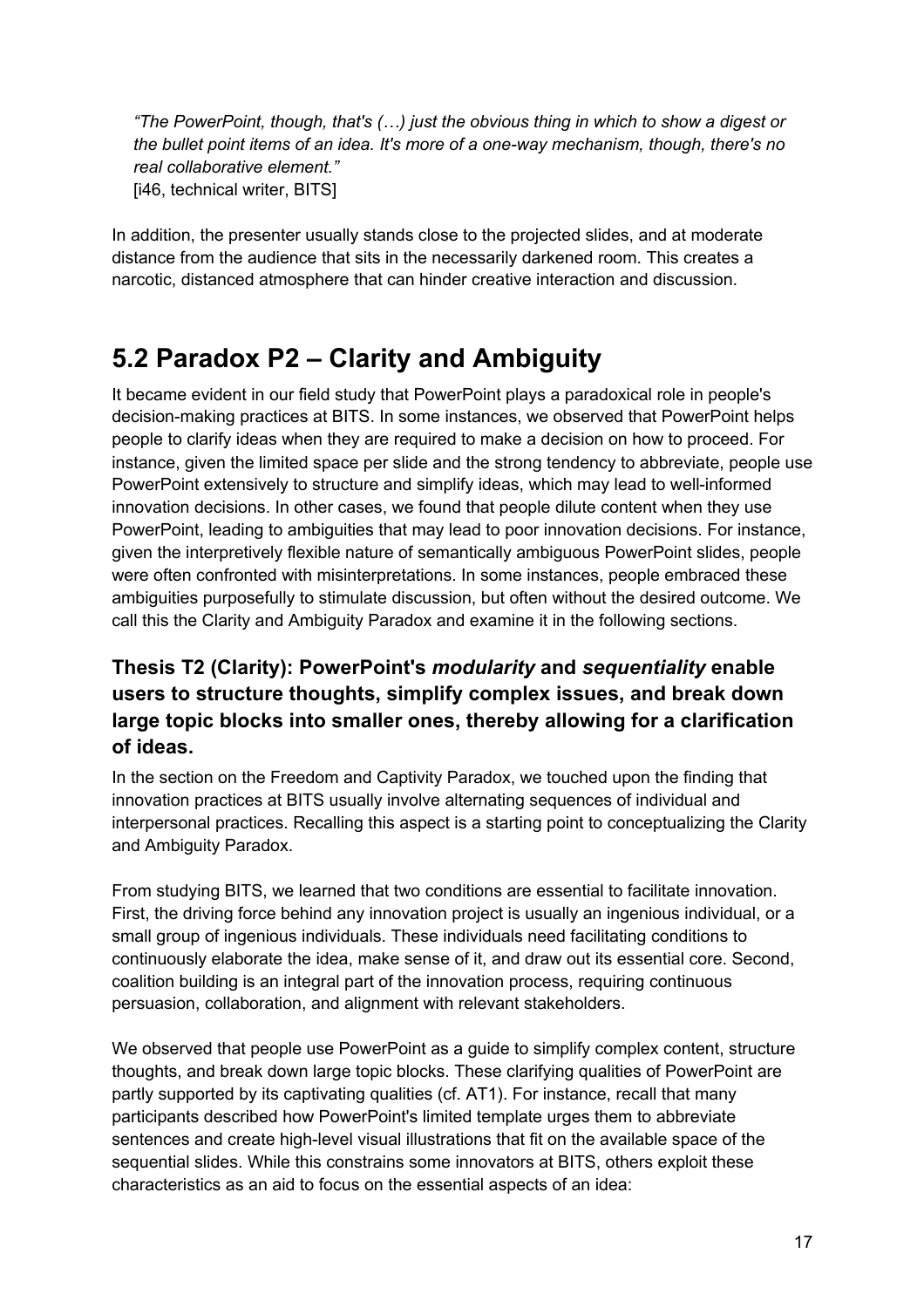*"I typically begin with mind maps. In general, you start from a problem, and there it begins: How do I formulate what I actually mean? (...) Here, mind maps are quite good to structure the thoughts. (...) In the next step, I often work with charts or diagrams, where I try to visualize certain things for the customer. (Then) I move to a presentation relatively quickly, because you need to get to the point even more."* [i25, middle manager, BITS]

We often observed that innovators at BITS profit in two ways from using PowerPoint. First, they use PowerPoint to create high-level visual illustrations of ideas to advance their individual sense-making process. Second, they present these PowerPoint slides to others, which enables alignment with various stakeholders. The combination contributes to the idea's maturation:

*"When it is about bigger things, I typically create a PowerPoint that simply sketches and visualizes the underlying idea. This PowerPoint then has the advantage that you can replicate it, send it around, and view it with different people. This way, you really have something in your hands. (...) And because of that, you can let other people's feedback flow (in) and you can really let your idea grow visually, so to speak. (...) PowerPoint is always the easiest and best way to replicate such stuff.*" [i34, project manager, BITS]

The practice of letting an idea "grow visually" in PowerPoint is central in our field study, and it is simplified by PowerPoint's sequentiality and modularity. We often observed that many innovators at BITS exploit PowerPoint's sequentiality to demonstrate how various components build on one another by gradually constructing complex structures slide by slide:

*"Once there is a degree of structuration, PowerPoint is a good medium, because one can create graphics relatively fast and simple. […] The PowerPoint slides from (a recent project) would be a positive example. One of the central elements was the object model, which we expanded on extensively. […] We could visualize the object model quite well, and construct additions from one slide to another, whereby we started with the simplest version and built upon it step by step."* 

[i7, technical lead, BITS]

We often observed this technique, particularly in innovation workshops that participants held with customers or project partners, where the innovators usually help the relevant stakeholders to get a better understanding of the current and future situation by "*showing one process as it is today and then one process with or after the innovation."*  [i6, technical lead, BITS]

It is also possible to use this technique to create visual previews of envisaged software products:

*"Show a few screenshots in PowerPoint, indicate with an arrow what will go where, switch to a live demo and then go back to the presentation.*" [i23, external partner]

At times, this can take unexpected forms, as some participants develop rather original variations of this technique. People do not only use PowerPoint as a container for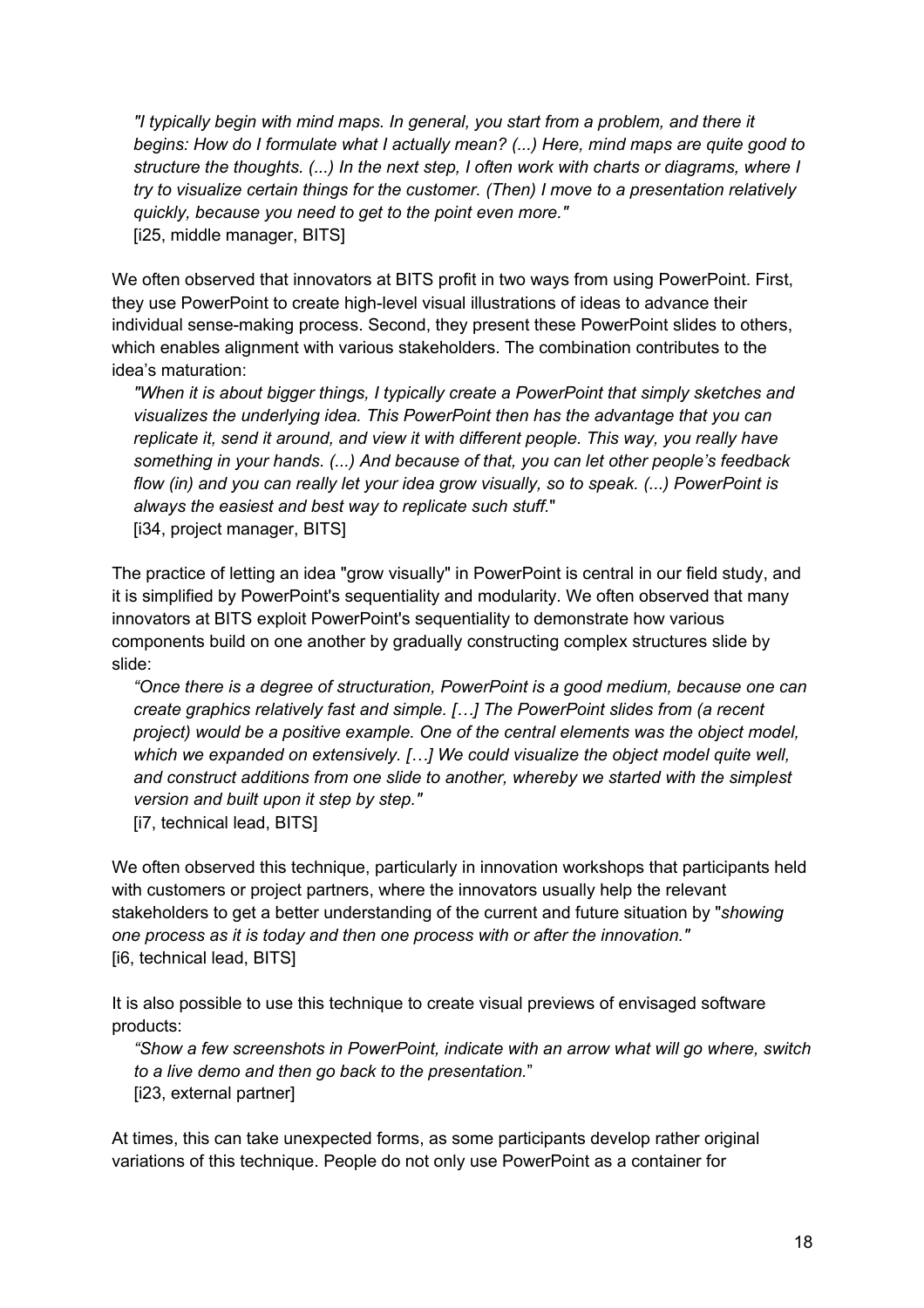screenshots of a prototype – we observed how participants create mocked prototypes *in* PowerPoint! One participant describes this PowerPoint prototyping:

*"I can take screenshots of the existing application and take wireframes where I do not have something yet. I file both into PowerPoint and then walk the customer through it step by step. […] This way, customers get an impression of how the final system would look, which is important in that design phase, because they can tell us immediately when they do not need something. When you communicate about these instruments in that phase, you benefit in two ways: You reflect upon your ideas and strike things through that lead to bad usability. In addition, you get customer feedback immediately, and that is good feedback because they see directly where they're going to."* [i11, technical lead, BITS]

PowerPoint's modularity further permits consolidating different views and helps people reach a common understanding. For instance, various visual illustrations can easily be copypasted and modified, so that one can further elaborate the overall picture:

*"(In our recent project), we first said, 'Okay, everybody who holds a stake in there, everybody should draw (their viewpoint) in a PowerPoint.' Then I took those PowerPoints, pasted all the variations one after another, and then drew my consolidated picture. Then I revised this consolidated picture with the other people. We sat together and drew the PowerPoint together."*

[i34, project manager, BITS]

Drawing out the essential aspects of an idea is important when aiming to secure ongoing stakeholder commitment. Once a clear message has been shaped, it can be reused and shared. We observed that certain PowerPoint slides are often shown repeatedly in various settings to remind people of the target picture. For instance, one participant compliments a colleague:

"*His slides are always of that kind that the whole (BITS) gets it. (…) It is always PowerPoint, but what distinguishes his slides from others is pragmatism. [...] It is the kind of (presentation) that other people can also present, and the message is still loud and clear."* 

[i8, middle manager, BITS]

Sometimes this apparent clarity can also be deceiving. Given their frequent exposure to polished PowerPoint slides, we observed that viewers tend to have the (often false) impression that all the important information is on the slides, often ignoring other valuable knowledge. It is easy to overestimate the maturity of an idea presented in PowerPoint and to underestimate the necessary completion effort. This bias is exacerbated by the circumstance that presenters tend to develop a tendency to oversell and exaggerate. We often observed that innovators were unhappy with ultra-positive feedback about their overly clear PowerPoint presentation, because they would have appreciated more constructive criticism:

*"At the next architecture meeting, I simply showed the presentation for (my idea). Afterwards, they just said, 'Okay, we do it like that' (...) and I was really excited that it went down so easily. (...) They said, 'You just do it now. We do the architecture exactly as in the presentation'. I just told them, 'Well, great that you have so much trust in me, but do you really know what that means?' I immediately signaled that their envisioned project duration was not realistic."*

[i31, software architect, BITS]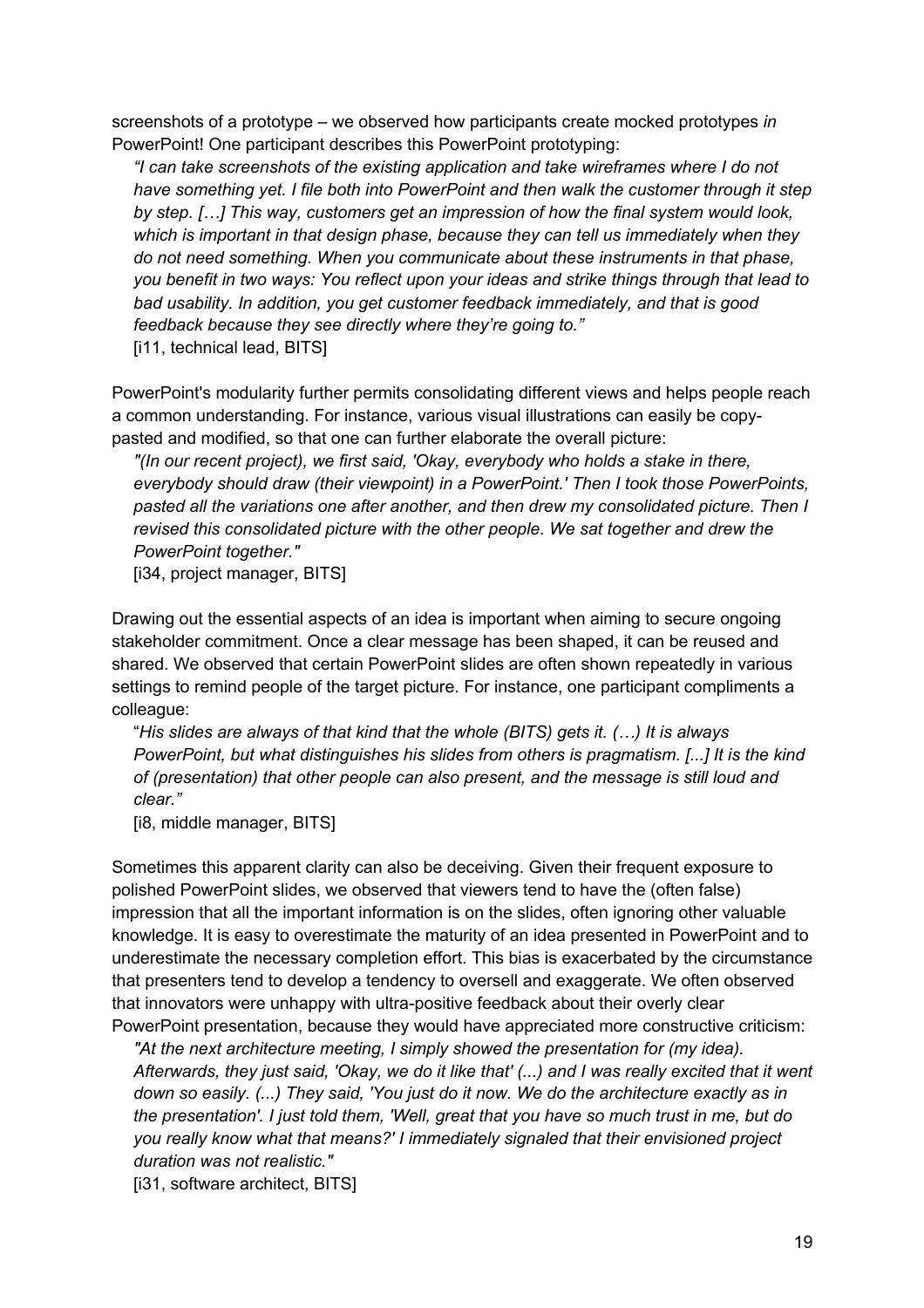In a nutshell, PowerPoint plays an important role in the process of clarification, which is essential for decision-making in an innovation process.

#### **Antithesis AT2 (Ambiguity): PowerPoint enables the creation of**  *semantically ambiguous* **and** *interpretatively flexible* **slides, which can lead to idea ambiguation**

We also observed many instances where PowerPoint dilutes content and fosters ambiguities. This is particularly problematic in the often-observed case when a PowerPoint presentation serves as the main (sometimes even the only) project documentation. Even if an inner group of involved people may have managed to obtain a common understanding through PowerPoint, there is no guarantee that the produced PowerPoint slides convey the message unambiguously to all stakeholders.

People at BITS often complained about ambiguous, decontextualized, or simply incomprehensible PowerPoint slides that are sent around via email or archived on intranet platforms:

*"A presentation is not equal to a document, because in a presentation you are on a higher level of abstraction. If you only write bullet points instead of complete sentences, you are far from being as precise as you should be to create something that later functions as an independent communication device. From a document, I generally expect that I can make sense of it without having to come back to the author. But a slide set is usually linked to the presentation. A slide set sent via email is insufficient. That was unfortunately often the case, that we just received last year's tech talk slides and should do something with them."* 

[i28, external partner]

It is not only problematic to overuse bullet point items instead of text, but the lack of semantic representability makes it very difficult to draw unambiguous and semantically clear diagrams. In contrast with the abovementioned proponents of modeling in PowerPoint, there are opponents with strong opinions on this topic:

*"I am not one of those people who want to illustrate everything with diagrams. I think that goals, for instance, must be written down in natural language, because it forces the person to be precise. However, I think it is absolutely essential to create diagrams with adequate tools. (...) I have already seen PowerPoint templates for use case diagrams – totally off the mark, but people actually do this."* [i8, middle manager, BITS]

Repeated efforts to introduce company-wide guidelines that conform to established modeling standards have failed so far:

*"Our software actually has a fantastic object model. However, it is not yet established to create a simple UML profile for that, such that one could use standardized tools instead of drawing lines and circles. […] Most people still draw their diagrams with PowerPoint. An object is a circle in PowerPoint! Why not a simple UML profile with a stereotype?*" [i21, technical lead, BITS]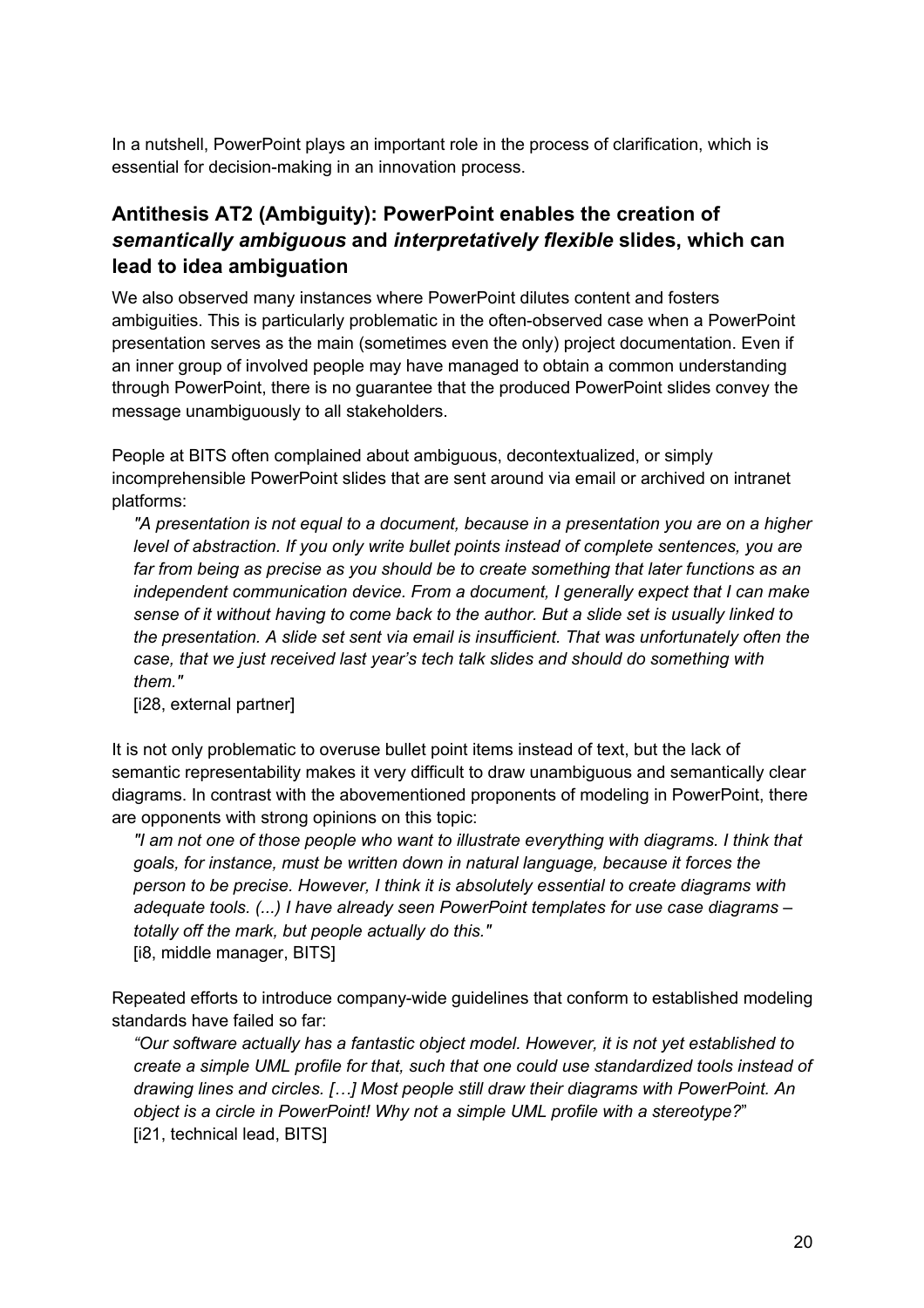In a nutshell, these findings reveal that content created in PowerPoint is to a certain extent always ambiguous. While this may be desirable in some circumstances, for example when having to embrace multiple interpretations, it can be detrimental in others.

## **5.3 Paradox P3 – Scarcity and Abundance**

A third paradoxical situation that emerged from our field study at BITS concerns the management of innovation-related knowledge created and captured in PowerPoint. On the one hand, we found that PowerPoint, by constraining the amount of displayable information and offering restricted functionality, enables the creation of concise, high-level illustrations that fit on one slide. We observed that people at BITS learned to do more with less, making a virtue of the relatively scarce range of PowerPoint functions, seeing its constraints as an exercise to illustrate no more and no less than the essential aspects of an idea.

On the other hand, we found that PowerPoint stimulates the tendency to create overloaded, overly aesthetic, and overly numerous slides. With the sequentiality of a potentially unlimited number of slides that a PowerPoint document can contain, people tend to produce a multitude of slides to clarify a complex topic. We learned that especially inexperienced users tend to overload slides with content, and with elaborate formatting functions that distract from the content. Not only can a PowerPoint presentation contain an unlimited number of slides, but the file can also be copied, disseminated, and stored an unlimited number of times. These files can contain an abundance of information which is only automatically processable to a limited extent. We observed that managing an abundance of PowerPoint files became an innovation bottleneck at BITS. We call this the Scarcity and Abundance Paradox and examine it in the following sections.

#### **Thesis T3 (Scarcity): PowerPoint's** *limited functionality* **and** *limited space per slide* **constrain the amount of conveyable information, which can lead to information scarcity**

In the previous sections, we elaborated on the point that PowerPoint's captivating qualities help innovators to focus on the essence of ideas, and thereby support clarification. As we argue in the following paragraphs, taking a closer look at the limited amount of displayable information in PowerPoint is a good starting point for understanding a third paradox, namely the co-existence of information scarcity and information abundance.

As we learned in our field study, creating, externalizing, disseminating, and internalizing knowledge is an essential aspect of innovation processes at BITS. As PowerPoint plays an important role in all these practices, it is worth examining its effects from a knowledge management perspective in more detail.

To begin with, PowerPoint slides have a fixed format that is optimized to fit on a screen or a sheet of paper. Unlike other presentation tools (e.g. Prezi), PowerPoint does not allow zooming in or out on slides in presentation mode. It is possible to zoom in on a slide up to 400% in editing mode, which implies it would theoretically be possible to fit up to four times more content on a slide by using smaller fonts and objects. In practice, however, we usually do not observe such usage, because navigating on heavily loaded slides is cumbersome in PowerPoint, plus such slides would be very difficult (if not impossible) to read in presentation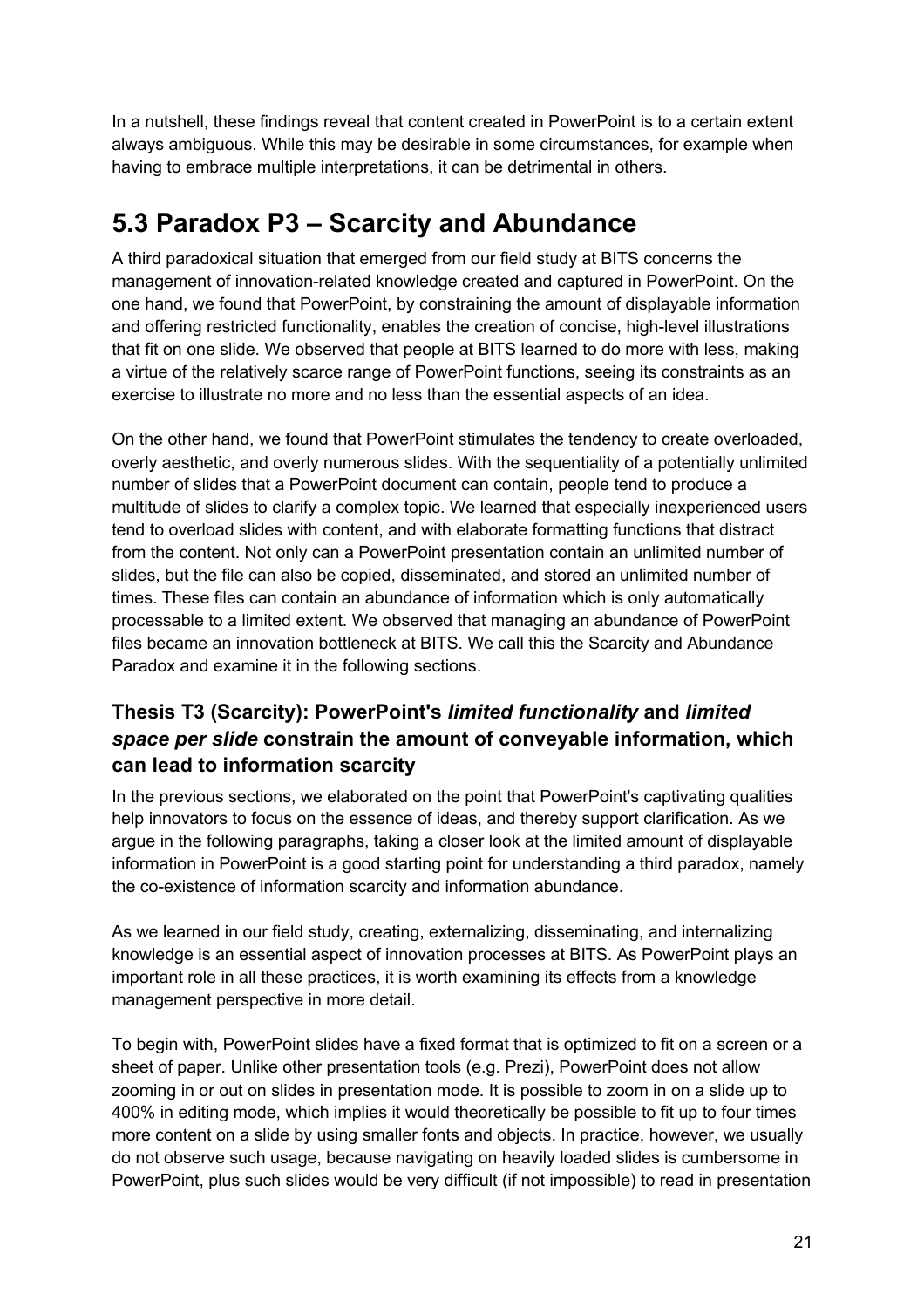mode. Not surprisingly, all PowerPoint presentations in our field study conform to the standard format, exploiting the available space in a legible manner, to varying extents. This implies that PowerPoint's capacity to convey larger amounts of complex information is limited.

In addition, the semantic representability of objects created in PowerPoint is limited and makes it difficult to capture complex relationships. Semantic mappings between concepts cannot be represented in PowerPoint at all, which creates an additional barrier to the amount of representable information:

*"I use whatever we've got available. I map my scribbling into PowerPoint slides that will basically look like process maps. I take snapshots of those, save them as graphic files, and put them on a set of linked Confluence pages. Ideally, I would have liked to have linked the hierarchy of maps together, but image mapping is impossible."* [i46, technical writer, BITS]

Notwithstanding the limited range of available functionality in PowerPoint, we observed people at BITS making a virtue out of this necessity by using PowerPoint as a flexible and interactive design tool to collaborate with customers and partners. In fact, the limited (and widely known) functionality of PowerPoint reduces complexity for less technically versed users. PowerPoint allows people with different levels of technical expertise, with different degrees of specialization, and from different social worlds to collaborate on a common object. In such settings, it would be easier to use simpler, lightweight tools with limited functionality than special purpose, heavyweight tools which may give the designer greater flexibility but are not suitable in interaction with customers. As opposed to purpose-specific prototyping tools, which have a steeper learning curve for novice users, PowerPoint allows even non-expert users to create visual prototypes relatively quickly and easily. In addition, these PowerPoint-prototypes can be sent around and run everywhere where PowerPoint is installed, which also enables customers to change them easily. In a nutshell, the scarcity thesis states that using PowerPoint can lead to information scarcity through its limited functionality and ability to convey more complex information.

#### **Antithesis AT3 (Abundance): PowerPoint's** *digitality***,** *integrability***, and**  *sequentiality* **enable the potentially unlimited (re-)production, dissemination, and storage of slides, which can lead to information abundance**

As we further learned from our field study, managing knowledge that is captured in various innovation-related documents is crucial to maintain an overview. Since a larger share of these documents are PowerPoint presentations, we were also eager to find out how well these can be managed at BITS. The short answer is: Not that well.

First and foremost, we observed that the sheer amount of PowerPoint presentations and slides can be overwhelming. Particularly when groups collaborate on a presentation, many participants complain about the limited control and structured support for collaborative work practices in PowerPoint. One major disadvantage is that there is no possibility to restrict create, read, update, and delete operations on PowerPoint presentations other than on the document level. Neither is there a structured version support. In practice, people who collaboratively work on PowerPoint presentations tend to work around this drawback by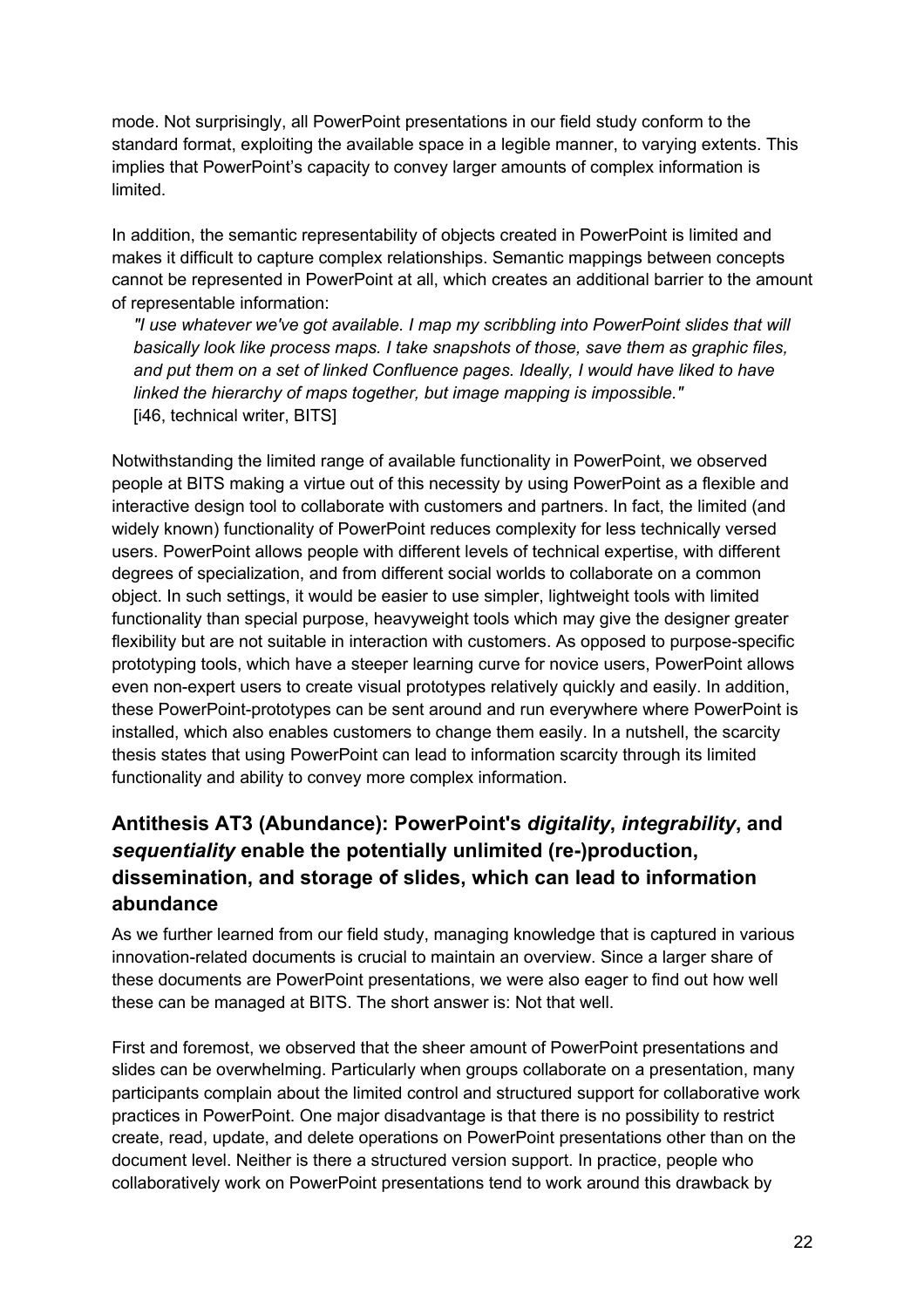creating many backup copies. As digital artifacts, PowerPoint presentations can easily be copied, shared, and stored an unlimited number of times.

In addition, PowerPoint presentations can be integrated in a number of intranet applications, for instance as online slideshows in Atlassian confluence, which is part of the intranet at BITS. This increases the number of PowerPoint presentations to a level that quickly exceeds what is tolerable:

*"That is a horror for me. (...) If you work with PowerPoint, you will have ten copies of everything, because everybody wants it just a bit differently and everybody has a slightly different version in a slightly different location. (…) Anywhere where non-IT-people are involved, where it moves more toward business and management and sales, they just do not have structured working practices. (...) Everybody just copy-pastes everything, every single time."*

[i42, technical consultant, BITS]

In the second year of our field study, BITS introduced a groupware solution based on SharePoint in response to our study's findings about the employees' growing need to collaborate on documents such as PowerPoint:

*"We were doing a team presentation and we each had our own little section in a set of slides, and just trying to manage that was such a hassle. We were all sending our updates to each other, merge them and (so on). I would say a collaborative Google docs system or SharePoint would have been ideal for that."* [i46, technical writer, BITS]

While it would technically be possible to use office web applications like SharePoint or Google docs, a number of barriers hinder BITS from fully overcoming the PowerPoint abundance. Apart from the not to be underestimated technical complexity of configuring a SharePoint solution, legal obligations prevent the company from storing just any kind of document on cloud servers. After all, many BITS employees deal with security sensitive customer information and are legally obliged to conform to restrictive banking security laws. We therefore do not expect that the problem of PowerPoint abundance can in the long run be fully solved at companies like BITS.

Another challenge with capturing much innovation-related knowledge in many PowerPoint presentations is that there is no possibility of algorithmically searching and prioritizing PowerPoint files with respect to their importance. Unlike websites that can be connected with hyperlinks, which enables algorithms like PageRank to search and sort content according to their relevance for a specific search term, PowerPoint does not have the functionality to semantically link objects, slides, or presentations.

In addition to the abundance on the document level, we found that the slides themselves are also often overloaded. The exaggerated detail on many PowerPoint slides was a popular subject to mockery in our field study:

"*I've never seen a company where the slides have so many details. Obviously, if you understand that slide you understand it all, but sometimes PowerPoint just goes too far."* [i47, product manager, BITS]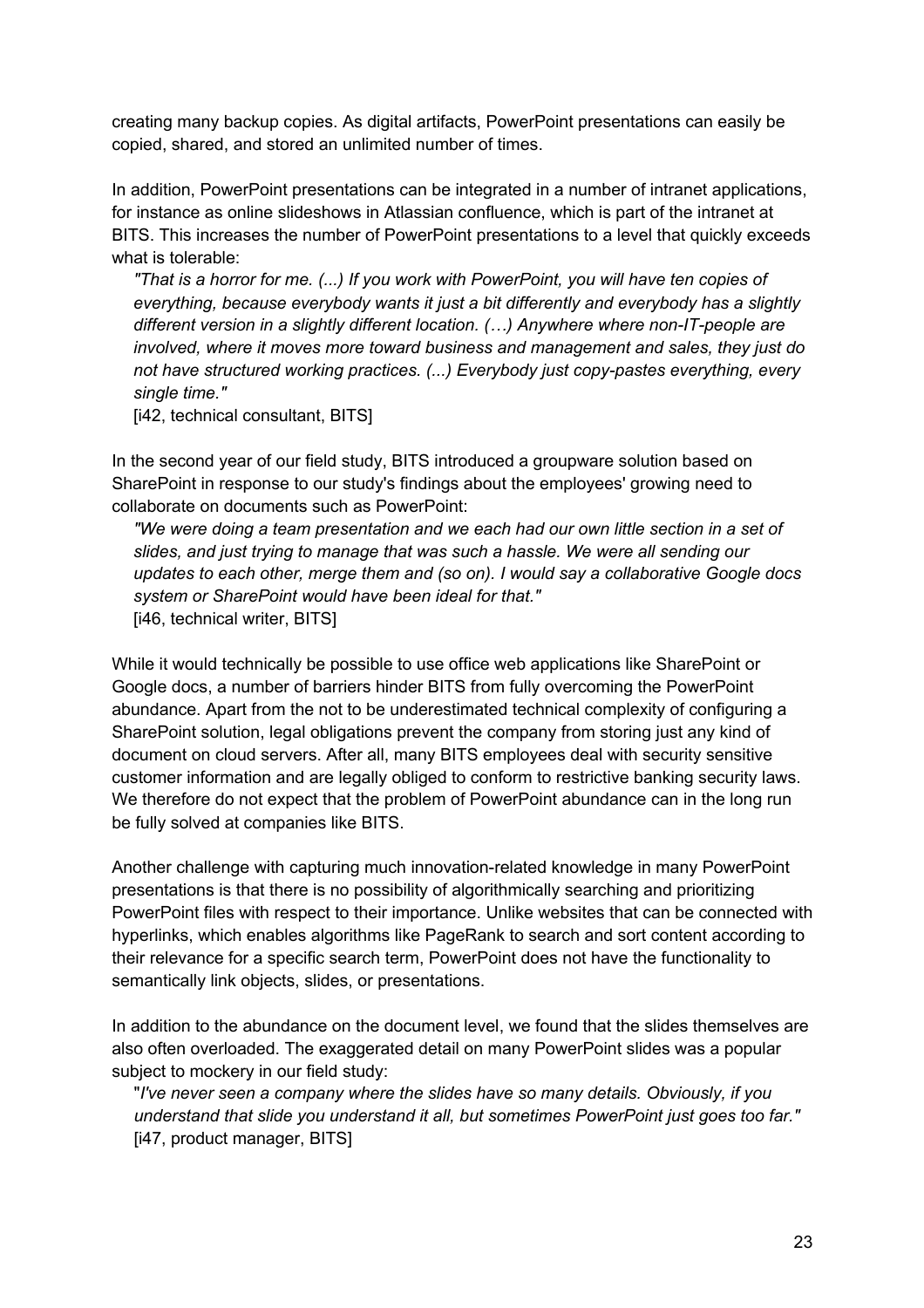For many participants, it is a challenge to satisfy the information needs of various stakeholders on the one hand, and not provide too much information on the other hand. It seems to be difficult to create and maintain slide sets that are equally well understood by different stakeholders, such as developers, requirements engineers, user experience designers, and managers. This seems to go hand in hand with a tendency to overload slides with content

Novice users are particularly fond of overloading slides, exaggerating the amount of decorations and animations that distract from the essential content. Interestingly, technical people often seemed to be aware that they tend to overstep the expected level of detail:

*"They tend to use these PowerPoint slides with masses of bricks in the wall, and each one has little labels, and it means absolutely nothing. (...) It is not clear, it is not helpful. It really blinds you. (...) You cannot see the wood for the trees. It is just too much. (…) I find myself doing exactly the same thing, (…) giving them too much information. (…) I know it is a temptation, especially for technical people, to explain everything they understand. You get carried away."*

[i53, software engineer, BITS]

In a nutshell, the abundance thesis states that PowerPoint's digitality, integrability, and sequentiality tempt users to produce, store, and disseminate an overwhelming number of PowerPoint presentations that are difficult to manage. It is difficult to find information in this abundance of PowerPoint documents because search engines cannot semantically process the content. This poses a real challenge for knowledge management at BITS.

# **6 Synthesis and Extension**

In the previous section, we discussed three PowerPoint paradoxes from the empirical insights obtained in a qualitative field study of innovation practices at a software firm. Next, we provide a dialectic synthesis of the three paradoxes through which we provide an explicit answer to the guiding research question of this paper*: How do digital artifacts enable and constrain innovation practices?* We then demonstrate the transferability of our results to other kinds of digital innovation artifacts via a comparative analysis with modeling tools and discuss implications for theory and practice.

### **6.1 Dialectic synthesis of PowerPoint paradoxes**

In accordance with Schad et al.'s (2016) definition of paradox, we have identified three paradoxes by juxtaposing two persistently contradictory yet interdependent elements. In line with Poole and Van de Ven's (1989) proposition that coping mechanisms may be developed via strategies that include acceptance, temporal and spatial separation as well as synthesis, we synthesize and resolve the three paradoxes below. This dialectic synthesis provides the foundation of our substantive theory. Table 3 provides an overview of the dialectic synthesis.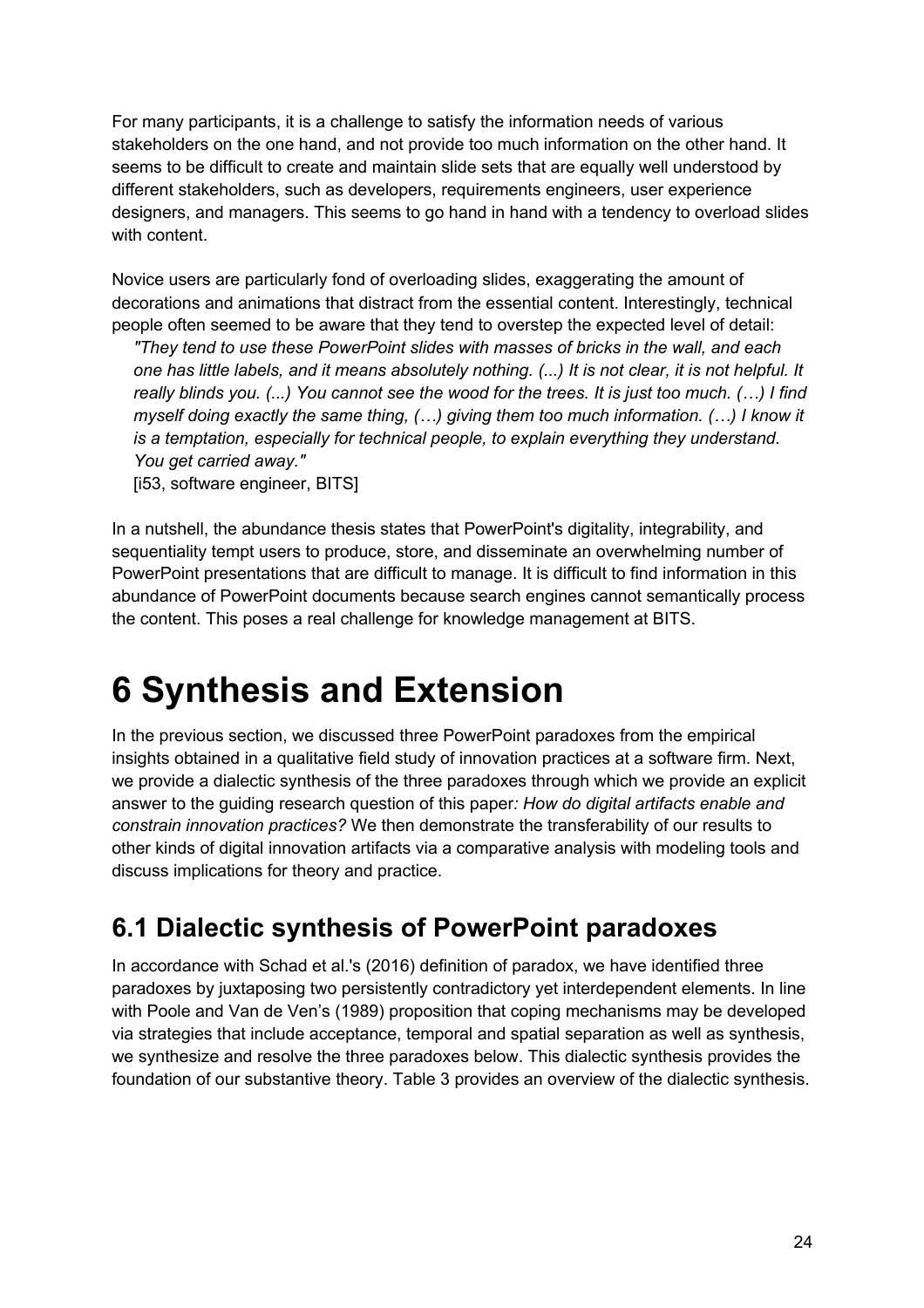| Table 3 – Dialectic synthesis of PowerPoint paradoxes in innovation practices |                                                                                                                                                                                                                                                  |                                                                                                                                                                                                                                |                                                                                                                                                                                  |  |  |
|-------------------------------------------------------------------------------|--------------------------------------------------------------------------------------------------------------------------------------------------------------------------------------------------------------------------------------------------|--------------------------------------------------------------------------------------------------------------------------------------------------------------------------------------------------------------------------------|----------------------------------------------------------------------------------------------------------------------------------------------------------------------------------|--|--|
| Paradox (P)                                                                   | Thesis (T)                                                                                                                                                                                                                                       | <b>Antithesis (AT)</b>                                                                                                                                                                                                         | <b>Synthesis (S)</b>                                                                                                                                                             |  |  |
| P1: Freedom<br>and Captivity                                                  | T1: PowerPoint's<br>malleability enables<br>developing and<br>expressing creative<br>ideas freely.                                                                                                                                               | AT1: The PowerPoint<br>template, its lack of<br>semantic<br>representability, and<br>social pressure around<br>its usage constrain<br>creative interaction.                                                                    | S1: PowerPoint<br>enables individual<br>freedom in early<br>innovation process<br>phases and holds<br>teams captive later.                                                       |  |  |
| <b>P2: Clarity</b><br>and<br><b>Ambiguity</b>                                 | T2: PowerPoint's<br><i>modularity</i> and<br>sequentiality enable<br>users to structure<br>thoughts, simplify<br>complex issues, and<br>break down large topic<br>blocks into smaller ones,<br>thereby allowing for a<br>clarification of ideas. | AT2: PowerPoint<br>enables the creation of<br>semantically<br>ambiguous and<br>interpretatively flexible<br>slides, which can lead<br>to an ambiguation of<br>ideas.                                                           | S2: PowerPoint<br>enables clarification<br>during the<br>production of slides,<br>but also enables<br>ambiguation during<br>the consumption of<br>slides.                        |  |  |
| P3: Scarcity<br>and<br><b>Abundance</b>                                       | T3: PowerPoint's limited<br>functionality and limited<br>space per slide<br>constrain the amount of<br>conveyable information,<br>which can lead to<br>information scarcity.                                                                     | AT3: PowerPoint's<br>digitality, integrability,<br>and sequentiality<br>enable the potentially<br>unlimited (re-<br>)production,<br>dissemination, and<br>storage of slides,<br>which can lead to<br>information<br>abundance. | S3: PowerPoint<br>enables scarcity of<br>high-quality<br>information on the<br>slide level but<br>enables abundance<br>of low-quality<br>information on the<br>slide deck level. |  |  |

#### **Synthesis S1: PowerPoint enables individual freedom in early innovation process phases and holds teams captive later**

The first paradox is the *Freedom and Captivity* afforded by PowerPoint's malleability and related social pressures. It is important to note that PowerPoint's Freedom and Captivity can be beneficial as well as detrimental for innovation. Freedom of creative expression is a basic prerequisite for being innovative, particularly in the divergent phases of idea generation, where blue sky thinking and broadening the possible solution space are important (Brown,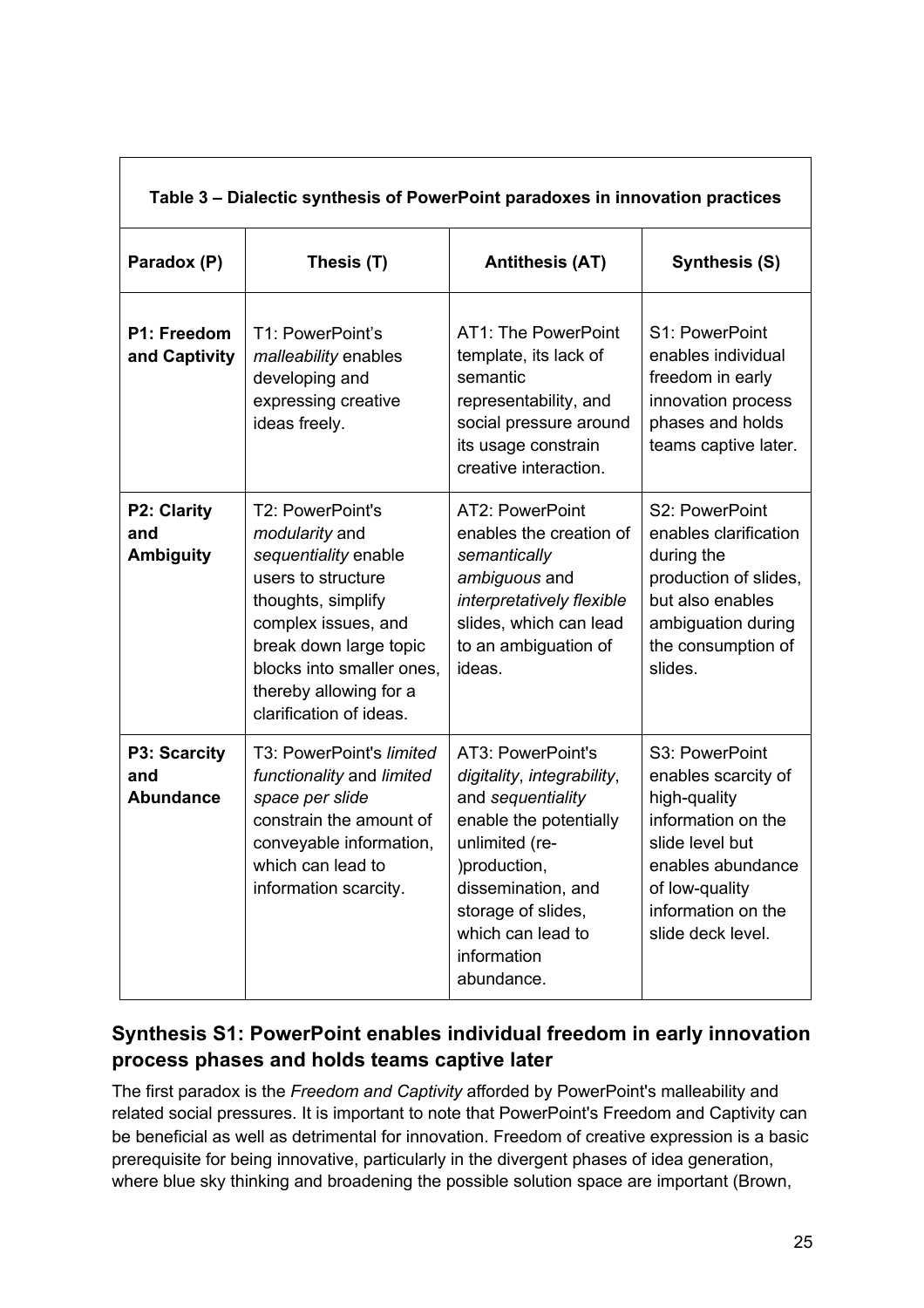2009). PowerPoint initially functions as a flexible instrument for the creative individual. Unrestricted freedom is however not always conducive to the innovation process, because at some point the number of generated ideas may exceed the available resources for developing them.

At this point, it seems desirable to narrow down the possible solution space and start a convergent phase in which decisions about ways to continue are important (cf. Dennis et al., 2008). Here, PowerPoint functions as a mediating communication device between different stakeholders, and its constraining qualities can help people to focus on the essence of an idea. When using PowerPoint for this purpose, users should be aware of the inherent danger of distancing themselves too much from the idea and the intended audience. Instead of structuring discussions along PowerPoint slides, the slides should be seen as an anchor to which people can return when a visual representation of the disputed issues is necessary.

As a coping strategy to deal with this first paradox, temporal separation shows that people experience the Freedom and Captivity of PowerPoint at different points in time. In early, divergent phases of the innovation process that require idea generation, PowerPoint lets users express creative ideas freely through its malleability. But this freedom is never unrestricted. As Yates and Orlikowski (2007) point out, enablement and constraint cannot be considered as separate aspects, but rather as two sides of the same coin. In the same way a freeway can give drivers the impression of a free voyage, while forcing them to stay on the paved road, PowerPoint's freeing and captivating qualities cannot be separated. Especially in later, convergent phases of the innovation process that require idea selection and elaboration, PowerPoint shows its constraints. Without the possibility of semantic representation, the objects created in PowerPoint cannot be reused outside the program. Social pressure also forces people to use PowerPoint in certain settings and in specific ways.

A spatial separation of this paradox shows that people tend to experience more of PowerPoint's freeing qualities in individual settings (e.g. while editing slides for themselves), whereas all stakeholders tend to experience more of PowerPoint's captivating qualities in interpersonal settings (e.g. while presenting slides or collaboratively editing them). In our field study, people escaped from this captivity by complementing the strengths of PowerPoint with those of other tools, such as using whiteboards in workshops, dedicated software modelling, or prototyping tools to professionalize the objects created in PowerPoint. We found that this exchange could be strengthened by providing better possibilities for structured import and export.

The distinctive malleability, modularity, and sequentiality of PowerPoint seem to fit the emergent nature of innovation practices, as people tend to prefer general tools over specialized ones, particularly when communicating with various stakeholders in different roles (Carlile, 2002; Cherubini et al., 2007). Contrary to many specialized tools, PowerPoint provides greater freedom of expression and facilitates the seamless transition between representing an idea on a slide and the envisaged idea, for instance when people use PowerPoint to combine prototyping with user interface mock-ups. PowerPoint does not prescribe narrow syntactics or semantics and users can express themselves freely, constrained only by the available space per slide, the template, and the lack of semantic representability. The latter has dire consequences for innovation practices in software firms,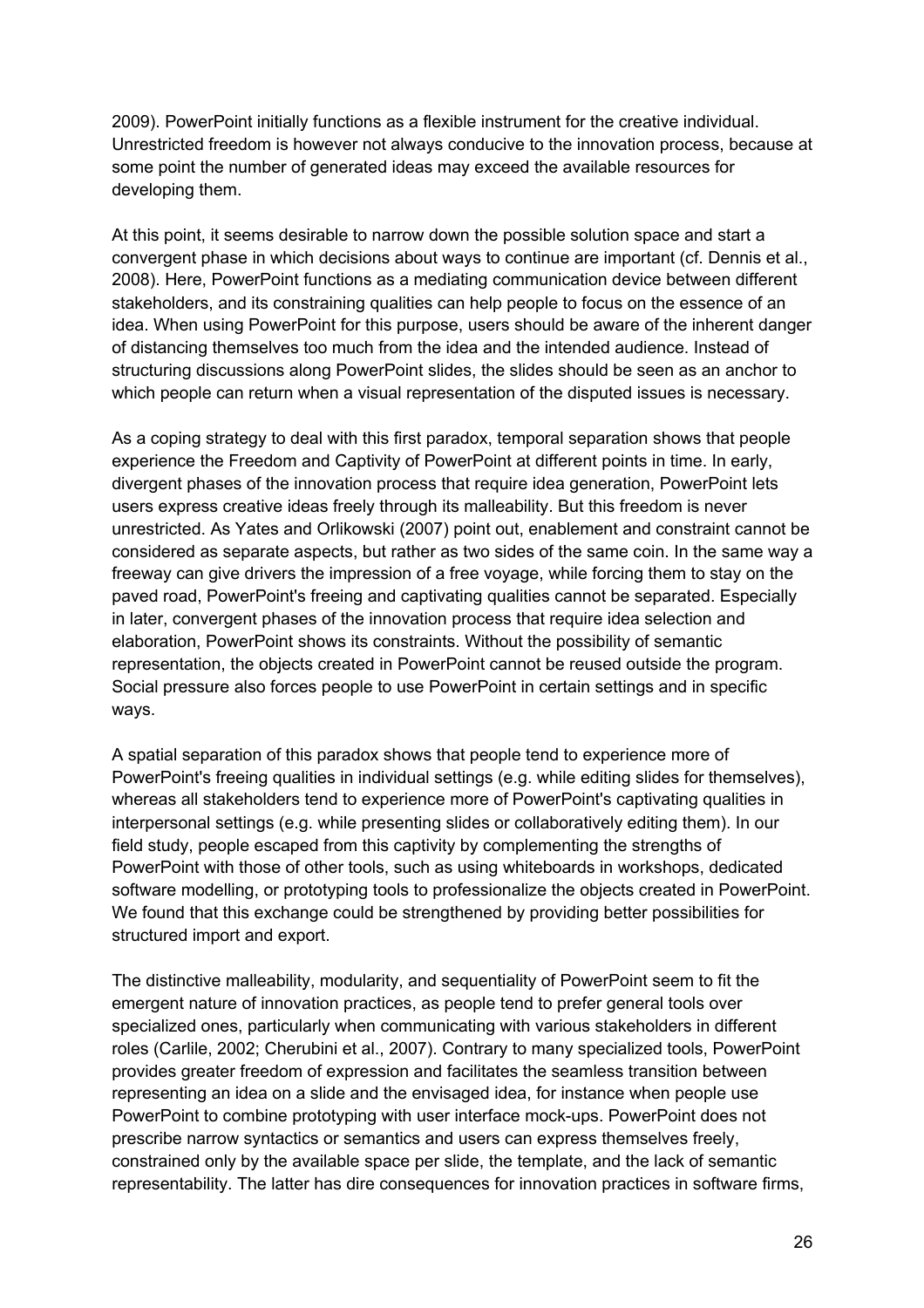as it does not satisfy the requirements for the structured, formal, and automatable working practices of software engineers.

We have observed that PowerPoint usage can run up against its limits and result in negative outcomes for innovators. The routinized use of PowerPoint might constrain more creative practices, such as freehand drawing or simply talking to one another. This can be particularly detrimental when using PowerPoint to brainstorm ideas at an early phase in the innovation process. The forced linearity and sequentiality of a PowerPoint presentation constrain free thinking, creative discussions, and improvisations (cf. Gabriel, 2008), increase the distance between speaker and audience, lead to a tendency to defer questions to the end, and reduce the speaker's responsiveness to the audience (cf. Yates and Orlikowski, 2007).

#### **Synthesis S2: PowerPoint enables clarification during the production of slides, but also enables ambiguation during the consumption of slides**

The second paradox consists of the *Clarity and Ambiguity* afforded by PowerPoint's modularity, sequentiality, and flexibility. Analogous to its freeing and captivating qualities, PowerPoint's clarifying and ambiguating functionalities constitute two persistently contradictory yet interdependent elements creating a paradox. Contrary to the coping strategy we identified in the previous paradox – temporal and spatial separation – we observed that innovators apply a different coping strategy to the Clarity and Ambiguity paradox. A temporal and spatial separation is possible but would not resolve this paradox satisfactorily. Instead, innovators at BITS respond to this paradox with acceptance, by embracing its tension and appreciating their differences (Poole and Van de Ven, 1989).

It is again important to note that PowerPoint's clarifying and ambiguating qualities have beneficial as well as detrimental effects on innovation practices. Clarifying the essence of an idea is crucial for making decisions on which direction to take in the innovation process, but oversimplification can backfire when it leads to overestimating the idea's maturity and underestimating the necessary completion effort. PowerPoint's sequentiality and modularity enable users to structure their thoughts and focus on essential aspects, but they should be frank and honest about the limitations and avoid overselling. Ambiguation is undesirable for innovation in many instances, as misinterpretations induce flawed decisions and cripple collaboration. However, embracing flexible interpretations can trigger valuable input from stakeholders with different viewpoints, and help to identify tension that was previously not considered. Here, the semantic ambiguity and flexibility of content created in PowerPoint limit the degree of achievable clarity.

A temporal and spatial separation of this paradox would reveal that different people perceive PowerPoint's clarifying and ambiguating qualities to varying extents in different settings at different points in time. For instance, individual PowerPoint users promote their own sensemaking process when producing slides, clarifying essential aspects for themselves. This also works for small groups who accommodate their conflicting views by collectively producing clarifying PowerPoint slides in workshops. However, this should not be the final step, as those who later consume these slides without having participated in their production will quite likely be exposed to misinterpretation. It can help to write down important aspects in a proper text document, but there is no guarantee that this will convey the message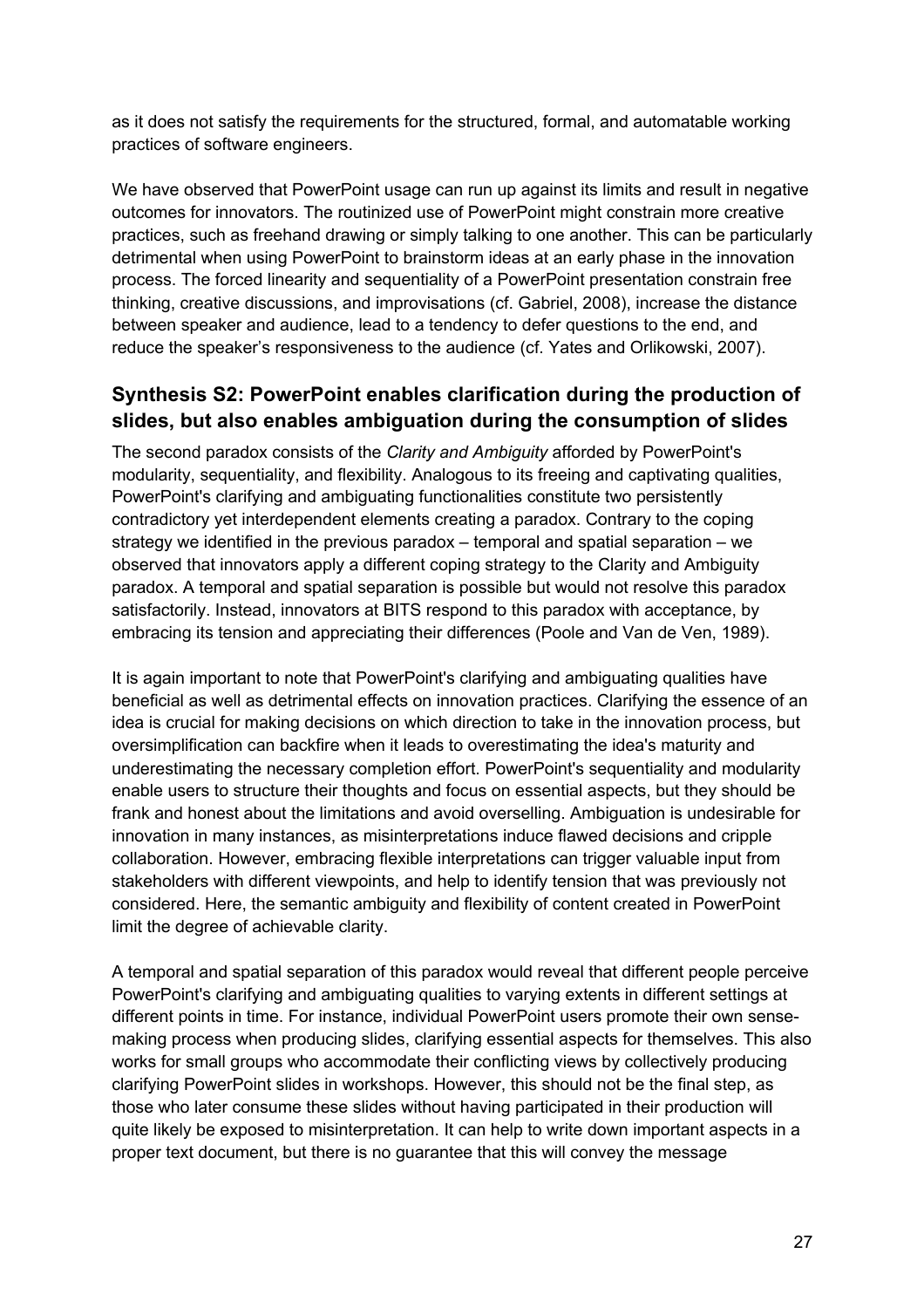unambiguously to all stakeholders either, as it depends on the communication skills of the sender and the cognitive capacity of the receivers.

PowerPoint approaches the status of a universal business language as its usage expands to ever more practices, such as documentation, software modeling, or prototyping (Buckl et al., 2015; Gabriel, 2008; Schoeneborn, 2013). Innovators may benefit from network economics in this regard, as they may reach a variety of stakeholders with different backgrounds (Yoo et al., 2010) via PowerPoint, which is pre-installed and easy and ready to use on every computer. Due to the digital nature of PowerPoint, slides can be shared with others without many intermediate steps, and through various digital channels, for example chat, email or wiki.

PowerPoint also plays a central role in negotiating with relevant stakeholders because innovators can use the tool to persuasively display information that does not yet exist. PowerPoint slides are therefore often a decisive catalyst in mobilizing ideas (cf. Kaplan, 2011; Stark and Paravel, 2008). But that same persuasiveness can backfire when the audience overestimates the idea's degree of completion. The phrase *paper does not blush*, meaning that one can write everything on paper whether it is true or not, also applies to PowerPoint, which allows users to visualize ideas, models, and prototypes regardless of whether they are true or technically accurate. The expected format of a PowerPoint presentation is often a sales pitch, so presenters tend to signal a preparedness that overshadows the idea's degree of maturity. Ambiguities and misunderstandings may therefore arise when PowerPoint presentations do not provide sufficiently accurate information on the content, especially when the author is not present.

The ongoing expansion of PowerPoint's usage contexts may also cause misinterpretations that result from diverging expectations (Yates and Orlikowski, 2007). For instance, PowerPoint documents that serve the dual purpose of presentations and project reports often miss the information requirements of either (Schoeneborn, 2013). Although PowerPoint documents are not intended to be used in isolation, but rather accompanied by oral explanation, we have observed that PowerPoint slides are often a medium for software documentation (cf. Schoeneborn, 2013). Similarly, our analysis of PowerPoint usage for modeling and prototyping shows that the same usage pattern can be successful in one context, but a failure in another.

#### **Synthesis S3: PowerPoint enables scarcity of high-quality information on the slide level, but also enables abundance of low-quality information on the slide deck level**

The third paradox is the *Scarcity and Abundance* afforded by PowerPoint's digitality, integrability, and sequentiality. We have observed instances where PowerPoint enables information scarcity, and instances where PowerPoint enables information abundance. These contradictory yet interdependent elements exist simultaneously and persist over time, which again creates a paradox (Schad et al., 2016).

A spatial separation (Poole and Van de Ven, 1989) of the Scarcity and Abundance paradox shows that Scarcity and Abundance are interdependent and coexist on different levels of PowerPoint. Quite ironically, it is the scarcity of representable high-quality information on the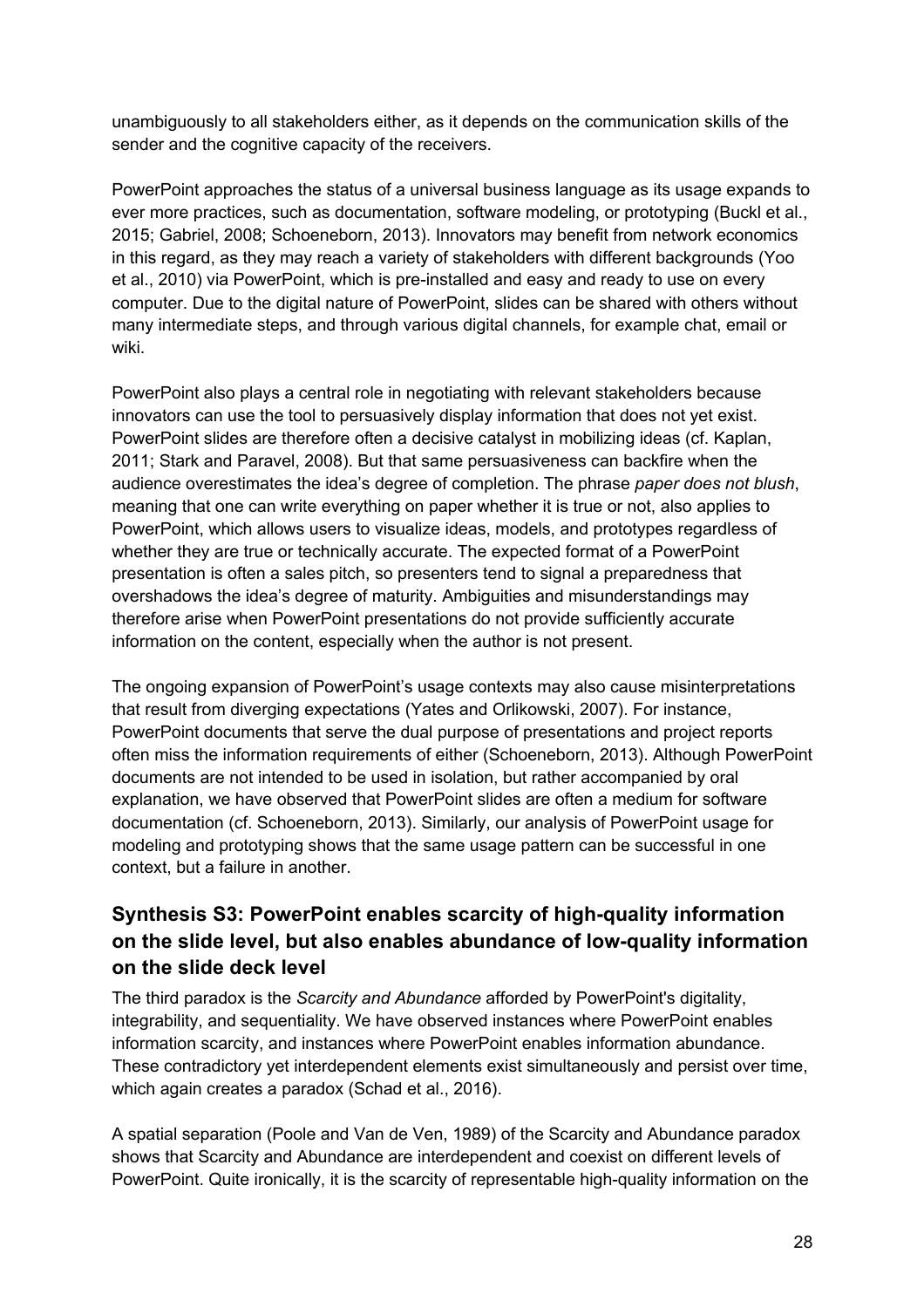level of a PowerPoint slide that induces the abundance of low-quality information on the presentation level. Because the representability of available information is limited on each slide, people tend to need many slides to support a complex argument, leading to a fragmentation of coherent content. This has detrimental effects on managing innovationrelated knowledge. It remains a challenge for organizations like BITS to systematically create, externalize, disseminate, and internalize knowledge. In our field study, the extensive use of PowerPoint in these practices generated more problems than it solved. PowerPoint presentations have major constraints as a knowledge repository, because without semantic representation, relevant PowerPoint documents are hard to search and categorize. Even if someone is lucky enough to find the desired presentation, the context is often missing.

As our study shows, innovators often turn a necessity into a virtue by using PowerPoint's limited functionality and limited amount of displayable information to structure thoughts and focus on the essence of an idea. Existing studies see this mainly as a disadvantage, and several scholars have criticized PowerPoint usage for causing information scarcity. For instance, the data visualization expert Edward Tufte has noted that even simple statistical facts are cumbersome to display on PowerPoint slides, because the fixed format and limited space per slide would ambiguate the representation of data that could otherwise be displayed clearly in a table in a text document (Tufte, 2003).

Similarly, human-computer interaction expert Clifford Nass has argued that PowerPoint tempts users to focus only on outcomes, but not on the process of creating knowledge, which is why more complex arguments would be impossible to force into the fragmented, sequential, linear, and rectangular limited slides (Parker, 2001). While our data confirms these negative effects of PowerPoint-induced information scarcity, it also shows positive effects, such as stronger focus and simplicity of use, which can lead to the simplification of complex issues.

Whereas some prior studies mention in passing an abundance of PowerPoint documents in organizations (Kaplan, 2011; Schoeneborn, 2013), our findings offer new insights on what happens in large organizations that face the challenge of managing an abundance of unstructured but important knowledge captured in PowerPoint.

### **6.2 Extending the Scope of PowerPoint Paradoxes to Other Digital Innovation Artifacts**

From our dialectic synthesis of PowerPoint paradoxes, we have learned that digital innovation artifacts cannot simply be characterized as either beneficial or detrimental for innovation. Next, by means of a comparative analysis, we show that our substantive theory of PowerPoint paradoxes can be meaningfully applied to other kinds of digital innovation artifacts.

To maximize the transferability of our substantive theory, we focus our comparative analysis on a digital innovation artifact with characteristics that seem to be quite different from PowerPoint, namely modeling tools. These are software that facilitates the structured creation of software models according to a well-defined notation, such as UML or BPMN.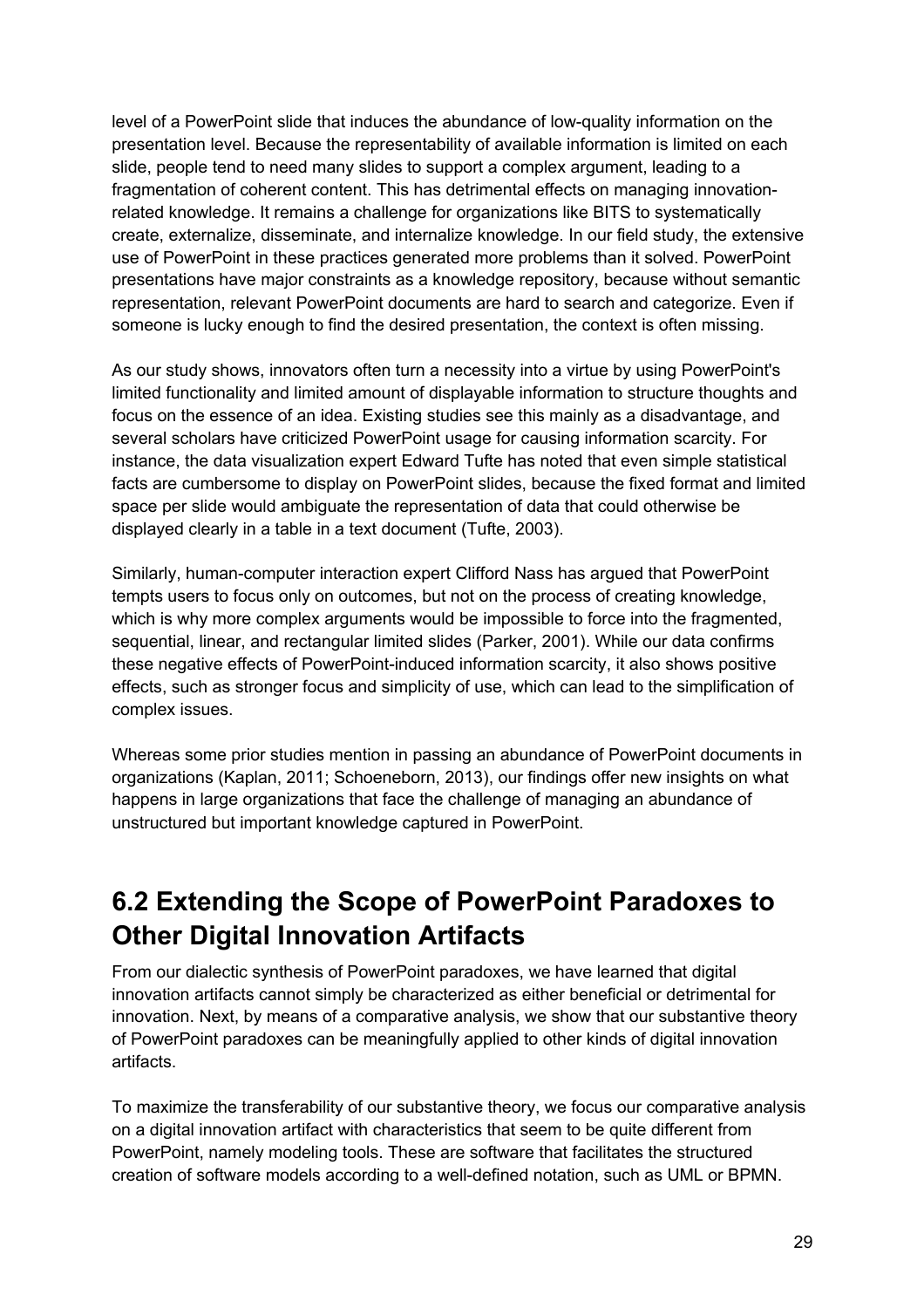Many modeling tools, such as Enterprise Architect, Visio, Visual Paradigm, or Signavio, offer the semantic representation of created models, allowing automated generation and actualization of code according to changes in the model. Many computer science, software engineering, and information systems programmes at universities around the world uphold the pure doctrine that software designers should use modeling tools, despite contrary empirical evidence indicating that they prefer to do otherwise in practice (e.g. Cherubini et al., 2007; Ossher et al., 2010; Sandkuhl et al., 2018, and this paper). We argue in the following subsections that the paradoxical tension in PowerPoint can also be found in modeling tools.

#### **Paradox P1: Freedom and Captivity in modeling tools**

Compared to PowerPoint, modeling tools are less malleable in that they enforce narrower usage patterns. Structured modeling is only possible according to the narrowly defined semantics of a standardized modeling notation.

The advantages of the enforced compliance with metamodels are semantic representability and support. Most professional modeling tools offer a wide range of comprehensive templates with basic shapes and forms that allow the creation of extensive models. The semantically enriched models can easily and conveniently be stored, shared, versioned, and linked to other artifacts (Bellamy et al., 2011; Ossher et al., 2010). Consistency management is an automated task, therefore a single consistent change in style or terminology of an element is automatically transferred throughout many models (Ossher et al., 2010). The semantic representation of entity relationships also enables the automated generation and continuous updating of software code according to the most recent version of the model. This liberates users from many manual and cumbersome tasks and allows them to focus on the more creative process of generating, developing, and communicating software design ideas, within the constraints of the modeling language and tool. In short, like PowerPoint, modeling tools let users express creative ideas freely, although they permit less freedom than PowerPoint due to lower malleability (cf. T1).

The disadvantage of the constraints imposed by metamodels is that modeling tools have narrower applicability and are harder to learn, as they force users to follow a predefined order of development. The latter causes premature commitment by imposing inappropriate levels of detail and order (Ossher et al., 2010). This is especially detrimental when the modeling tool distracts from the core sketching experience and interrupts users in their natural creative flow, preventing meaning to evolve as content is created (Bellamy et al., 2011). Even modeling tools that support some of the most widespread modeling languages, such as UML and BPMN, have been criticized for their lack of intuitiveness, frequent interruptions of the creative flow, not being commonly understood among non-technical stakeholders, and constraining creative interactions due to a lack of simultaneous collaboration possibilities (cf. Wüest et al., 2015). In addition, many modeling tools only allow models to be saved in a proprietary file format, creating lock-in effects and holding users captive in one tool. In short, like PowerPoint, modeling tools hold people captive and constrain creative interaction, and they cause captivity to a higher extent than PowerPoint due to enforced metamodels (cf. AT1).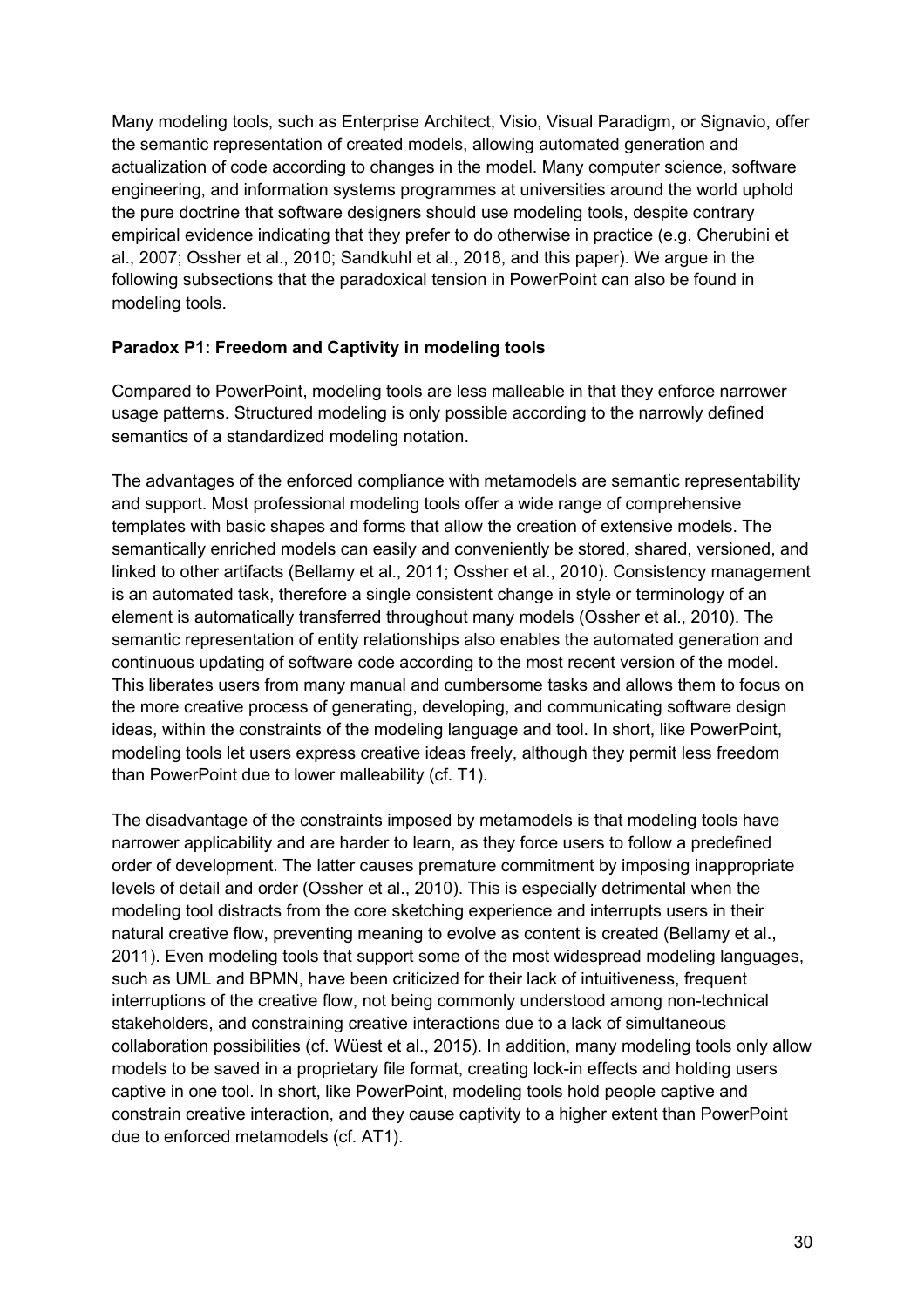In conclusion, the paradoxical tension between Freedom and Captivity also applies to modeling tools. Similar to PowerPoint, modeling tools enable individual freedom in early innovation process phases (though somewhat less) and hold teams captive later (though somewhat more). The coping strategy described in Synthesis 1 may also be usefully applied in the context of modeling tools.

#### **Paradox P2: Clarity and Ambiguity in modeling tools**

Compared to PowerPoint, modeling tools offer similar degrees of modularity in that the created models and their parts can easily be cut out, copied, pasted, and grouped in the same modeling tool. Since the semantic representability of models makes it easier to add single consistent changes and integrate them into other software development tools, modeling tools allow a more flexible rearrangement of models outside the forced sequentiality of PowerPoint (Ossher et al., 2010). Because all models in one notation comply with the same metamodel, modeling tools permit the structural and behavioral aspects of software systems to be described more clearly than PowerPoint, and inconsistencies are less likely to occur between models or between parts of a model. Modeling tools also permit navigating complexity through graphical refinement (e.g. expanding high-level processes to show lower-level sub-processes) and aggregation (e.g. collapsing higher-level processes to hide lower-level sub-processes). In short, like PowerPoint, modeling tools provide a structured way to simplify complex issues and break down large topic blocks into smaller ones, thereby allowing for idea clarification (cf. T2).

Our data shows that even skillfully crafted software models are rarely unambiguous in the lived experience of software design, particularly in communication with customers and business-oriented stakeholders. Prior studies have shown that many of the most common modeling languages, such as UML and BPMN, are semi-formal, graphical, general-purpose modeling languages that allow the expression of model components in natural language, which is inherently ambiguous (Kamsties and Paech, 2000). Contrary to formally specified mathematical or computational models, such as petri nets or finite-state machines, which are not universally used in software development, the created models in UML and BPMN allow multiple interpretations.

Several authors have argued that one of the most problematic aspects of UML is ambiguity resulting from a number of overlapping and weakly defined constructs. For instance, Grossman et al. (2005) show that most software developers think that UML is so insufficiently specified that it allows for misinterpretation, that there are so many different UML diagrams and notational systems that it is hard to understand which one to use in a given situation, and that UML diagrams are represented in so many different places and in so many forms that it is hard to know how to use them effectively.

Closely related to this, Dijkman et al. (2007) show that it is difficult to provide formal semantics in BPMN due to ambiguities and complexities resulting from its graphical constructs and inconsistent terminology. In the light of these shortcomings of modeling tools, it is not surprising that even software developers often use PowerPoint for modeling purposes. In short, like PowerPoint, modeling tools, similarly to PowerPoint, enable the creation of semantically ambiguous and interpretatively flexible models, which can lead to idea ambiguation (cf. AT2).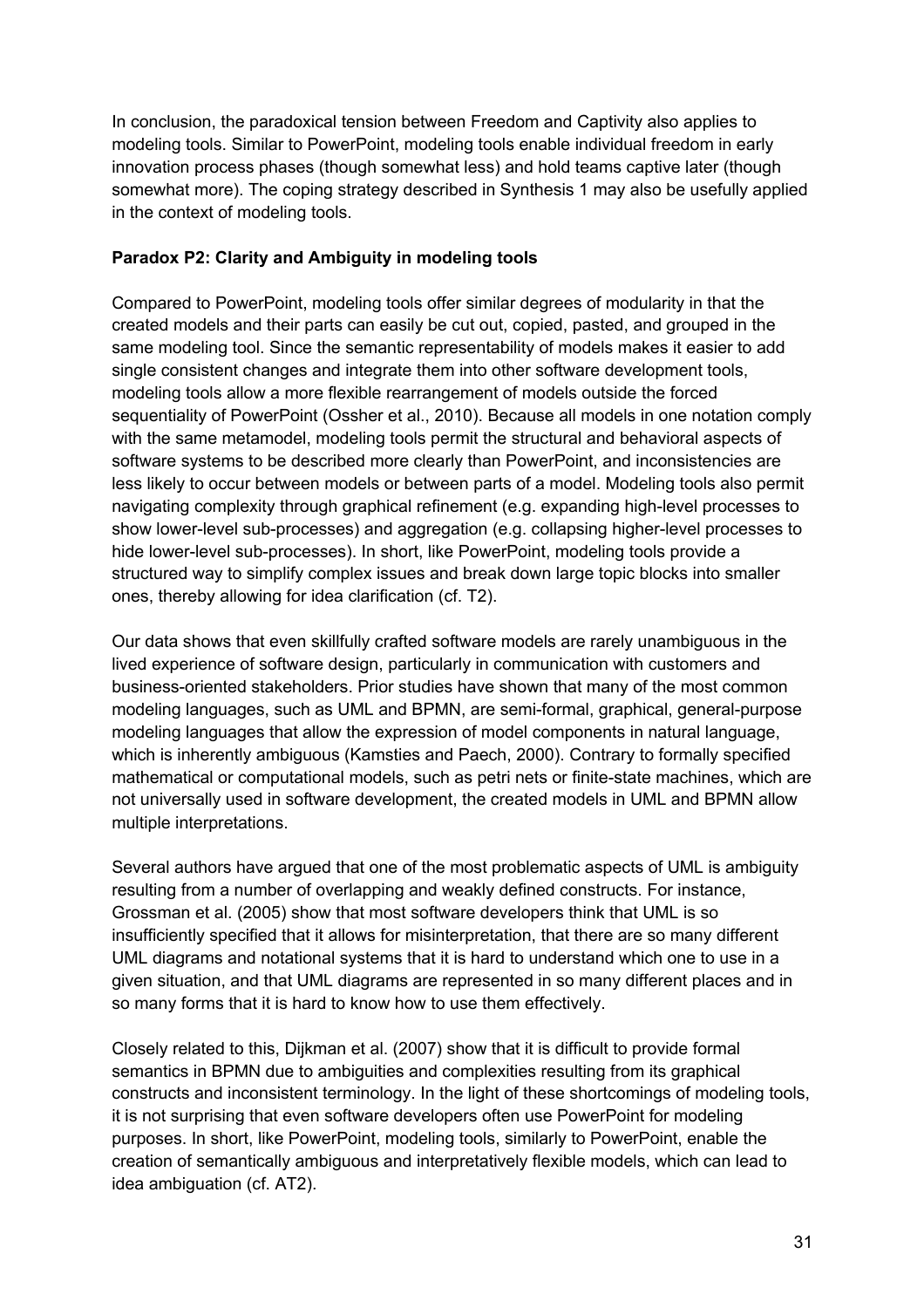In conclusion, the paradoxical tension between Clarity and Ambiguity also applies to modeling tools. Similar to PowerPoint, modeling tools enable individual clarification in the production of models (though somewhat more than PowerPoint) and foster interpersonal ambiguation during the consumption of models (though somewhat less than PowerPoint). The coping strategy described in Synthesis 2 may also be usefully applied in the context of modeling tools.

#### **Paradox P3: Scarcity and Abundance in modeling tools**

Compared to PowerPoint, modeling tools offer more comprehensive, purpose-specific functionality for modeling and allow the creation of more extensive models than those that would fit on the limited space of PowerPoint slides. However, modeling tools usually lack the general-purpose functionalities of PowerPoint, such as freeform and metamodel-agnostic modeling. This limits the conveyable information to what is possible to express according to the predefined metamodel. Similar to slides created in PowerPoint, models created in modeling tools are only useful for communicative purposes if they can be clearly illustrated on surfaces of overseeable size, such as a sheet of paper, a computer screen, or a projected screen (Becker et al., 2000). After all, any model in software design is by definition and by necessity a reduction of the reality, embodied in the socio-technical system that the model is aimed to describe or envision. In short, like PowerPoint, modeling tools constrain the amount of conveyable information, which can lead to information scarcity (cf. T3).

However, similar to PowerPoint, the digitality, integrability, and limitless refinement possibilities modeling tools offer also allow information abundance by enabling the potentially unlimited (re-)production, dissemination, and storage of models (cf. AT3).

In conclusion, the paradoxical tension between Scarcity and Abundance also applies to modeling tools. Similar to PowerPoint, modeling tools enable scarcity of high-quality information on the level of individual models but abundance of low-quality information on the level of collections of models. The coping strategy described in Synthesis 3 may also be usefully applied in the context of modeling tools.

# **7 Discussion**

## **7.1 Theoretical implications**

This paper develops a substantive theory of the paradoxes of digital innovation artifacts via an in-depth analysis of PowerPoint usage in the innovation practices of a software firm. Our data shows that PowerPoint enables and constrains a variety of practices that go beyond the software's intended purpose of editing and presenting slides. We had the unique opportunity to obtain in-depth access to the interpretations of people that are directly immersed with the phenomenon in practice. We seized this opportunity to critically reflect and dialectically synthesize the often ambivalent and sometimes contradictory perceptions of people who use the tool. In addition, we show via a comparative analysis with modeling tools that our substantive theory can be extended to other kinds of digital innovation artifacts, which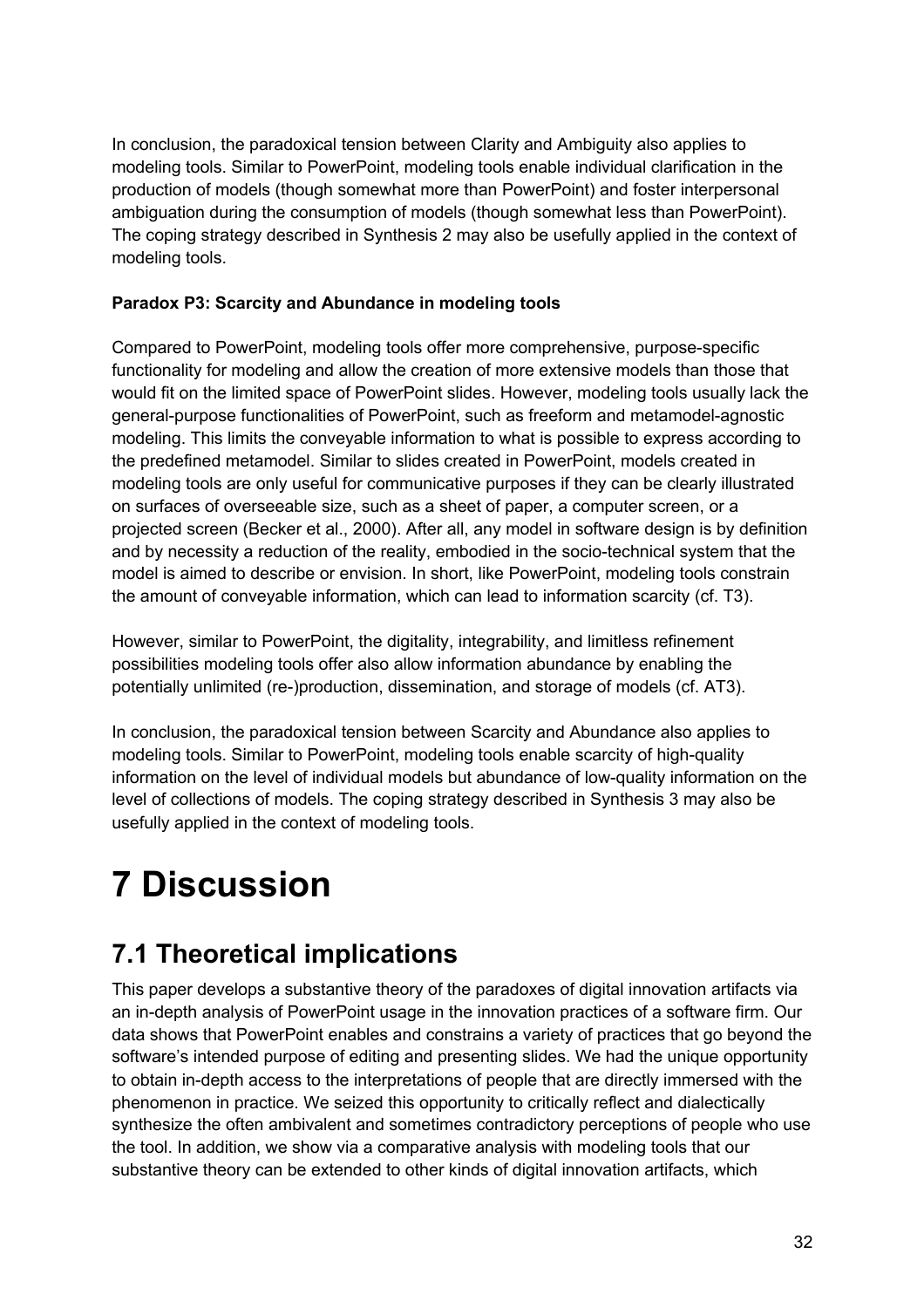answers the guiding research question: *How do digital artifacts enable and constrain innovation practices?* 

| Table 4 – Substantive theory of the paradoxes of digital innovation artifacts |                                                                                                                                                                                                                                 |                                                                                                                                                                                                |  |  |
|-------------------------------------------------------------------------------|---------------------------------------------------------------------------------------------------------------------------------------------------------------------------------------------------------------------------------|------------------------------------------------------------------------------------------------------------------------------------------------------------------------------------------------|--|--|
|                                                                               | <b>Stability and control</b>                                                                                                                                                                                                    | <b>Flexibility and change</b>                                                                                                                                                                  |  |  |
| Paradox 1                                                                     | <b>Captivity: Digital innovation</b><br>artifacts constrain creative<br>interaction.                                                                                                                                            | <b>Freedom:</b> Digital innovation artifacts<br>enable developing and expressing<br>creative ideas freely.                                                                                     |  |  |
| Paradox 2                                                                     | <b>Clarity: Digital innovation</b><br>artifacts enable users to<br>structure thoughts, simplify<br>complex issues, and break<br>down large topic blocks into<br>smaller ones, thereby allowing<br>for a clarification of ideas. | <b>Ambiguity: Digital innovation</b><br>artifacts enable the creation of<br>semantically ambiguous and<br>interpretatively flexible content, which<br>can lead to an ambiguation of ideas.     |  |  |
| Paradox 3                                                                     | <b>Scarcity: Digital innovation</b><br>artifacts constrain the amount of<br>conveyable information, which<br>can lead to information scarcity                                                                                   | <b>Abundance: Digital innovation</b><br>artifacts enable the potentially<br>unlimited (re-)production,<br>dissemination, and storage of slides,<br>which can lead to information<br>abundance. |  |  |

Table 4 illustrates the core of our substantive theory – three paradoxes that each constitute two persistently contradictory yet interdependent elements (Schad et al., 2016). The first paradox juxtaposes the provided Freedom and Captivity of digital innovation artifacts. The second paradox dialectically examines clarifying and ambiguating effects. The third paradox capitalizes on the parallel facilitation of information scarcity and information abundance enabled by digital innovation artifacts. By dialectically synthesizing the three paradoxes, we follow what Poole and Van de Ven (1989) term a coping strategy that involves temporal or spatial separation, and acceptance. This allows us to dissolve and reconcile the paradoxical effects of digital artifacts (Ford and Backoff, 1988)

The two underlying opposing poles find their roots in the ongoing discourse about flexibility and change versus stability and control of information systems (cf. Ciborra et al. 2000). What we add to this discourse is that we should not try to simplify the reality into polarized 'either/or' distinctions but should reconcile the 'and' conjunction by appreciating the complex interrelationships between the opposing poles (Tilson et al., 2010) and embracing the duality of paradoxes (Farjoun, 2010). From this perspective, our study contributes rich insights about the nature of the paradoxes of digital innovation artifacts and how they can be meaningfully and creatively reconciled in practice.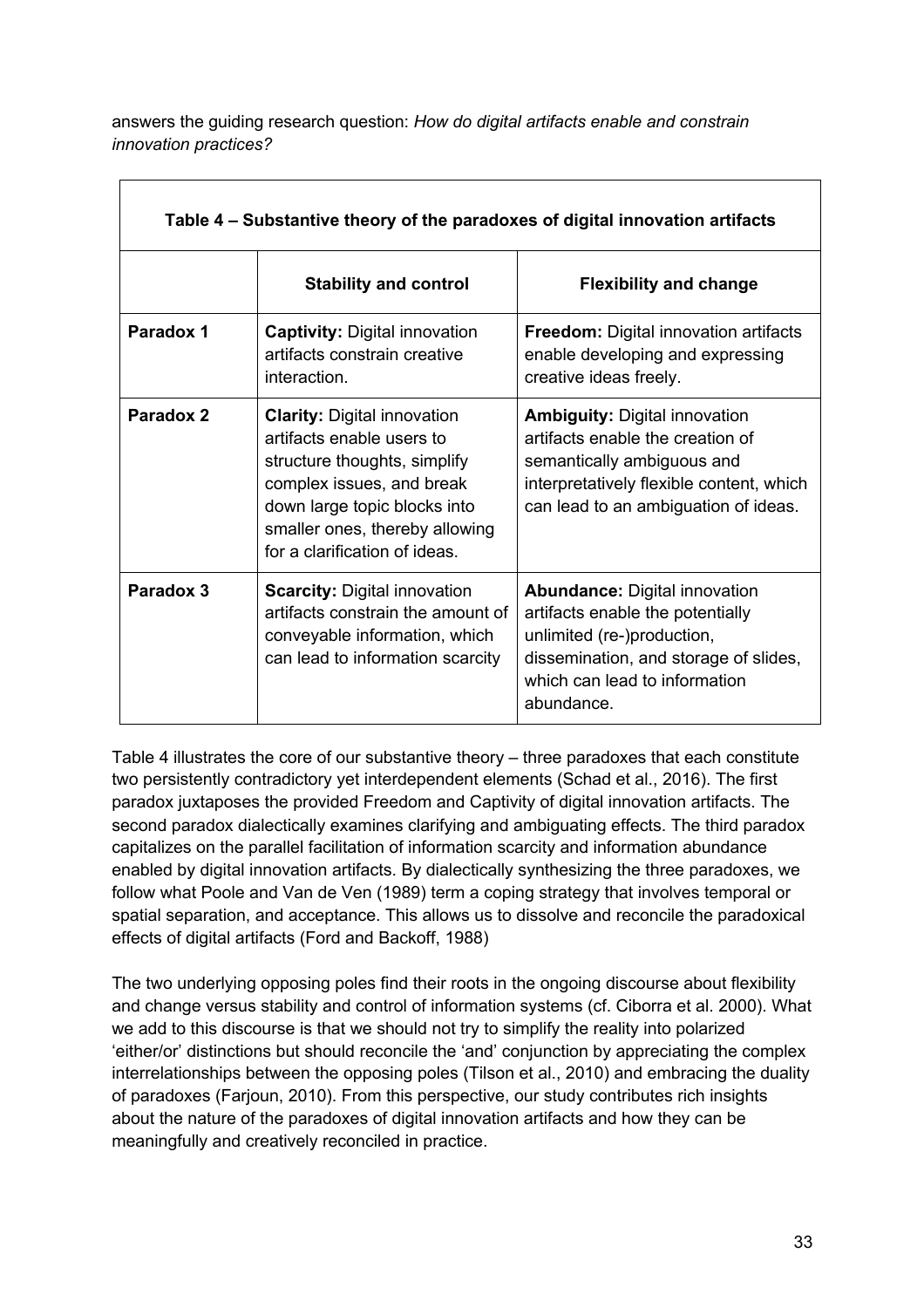From our dialectic synthesis of PowerPoint's paradoxical effects on innovation practices and our comparative analysis with modeling tools, we hypothesize that any technology that offers similar kinds of affordances could have similar paradoxical effects on innovation practices. It follows that a digital innovation artifact cannot be judged simply against its affordances. Instead, using digital innovation artifacts generates a distinctive tension that requires a critical dialectic synthesis to describe the paradoxical effects and identify appropriate coping strategies. We suggest that a single digital artifact should not be seen as a static part of an organization, but as an integral part of innovation practices that is enacted in a larger ecosystem of digital innovation artifacts.

Yates and Orlikowski (2007) pointed out that enablement and constraint of digital technologies cannot be considered as alternatives (a dualism), but rather as two sides of the same coin (a duality). From this perspective, the paradoxes developed here reflect the role of enablement and constraint in that they emphasize the ambivalences of the enabling and constraining effects of digital artifacts on innovation practices. In fact, our contribution goes a step further by illustrating how digital innovation artifacts can sustain a chain of practices that may ultimately appear as not only ambivalent, but *contradictory*.

This has important implications for the study of affordances. Many existing studies use the concept of affordances as a way to get things done in a fairly straightforward way. There are various opinions about affordances, but the general idea is that they enable and constrain action. In this case, they enable and constrain innovation practices. Our study shows that a digital artifact can offer an array of affordances that, taken together, have paradoxical effects on innovation practices. Like organizational paradoxes, which require managers to accept and embrace rather than try to resist contradictions (Hargrave and Van de Ven, 2017), digital artifact paradoxes require users to develop paradoxical thinking in order to cope with and work through contradictions and initiate virtuous cycles of acceptance and synergy. Either way, the connection between the affordances of digital artifacts and their effect is not as straightforward as it often seems to be in the existing literature. Instead, it can be paradoxical. It would be a missed opportunity to overlook or oversimplify these paradoxical tensions, as they can be a source of productive and creative digital artifact usage. We hope that our study inspires and guides further research on the paradoxical effects of digital artifacts on various practices.

### **7.2 Practical implications**

Digital artifacts support innovators throughout the innovation process. For instance, they enable specifying representations of envisaged new software products. They let users create concrete manifestations of abstract ideas or concepts that can be collaboratively shared among teams. Due to their emergent, unfinished, and partial nature, digital innovation artifacts facilitate communication and collaboration. In this vein, our study has practical implications for innovating software firms in that it illustrates the tradeoffs of using digital innovation artifacts and creates awareness of the challenges and opportunities.

Our contribution helps individuals and organizations that experience paradoxes of digital innovation artifacts to recognize them and embrace them constructively. This includes being aware of the different settings and points in time where the opposing poles of the paradoxes occur. While using digital innovation artifacts brings certain benefits, it also comes at a cost.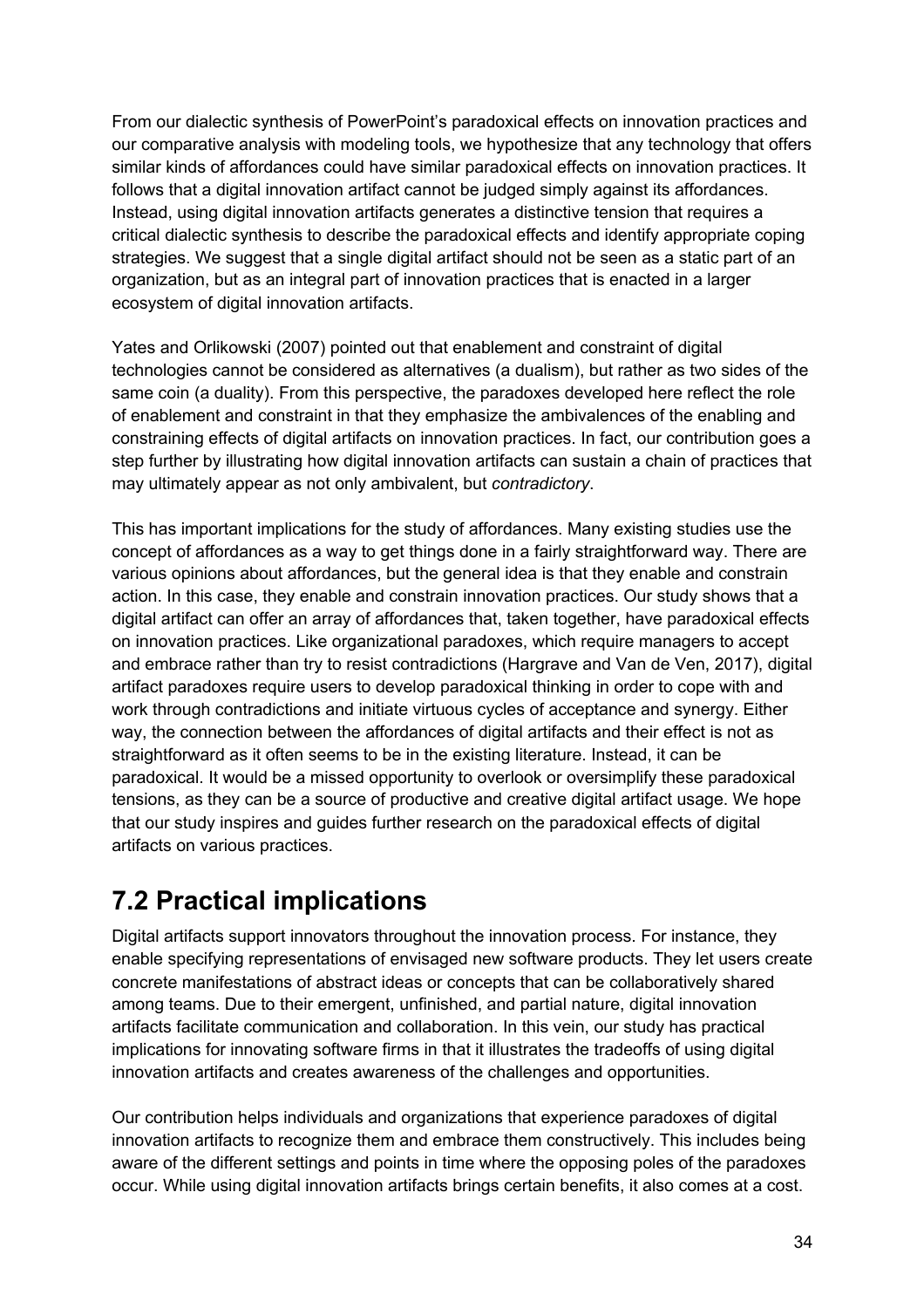Through their paradoxical effects, digital innovation artifacts support innovation practices, such as generating ideas, modeling innovative software, persuading decision-makers, or prototyping. But the extensive use of digital innovation artifacts also generates problems, such as constrained creativity, misinterpretation, and poorly manageable knowledge.

Our study provides explanations of why practitioners refuse to use the many available specialized software tools, despite their apparent advantages. From a cost-benefit viewpoint, one should critically question the practical value of (often expensive) purpose-specific tools for prototyping and software modeling that are less frequently used than general-purpose tools.

When it comes to PowerPoint, one should be aware that the tool has reached a level of acceptance that resembles social coercion, because a PowerPoint presentation is the expected format in many organizational settings. After years of extensive appropriation and entanglement in everyday work practices, PowerPoint is strongly anchored in people's consciousness, resulting in its extensive use as a communication medium in many situations. Prescribing firm-wide guidelines on which tools to use and which formal semantics to follow will quite likely foster resistance, as people feel constrained in their freedom. But without clear guidelines, consistent usage is difficult, if not impossible. An approach that allows people to freely express ideas in the tools they prefer, while simultaneously ensuring consistent usage, would be necessary.

Better support to semantically link content and objects in the tools people use, such as PowerPoint, would be a promising improvement. More recent technological developments like web-based collaboration tools (e.g. wiki, Google docs, or SharePoint) may be a step in the direction of improving versioning and searchability, but it is reasonable to assume that people will continue to use PowerPoint outside these web-based environments. A PowerPoint presentation can serve as a working document that can be sent via email for feedback. This way, the sender has a relatively high level of control over how many people can access and edit it. In contrast, a web-based collaboration tool is more open, and documents are accessible to many people, with authors having limited control over who can access and edit them. Further research should explore the potential of extending PowerPoint functionality with automatic metadata generation and file format conversion (cf. Ossher et al., 2010).

### **7.3 Limitations**

As the goal of this study was to understand how digital artifacts enable and constrain innovation practices, we chose qualitative methods and inductive theory building to identify and describe the phenomenon. Our study focuses on one software firm and one tool to limit complexity and describe the phenomenon in depth. To the best of our knowledge, no prior study has yet provided a comprehensive analysis of how different kinds of digital innovation artifacts enable and constrain innovation practices. Our in-depth analysis of PowerPoint usage should therefore be seen as only a starting point in a series of further studies that examine the paradoxical effects of various digital artifacts on innovation practices in organizations. It could be interesting to study in detail the effects of other artifacts, such as digital drawing tools or social software. Our extension of PowerPoint paradoxes to modeling tools provides an example of how such follow-up studies could look like.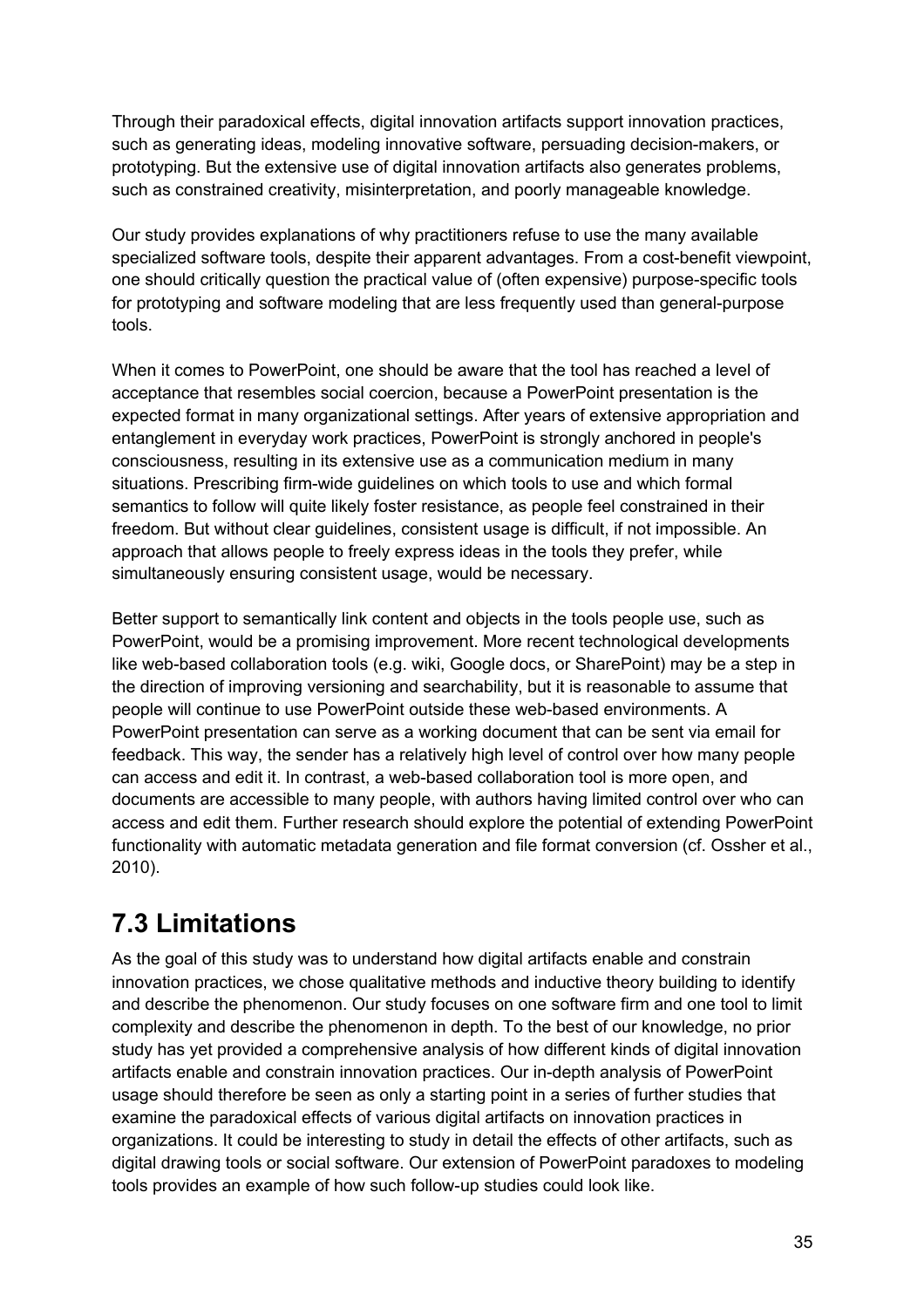This paper explores innovation practices at a software firm that may be arguably innovative, but not necessarily leading edge. Whereas these insights offer possibilities to understand the effects of digital artifacts on innovation practices, they do not offer comprehensive guidelines and clues about how to *ideally* support these practices. Further behavioral field studies may examine how leading-edge companies innovate with digital artifacts to provide structured guidance and best practices. Further design-oriented studies may also design, develop, and evaluate innovative digital artifacts in order to solve some of the challenges identified here.

# **8 Conclusions**

In this paper, we explore how digital innovation artifacts enable and constrain innovation practices. Through a qualitative field study at an innovating software firm, we show that PowerPoint, as a dominant digital innovation artifact, offers an array of affordances that, taken together, can have paradoxical effects. In line with Schad et al.'s (2016) definition of paradox, we identify three persistently contradictory yet interdependent ambivalences – namely Freedom and Captivity, Clarity and Ambiguity, and Scarcity and Abundance. By means of dialectic synthesis, and in accordance with Poole and Van de Ven's (1989) propositions, we identify appropriate coping strategies that include acceptance, temporal separation, and spatial separation. Via a comparative analysis with modeling tools we demonstrate the transferability of the three paradoxes to different kinds of artifacts and suggest a substantive theory of the paradoxes of digital innovation artifacts.

Our substantive theory offers rich insight into the complex interrelationships between digital artifacts and their effects on the underlying practices. We hypothesize that any digital artifact with similar affordances can have similar paradoxical effects that need to be embraced and reconciled, rather than regarded in isolation. Our study shows how a careful examination of such mundane digital artifacts like PowerPoint can reveal complex, multifaceted, and contradictory tension. This provides a practical example of how an in-depth analysis of artifact usage can deepen our understanding of the underlying practices (cf. Riemer and Johnston, 2014).

Our substantive theory offers fruitful suggestions for design researchers. When designing support for innovation practices, one needs to bear in mind the paradoxical role of digital innovation artifacts. We suggest that combining the semantic representability of specialized tools with the malleability general tools would better fit the structured yet flexible innovation practices of software developers.

Part of our contribution is to condense our rich insights in a way that makes them transferable to a broader class of companies that share basic assumptions with the software firm we studied. These could include software firms that encourage employees to innovate and engage in interdisciplinary IS development, as well as industrial manufacturers, telecommunication corporations, consulting firms or financial service providers, which today may also have large software development branches.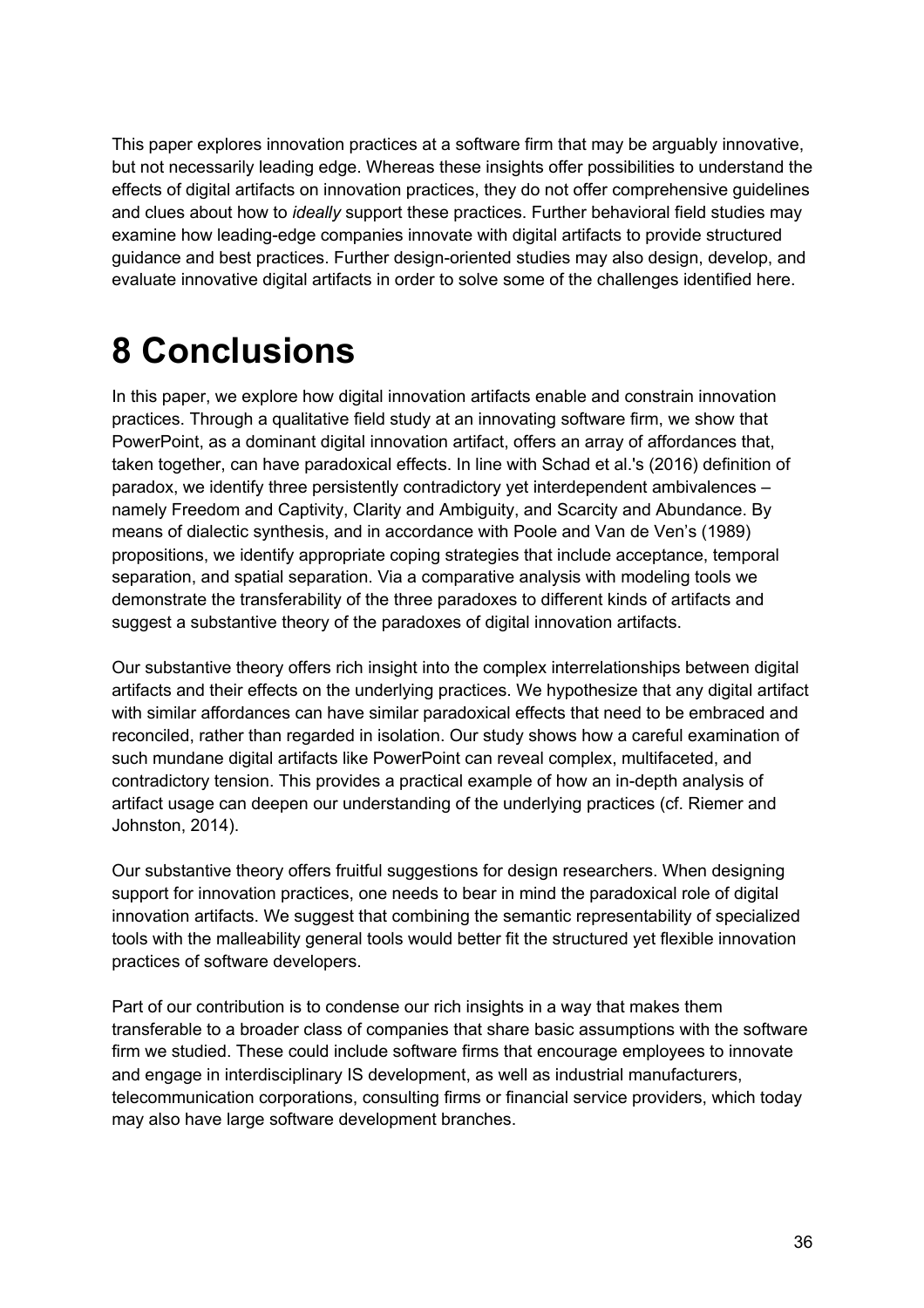# **8 References**

- Andriopoulos, C., Lewis, M.W., 2009. Exploitation-exploration tensions and organizational ambidexterity: Managing paradoxes of innovation. Organization Science 20, 696–717.
- Avison, D.E., Cuthbertson, C.H., Powell, P., 1999. The paradox of information systems: strategic value and low status. The Journal of Strategic Information Systems 8, 419–445.
- Awad, N.F., Krishnan, M.S., 2006. The personalization privacy paradox: an empirical evaluation of information transparency and the willingness to be profiled online for personalization. MIS quarterly 13–28.
- Becker, J., Rosemann, M., Von Uthmann, C., 2000. Guidelines of business process modeling, in: Business Process Management. Springer, pp. 30–49.
- Bellamy, R., Desmond, M., Martino, J., Matchen, P., Ossher, H., Richards, J., Swart, C., 2011. Sketching tools for ideation (NIER track), in: Proceedings of the 33rd International Conference on Software Engineering. ACM, pp. 808–811.
- Bloomfield, B.P., Latham, Y., Vurdubakis, T., 2010. Bodies, technologies and action possibilities: When is an affordance? Sociology 44, 415–433.
- Brown, T., 2009. Change by design.
- Brynjolfsson, E., 1993. The productivity paradox of information technology. Communications of the ACM 36, 66–77.
- Buckl, S., Ernst, A.M., Lankes, J., Matthes, F., Schweda, C.M., Wittenburg, A., 2015. Generating visualizations of enterprise architectures using model transformations. Enterprise Modelling and Information Systems Architectures 2, 3–13.
- Carlile, P.R., 2002. A pragmatic view of knowledge and boundaries: Boundary objects in new product development. Organization science 13, 442–455.
- Carlile, P.R., Nicolini, D., Langley, A., Tsoukas, H., 2013. How Matter Matters: Objects, Artifacts, and Materiality in Organization Studies. Oxford University Press, Oxford.
- Cherubini, M., Venolia, G., DeLine, R., Ko, A.J., 2007. Let's go to the whiteboard: how and why software developers use drawings, in: Proceedings of the SIGCHI Conference on Human Factors in Computing Systems. pp. 557–566.
- Ciriello, R.F., Aschoff, F.-R., Dolata, M., Richter, A., 2014. Communicating Ideas Purposefully Toward a Design Theory of Innovation Artifacts, in: Proc. of the 22nd European Conference on Information Systems (ECIS 2014). Tel Aviv, Israel.
- Ciriello, R.F., Richter, A., Schwabe, G., 2017a. From Process to Practice: Towards a Practice-based Model of Digital Innovation, in: Proc. of the 38th International Conference on Information Systems (ICIS 2017). Seoul, South Korea.
- Ciriello, R.F., Richter, A., Schwabe, G., 2017b. When Prototyping Meets Storytelling: Practices and Malpractices in Innovating Software Firms, in: Proceedings of the 39th International Conference on Software Engineering: Software Engineering in Practice Track, ICSE-SEIP '17. IEEE Press, Buenos Aires, Argentina, pp. 163–172. https://doi.org/10.1109/ICSE-SEIP.2017.24
- DeCuir-Gunby, J.T., Marshall, P.L., McCulloch, A.W., 2011. Developing and using a codebook for the analysis of interview data: An example from a professional development research project. Field Methods 23, 136–155.
- Dennis, A.R., Fuller, R.M., Valacich, J.S., 2008. Media, tasks, and communication processes: A theory of media synchronicity. MIS quarterly 32, 575–600.
- Desouza, K.C., 2011. Intrapreneurship: managing ideas within your organization. University of Toronto Press.
- Dijkman, R.M., Dumas, M., Ouyang, C., 2007. Formal semantics and analysis of BPMN process models using Petri nets. Queensland University of Technology, Tech. Rep.
- Dubé, L., Robey, D., 2009. Surviving the paradoxes of virtual teamwork. Information Systems Journal 19, 3–30.
- Eisenhardt, K.M., 2000. Paradox, spirals, ambivalence: The new language of change and pluralism. Academy of Management Review 25, 703–705.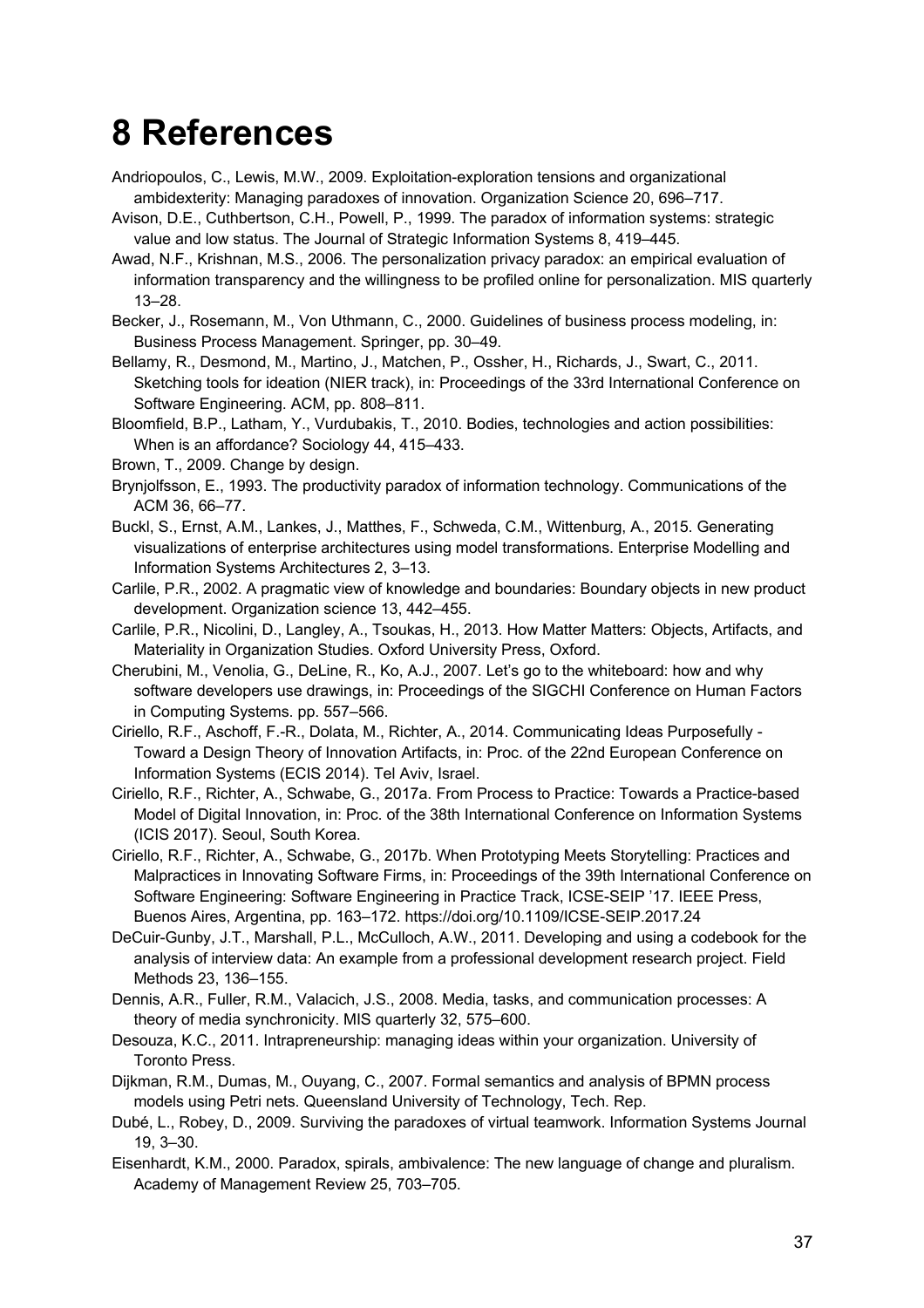- Faraj, S., Azad, B., 2012. The materiality of technology: An affordance perspective. Materiality and organizing: Social interaction in a technological world 237–258.
- Faraj, S., Jarvenpaa, S.L., Majchrzak, A., 2011. Knowledge collaboration in online communities. Organization science 22, 1224–1239.
- Farjoun, M., 2010. Beyond dualism: Stability and change as a duality. Academy of Management Review 35, 202–225.
- Faulkner, P., Runde, J., 2013. Technological Objects, Social Positions, and the Transformational Model of Social Activity. MIS Quarterly 37, 803–818.
- Fichman, R.G., Dos Santos, B.L., Zheng, Z. (Eric), 2014. Digital Innovation as a Fundamental and Powerful Concept in the Information Systems Curriculum. MIS Quarterly 38, 329-A15.
- Ford, J.D., Backoff, R.W., 1988. Organizational change in and out of dualities and paradox. Ballinger Publishing Co/Harper & Row Publishers.
- Gabriel, Y., 2008. Against the tyranny of PowerPoint: technology-in-use and technology abuse. Organization Studies 29, 255–276.
- Gibson, J., 1977. The Theory of Affordances., in: Perceiving, Acting, and Knowing. Hillsdale (N.J.).
- Golden-Biddle, K., Locke, K., 1993. Appealing work: An investigation of how ethnographic texts convince. Organization science 4, 595–616.
- Gregor, S., 2006. The Nature of Theory in Information Systems. MIS Quarterly 30, 611–642.
- Gregory, R.W., Keil, M., Muntermann, J., Mähring, M., 2015. Paradoxes and the Nature of Ambidexterity in IT Transformation Programs. Information Systems Research 26, 57–80.
- Grossman, M., Aronson, J.E., McCarthy, R.V., 2005. Does UML make the grade? Insights from the software development community. Information and Software Technology 47, 383–397.
- Hargrave, T.J., Van de Ven, A.H., 2017. Integrating dialectical and paradox perspectives on managing contradictions in organizations. Organization Studies 38, 319–339.
- Jarvenpaa, S.L., Lang, K.R., 2005. Managing the paradoxes of mobile technology. Information systems management 22, 7–23.
- Jing, R., Van de Ven, A.H., 2014. A Yin-Yang Model of Organizational Change: The Case of Chengdu Bus Group. Management and Organization Review 10, 29–54.
- Kamsties, E., Paech, B., 2000. Surfacing Ambiguity in Natural Language Requirement.
- Kaplan, S., 2011. Strategy and PowerPoint: An inquiry into the epistemic culture and machinery of strategy making. Organization Science 22, 320–346.
- Kaptelinin, V., Nardi, B.A., 2009. Acting with Technology: Activity Theory and Interaction Design. MIT Press.
- Kernbach, S., Bresciani, S., Eppler, M.J., 2015. Slip-Sliding-Away A Review of the Literature on the Constraining Qualities of PowerPoint. Business and Professional Communication Quarterly 78, 292–313.
- Klein, H.K., Myers, M.D., 1999. A set of principles for conducting and evaluating interpretive field studies in information systems. MIS quarterly 67–93.
- Leonardi, P.M., 2011. When flexible routines meet flexible technologies: Affordance, constraint, and the imbrication of human and material agencies. MIS quarterly 35, 147–167.
- Lewis, M.W., 2000. Exploring paradox: Toward a more comprehensive guide. Academy of Management Review 25, 760–776.
- Li, P.P., 2012. Toward an integrative framework of indigenous research: The geocentric implications of Yin-Yang Balance. Asia Pacific Journal of Management 29, 849–872.
- Markus, M.L., Silver, M.S., 2008. A foundation for the study of IT effects: A new look at DeSanctis and Poole's concepts of structural features and spirit. Journal of the Association for Information Systems 9, 609–632.
- Mazmanian, M., Orlikowski, W.J., Yates, J., 2013. The autonomy paradox: The implications of mobile email devices for knowledge professionals. Organization Science 24, 1337–1357.
- Nambisan, S., Lyytinen, K., Majchrzak, A., Song, M., 2017. Digital Innovation Management: Reinventing Innovation Management Research in a Digital World. MIS Quarterly.
- Neyer, A.-K., Bullinger, A.C., Moeslein, K.M., 2009. Integrating inside and outside innovators: a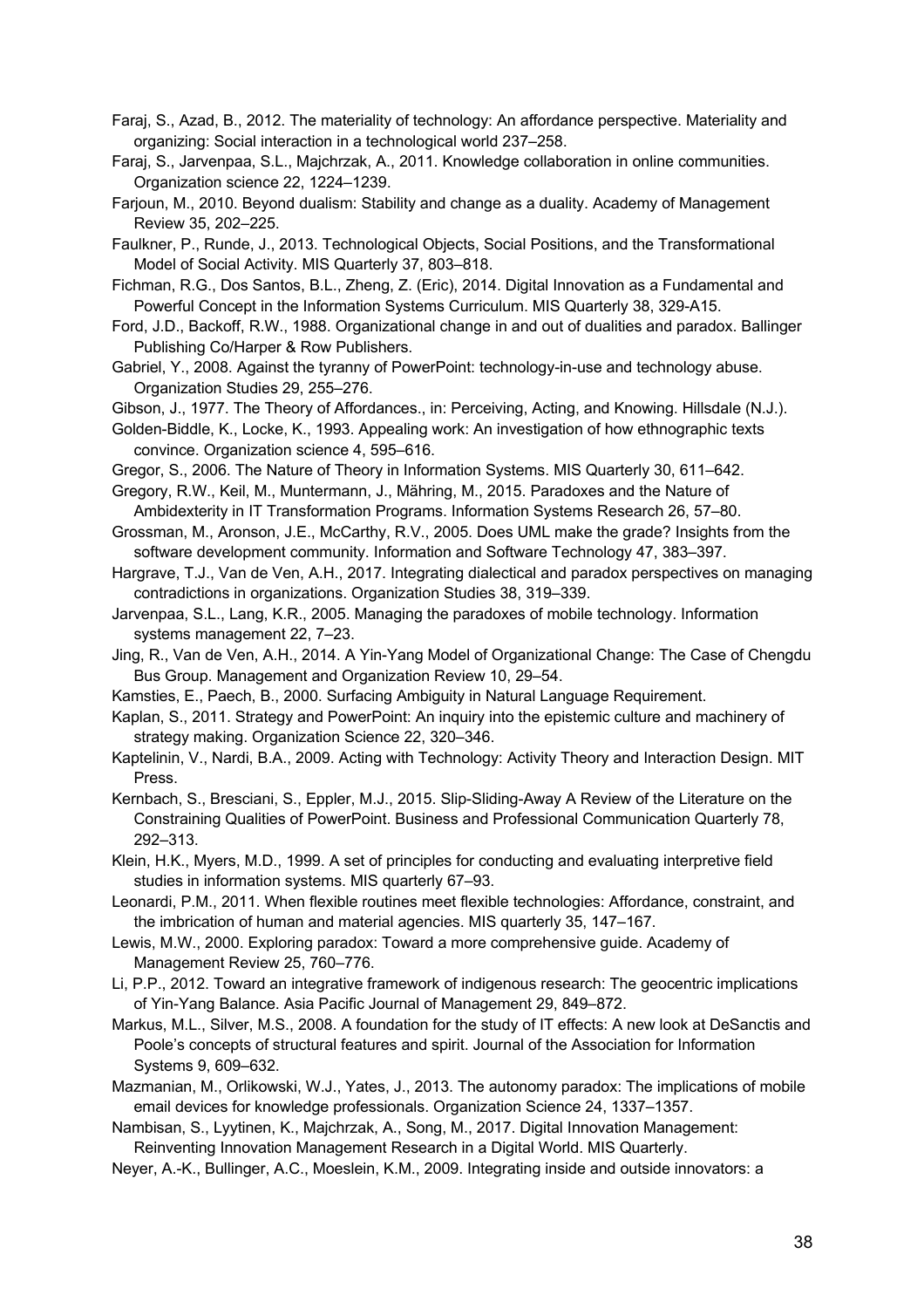sociotechnical systems perspective. R&D Management 39, 410–419.

- Nicolini, D., Mengis, J., Swan, J., 2012. Understanding the role of objects in cross-disciplinary collaboration. Organization Science 23, 612–629.
- Orlikowski, W.J., 2007. Sociomaterial practices: Exploring technology at work. Organization studies 28, 1435–1448.
- Orlikowski, W.J., Barley, S.R., 2001. Technology and institutions: what can research on information technology and research on organizations learn from each other? MIS quarterly 25, 145–165.
- Orlikowski, W.J., Scott, S.V., 2008. Sociomateriality: Challenging the Separation of Technology, Work and Organization. The academy of management annals 2, 433–474.
- Ossher, H., Bellamy, R., Simmonds, I., Amid, D., Anaby-Tavor, A., Callery, M., Desmond, M., de Vries, J., Fisher, A., Krasikov, S., 2010. Flexible Modeling Tools for Pre-requirements Analysis: Conceptual Architecture and Research Challenges, in: Proceedings of the ACM International Conference on Object Oriented Programming Systems Languages and Applications, OOPSLA '10. ACM, New York, NY, USA, pp. 848–864. https://doi.org/10.1145/1869459.1869529
- Parker, I., 2001. Absolute PowerPoint. The New Yorker 28, 76–87.
- Parks, B., 2012. Death to PowerPoint! BusinessWeek: lifestyle.
- Poole, M.S., Van de Ven, A.H., 1989. Using paradox to build management and organization theories. Academy of management review 14, 562–578.
- Quinn, R., Cameron, K., Degraff, J., Thakor, A., 2006. Competing values leadership: creating value in organizations. Northhampton, MA: Edward Elgar Publishing Limited.
- Raisch, S., Zimmermann, A., 2017. A process perspective on the Exploration–Exploitation paradox. The Oxford Handbook of Organizational Paradox 315.
- Rheinberger, H.-J., 1997. Toward a History of Epistemic Things: Synthesizing Proteins in the Test Tube (Writing Science).
- Richter, A., Riemer, K., 2013. Malleable End-User Software. Business & Information Systems Engineering 5, 195–197. https://doi.org/10.1007/s12599-013-0260-x
- Riemer, K., Johnston, R.B., 2014. Rethinking the place of the artefact in IS using Heidegger's analysis of equipment. European Journal of Information Systems 23, 273–288.
- Robey, D., Boudreau, M.-C., 1999. Accounting for the contradictory organizational consequences of information technology: Theoretical directions and methodological implications. Information systems research 10, 167–185.
- Sandkuhl, K., Fill, H.-G., Hoppenbrouwers, S., Krogstie, J., Matthes, F., Opdahl, A., Schwabe, G., Uludag, Ö., Winter, R., 2018. From Expert Discipline to Common Practice: A Vision and Research Agenda for Extending the Reach of Enterprise Modeling. Business & Information Systems Engineering 60, 69–80.
- Schad, J., Lewis, M.W., Raisch, S., Smith, W.K., 2016. Paradox research in management science: Looking back to move forward. The Academy of Management Annals 10, 5–64.
- Schatzki, T.R., 2001. Practice theory, in: T. R. Schatzki, K. Knorr-Cetina, & E. von Savigny (Eds.), The practice turn in contemporary theory (pp. 1–14). London/New York: Routledge.

Schoeneborn, D., 2013. The Pervasive Power of PowerPoint: How a Genre of Professional Communication Permeates Organizational Communication. Organization Studies.

- Schultze, U., Avital, M., 2011. Designing interviews to generate rich data for information systems research. Information and Organization 21, 1–16.
- Silverman, D., 2006. Interpreting qualitative data: Methods for analyzing talk, text and interaction. Sage.
- Smith, W., Erez, M., Jarvenpaa, S., Lewis, M.W., Tracey, P., 2017. Adding Complexity to Theories of Paradox, Tensions, and Dualities of Innovation and Change: Introduction to Organization Studies Special Issue on Paradox, Tensions, and Dualities of Innovation and Change. Organization Studies 38, 303–317. https://doi.org/10.1177/0170840617693560
- Smith, W.K., 2014. Dynamic decision making: A model of senior leaders managing strategic paradoxes. Academy of Management Journal 57, 1592–1623.
- Smith, W.K., Lewis, M.W., 2011. Toward a theory of paradox: A dynamic equilibrium model of